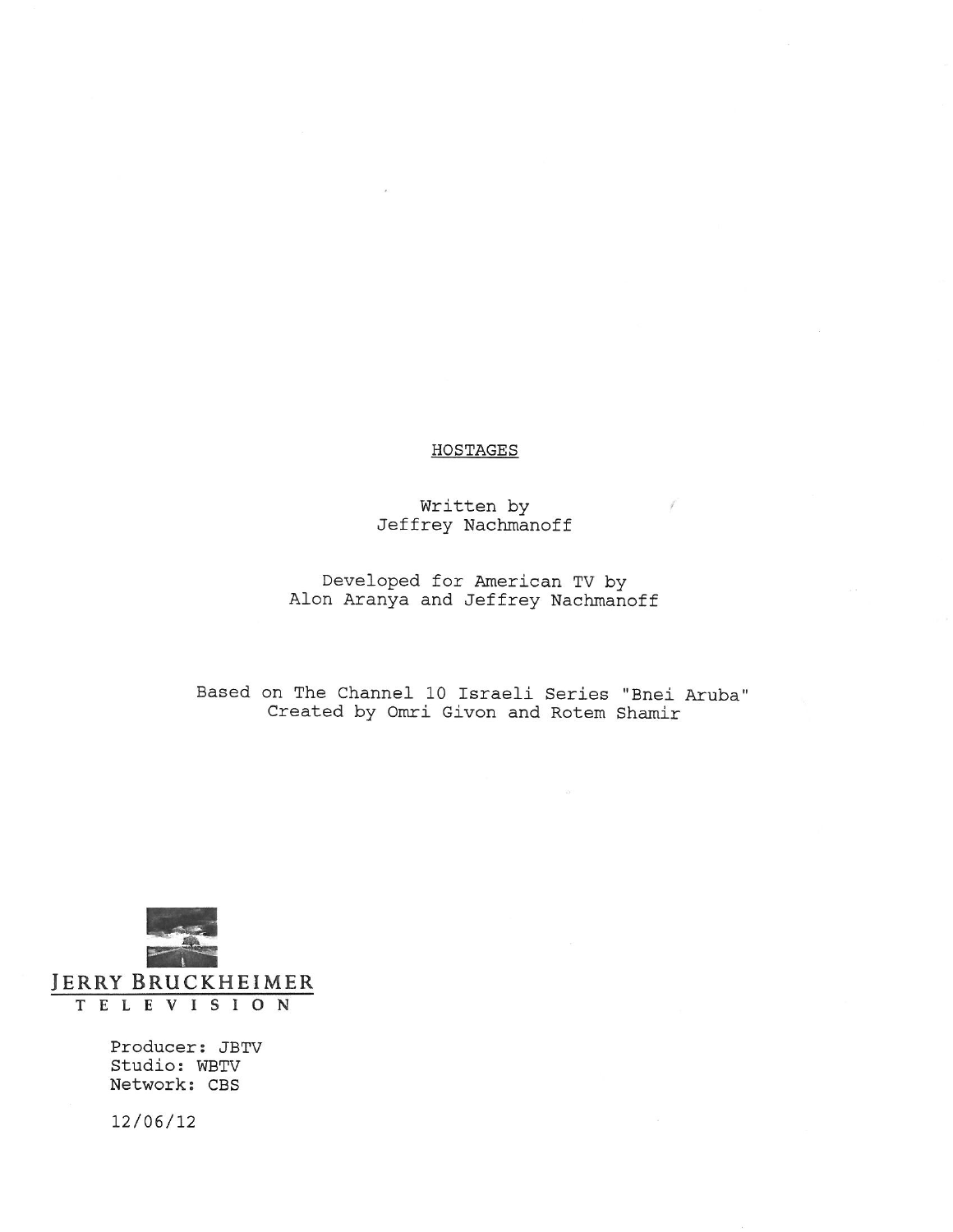## 1 EXT. SANDERS HOME - NIGHT 1

A bucolic, leafy, residential street in suburban Virginia. Think American Beauty. Joggers pass. A dog barks.

PUSH IN on a large Southern Colonial with a two-car garage and a wraparound porch. The RUST-COLORED FRONT PORCH SWING squeaks in the wind. The sound of a TV drifts out...

## 2 INT. SANDERS HOME, LIVING ROOM - NIGHT 2

The REDSKINS GAME is on, volume cranked up. CLOSE UPS of the family, sitting on the sofa:

BRIAN SANDERS (handsome, crows feet beginning to show), JAKE (15, on the cusp between boy and man), his mom, ELLEN SANDERS (beautiful, takes care of everybody else, neglects herself).

A family gathered around the glow of the TV should be a cozy, suburban American scene, right? But something is wrong here. There is an undercurrent of tension and discomfort... they are sitting in front of the TV, but nobody is watching it. Nor are they speaking, or texting... or anything. The only motion is the occasional stolen glance among them.

> TV COMMENTATOR (V.O.) ...interception!! What a play! That was unbelievable!

Nobody reacts. They don't even look toward the TV. The daughter DANNI (17) enters. Joins the family on the sofa without making eye contact. Has she been crying?

Then the TV clicks off. Silence. WE HOLD for an excruciatingly long beat on the family; nobody speaks, nobody moves. The floorboards squeak as somebody steps forward...

WIDE SHOT - REVEAL FOUR CAPTORS in SKI MASKS surrounding the family with automatic weapons!

THE LEAD CAPTOR steps forward.

LEAD CAPTOR I'm not going to repeat myself, so I suggest you all listen very carefully...

His eyes rake over the family one by one and come to rest on ELLEN.

HARD CUT TO TITLE CARD:

"**HOSTAGES"**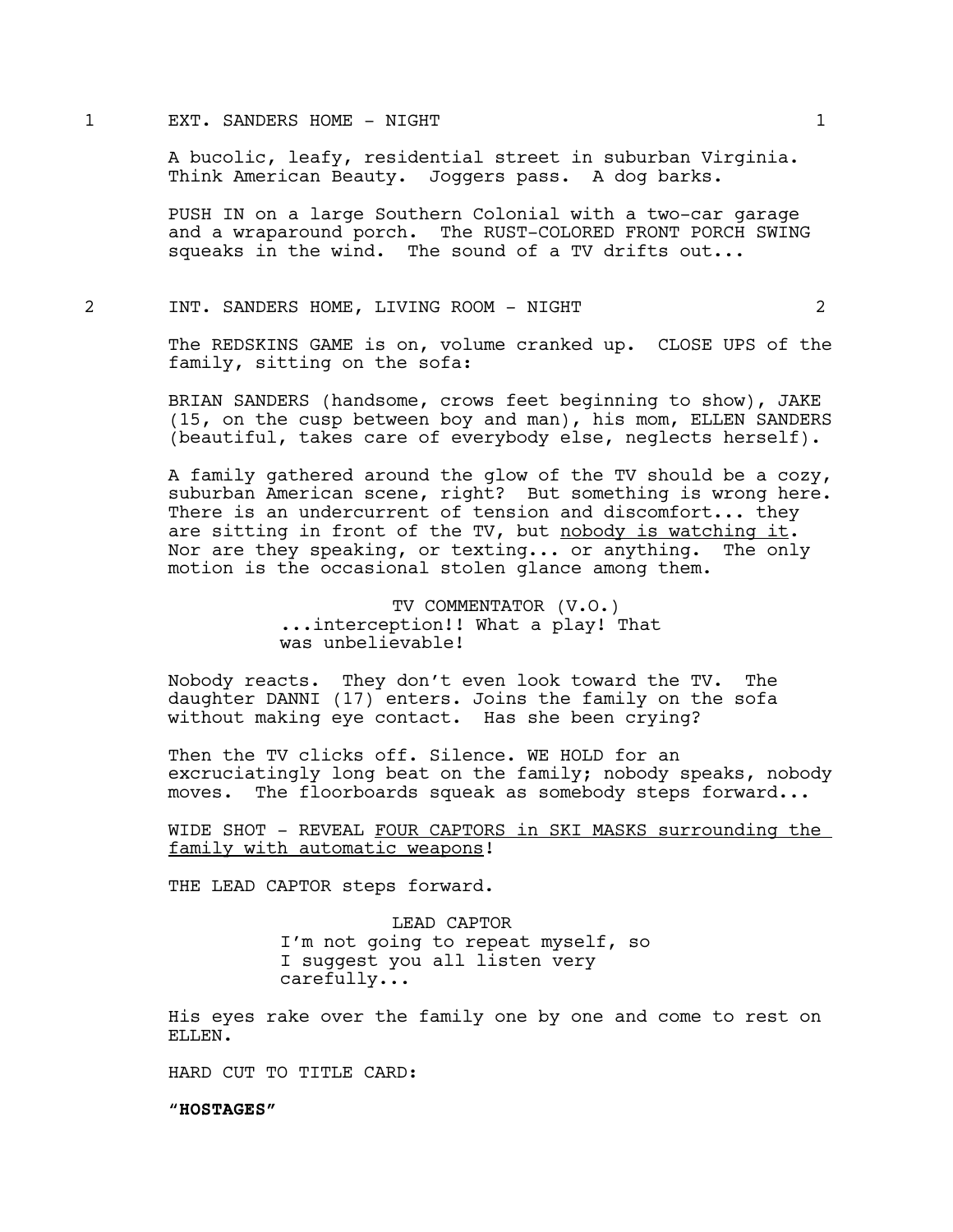3 INT. SIBLEY MEMORIAL HOSPITAL, LOBBY - DAY 3

### **SUPER: 12 HOURS PREVIOUSLY**

A clutch of reporters and photographers crowd around the podium where PRESIDENT PAUL KINCAID (silver-haired, avuncular) stands at the mic. ELLEN stands on one side along with various hospital STAFF.

> PRESIDENT KINCAID ...over 15 million Americans undergo some form of surgery every year. As it turns out, being President of the United States does not exempt me from joining their ranks. (self-deprecating smile)

It does however give me access to the kind of medical care that I believe should be available to every American...

(a glance at Ellen) So without further ado, let me turn this over to the woman who will be performing my surgery, the infinitely capable Dr. Ellen Sanders.

The President shakes her hand warmly as she steps up to the podium. She looks out at crowd...

> ELLEN Good morning everyone... (clear, confident) The President has a non-malignant mass in the upper lobe of his left lung. Tomorrow I will resect it. I've elected to perform the procedure laprascopically rather than employing a more traditional lateral thoractomy. This will add an extra hour to the procedure but it will significantly reduce the President's recovery time. Are there any questions?

Several reporters shout out her name: "Dr. Sanders--" until one makes eye contact:

> REPORTER #1 Dr. Sanders! You look awfully young to be a Senior Attending Surgeon. How many times have you performed this type of surgery?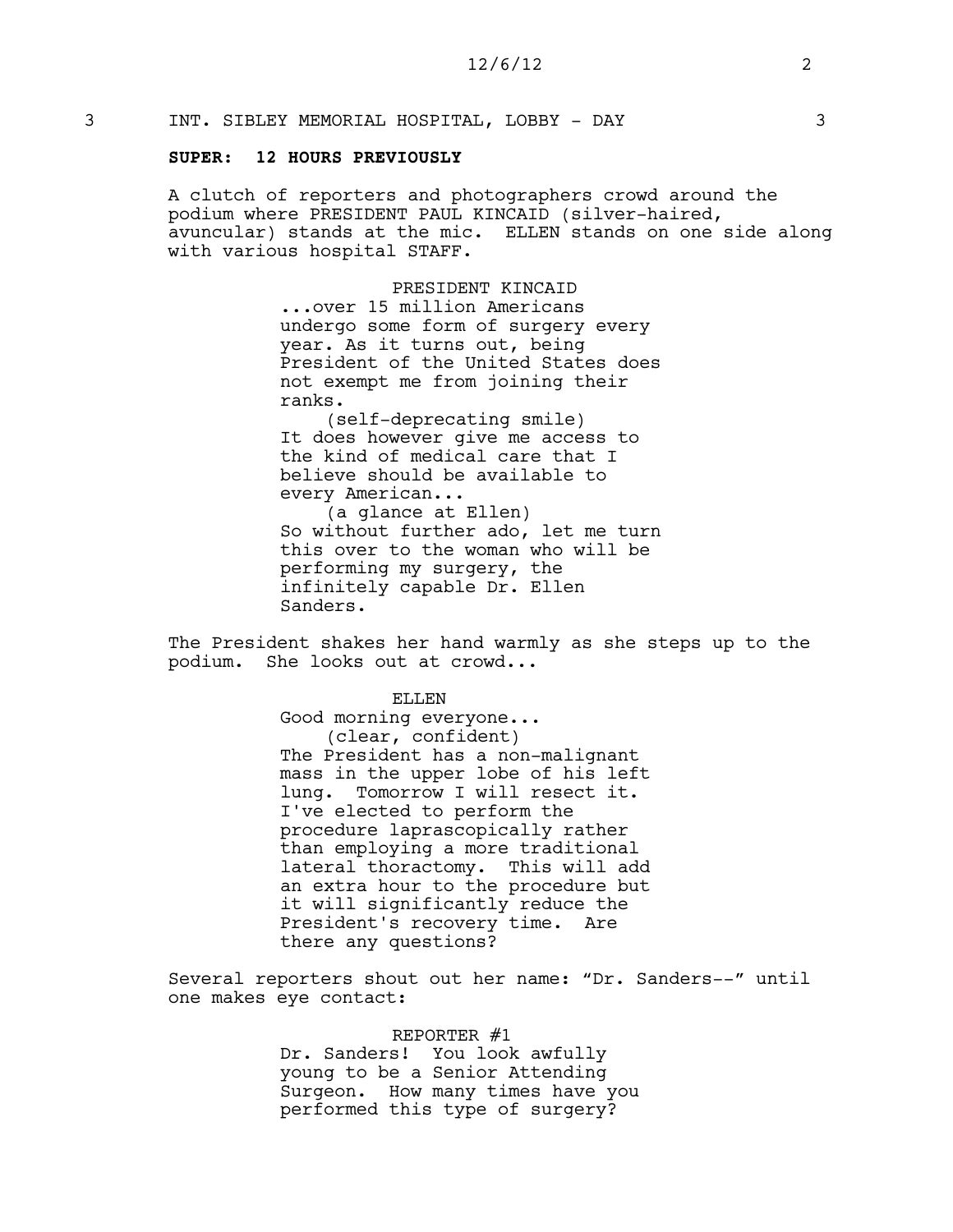ELLEN I've lost count. And thank you.

REPORTER #2 How risky is it? What are the odds of success?

ELLEN It's a medical procedure, not a horse race. I don't give odds.

Some chuckles from the press corps. They like her. And she knows her stuff.

> REPORTER #3 Dr. Sanders! How does it feel to be responsible for the life of the President?

ELLEN His life is no more important than that of any of my patients... which is to say, it's the most important thing in the world.

The media eat it up.

DR. HAROLD SLOAN (Chief of Surgery) edges into the photo op onstage and puts an arm around Ellen's shoulder.

> SLOAN Thank you everybody. We are very proud of Ellen's being selected for this honor.

Ellen bristles at Sloan's obvious effort to hone in on the spotlight. But then she makes eye contact with the PRESIDENT across the room. He rolls his eyes in sympathy and gives her a look-- "I know the feeling."

They stifle their smiles. A small, shared moment.

4 EXT. WASHINGTON D.C. - DAY 4

The Presidential motorcade pulls away from the hospital.

5 I/E. PRESIDENTIAL LIMO - DAY 5

Kincaid sits in back with a handful of ADVISORS and his wife MARY. The First Lady is anxious.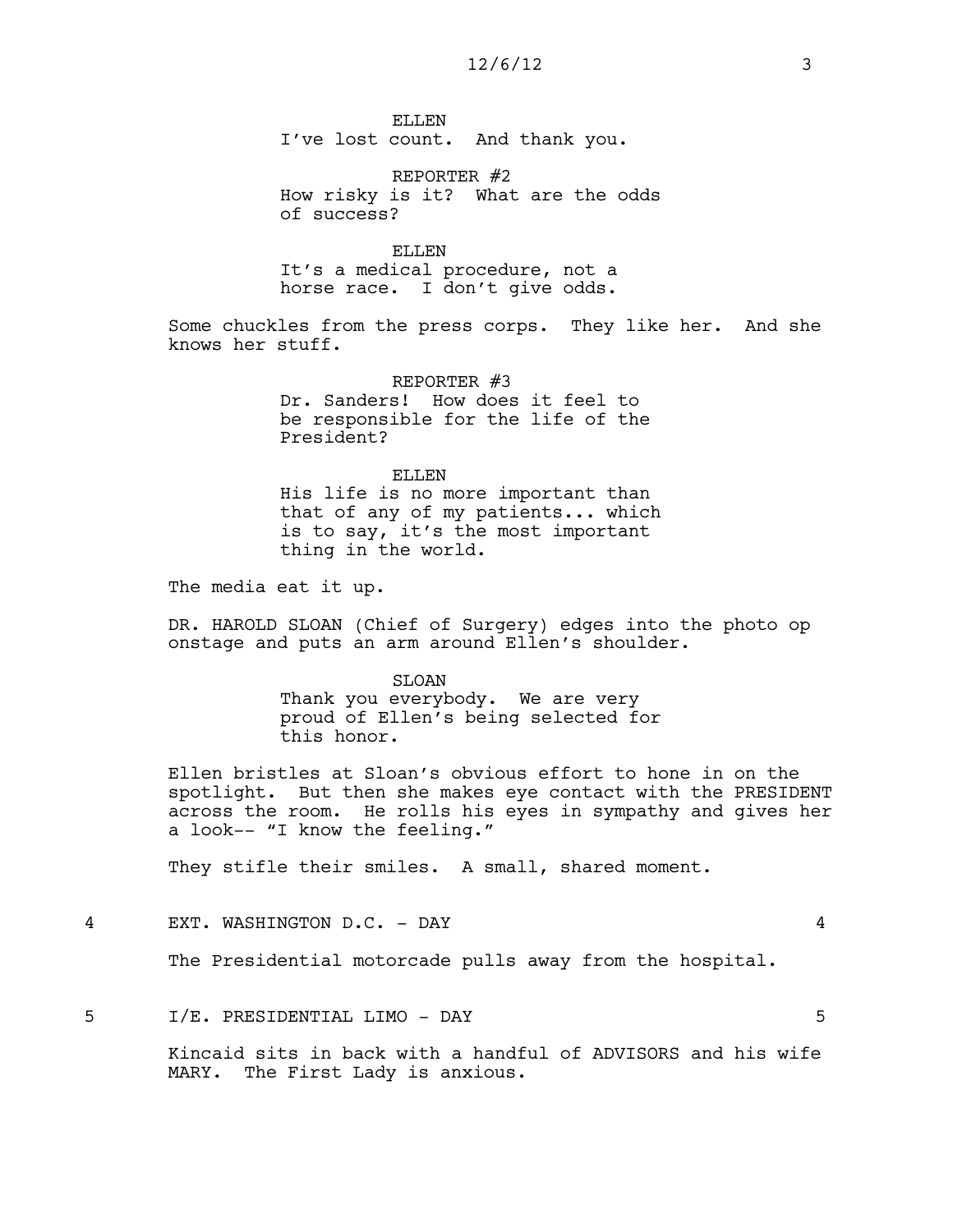MARY

...you don't have to go through with this, Paul. You could still get the Chief Surgeon at Johns Hopkins.

PRESIDENT KINCAID You think I'm a fool?

**CREASY** I think you're a genius, sir.

HENRY CREASY, his Chief-of-Staff, is an old school operative in the mold of James Carville.

> CREASY (CONT'D) This puts you way out front on health care, makes you bulletproof with patient rights' groups, and women voters are gonna love this lady doctor. She's a great choice.

The First Lady glares. Kincaid just chuckles.

PRESIDENT KINCAID Glad to know you care so much about my health Henry.

CREASY Your approval rating is the measure of your political health, Mr. President. And this is just what the doctor ordered.

Kincaid turns to wife, gently reassuring:

PRESIDENT KINCAID It's a routine surgery. She's the top surgeon at the hospital. And it sends a good signal.

CREASY (grins) Call it a win-win.

The MOTORCADE PULLS plows through traffic on Connecticut Ave. TILT UP to reveal the Washington monument looming ahead.

CUT TO: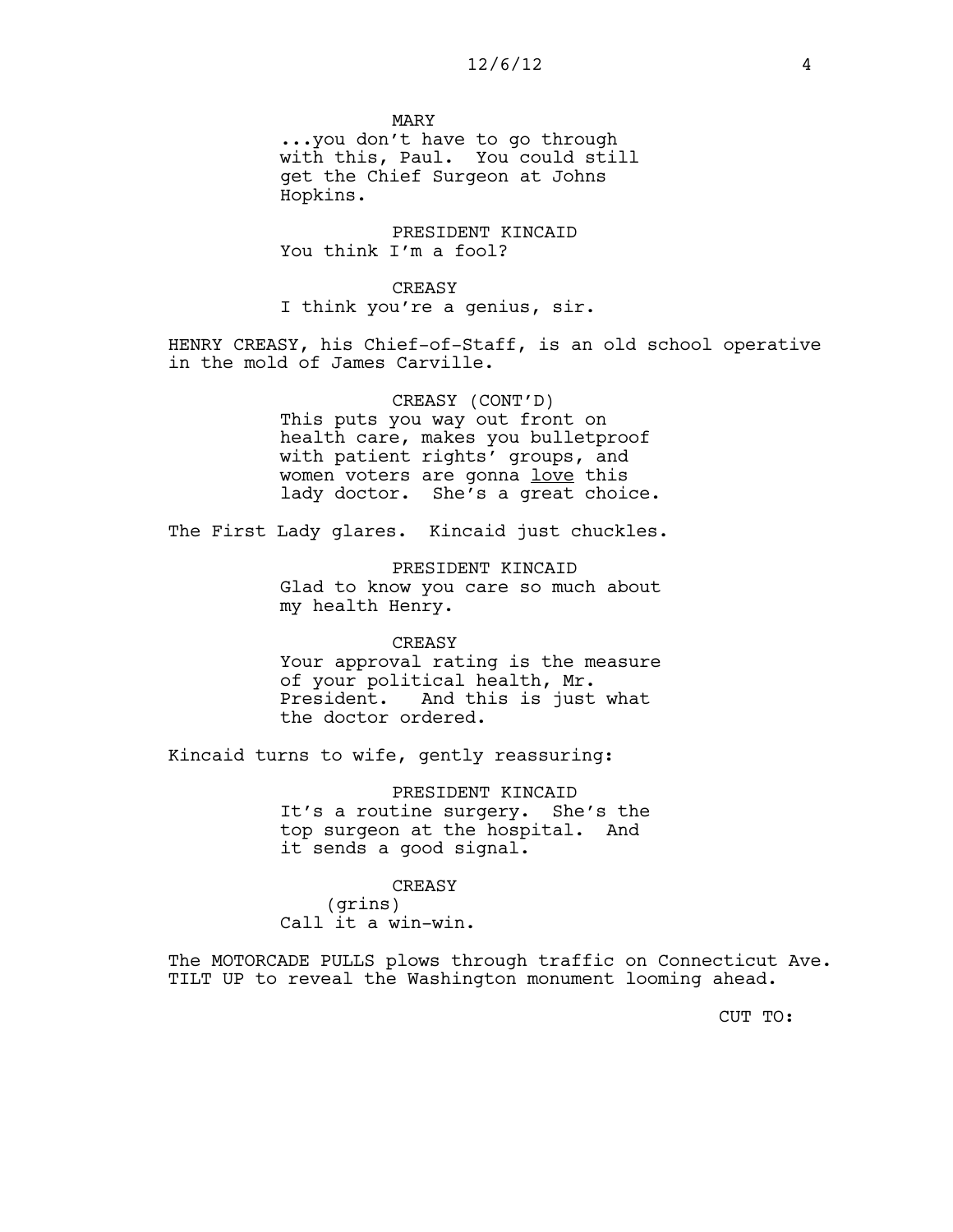A PAIR OF BLACK WORK BOOTS MARCH ACROSS A MARBLE FLOOR.

WE HEAR A WOMAN whimpering. The BOOTS approach and WE FIND the WHIMPERING WOMAN, on her knees. The barrel of an AR-15 ASSAULT RIFLE is placed against her head:

## $MAN (0.S.)$

Shut. Up.

She does. REVEAL WE ARE...

6 INT. BANK - DAY 6

Three masked THUGS are holding over a dozen bank employees and customers at gunpoint. A bank robbery gone bad.

The THUG LEADER holds the qun to the woman's head. THUG  $#2$ speaks to him quietly, anxiously.

> THUG #2 What's the plan, man?

Thug #3 is across the room, peeking out a window--

THUG #3 Yo. Cops are gatherin' an army out there!

THUG LEADER They're not gonna make a move as long as we have the hostages--

CRACK!! A SNIPER'S BULLET punches through the window and blows THUG #3 off his feet! Chaos, screams!

7 EXT. BANK - DAY 7

A phalanx of Metro police, SWAT and federal agents.

FBI Agent DUNCAN CARLISLE (dangerous, the kind of guy you want on your side) stands at the make-shift command post.

> DUNCAN (INTO HIS WALKIE) Nice shot.

A POLICE CAPTAIN comes storming up--

POLICE CAPTAIN What the hell was that? Who gave the order to shoot?!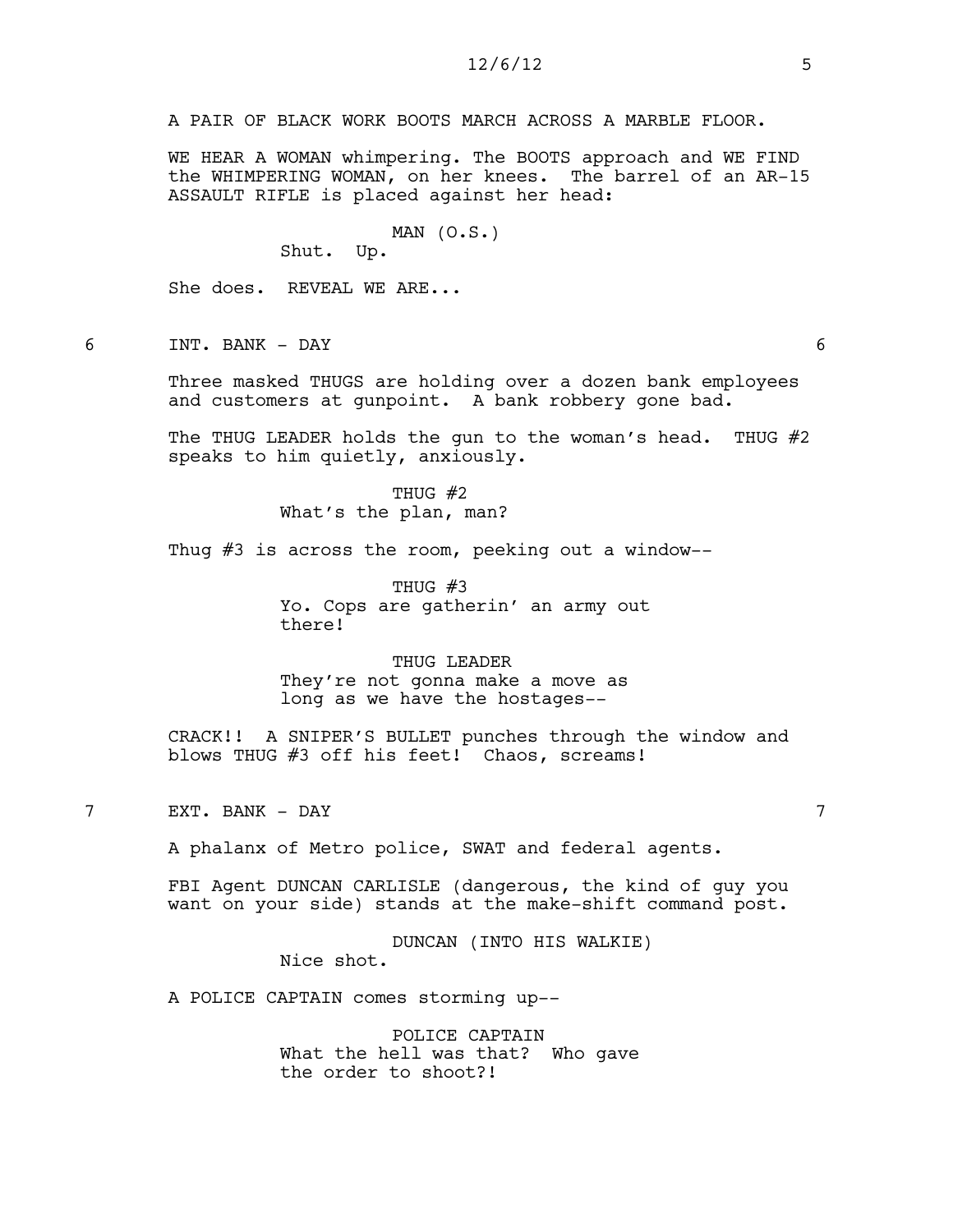DUNCAN

I did.

POLICE CAPTAIN Who the hell do you think you are?

DUNCAN The Agent in charge now.

He lifts the badge around his neck.

POLICE CAPTAIN This situation is about to explode and you just threw fuel on the fire! I was about to open a line of communication to start negotiations.

He waves a CELL PHONE in front of Duncan's face.

DUNCAN Perfect. I'll take it from here. Thanks.

He snatches the CELL PHONE from the Captain's hand and walks into the middle of the intersection...

8 I/E. BANK - CONTINUOUS 8

INSIDE THE BANK the Thug Leader has restored order. A DESK PHONE RINGS. He snatches it up.

> THUG LEADER You lying cop, son-of-bitch! I warned you if a single policeman tried any--

DUNCAN (OVER THE PHONE) The police are no longer in charge. I'm FBI Special Agent Duncan Carlisle and from this point on, I am your last, best and only chance of you walking out of that bank alive today.

The Thug Leader is thrown by Duncan's tone.

THUG LEADER I have 14 hostages in here! We are demanding safe transport and--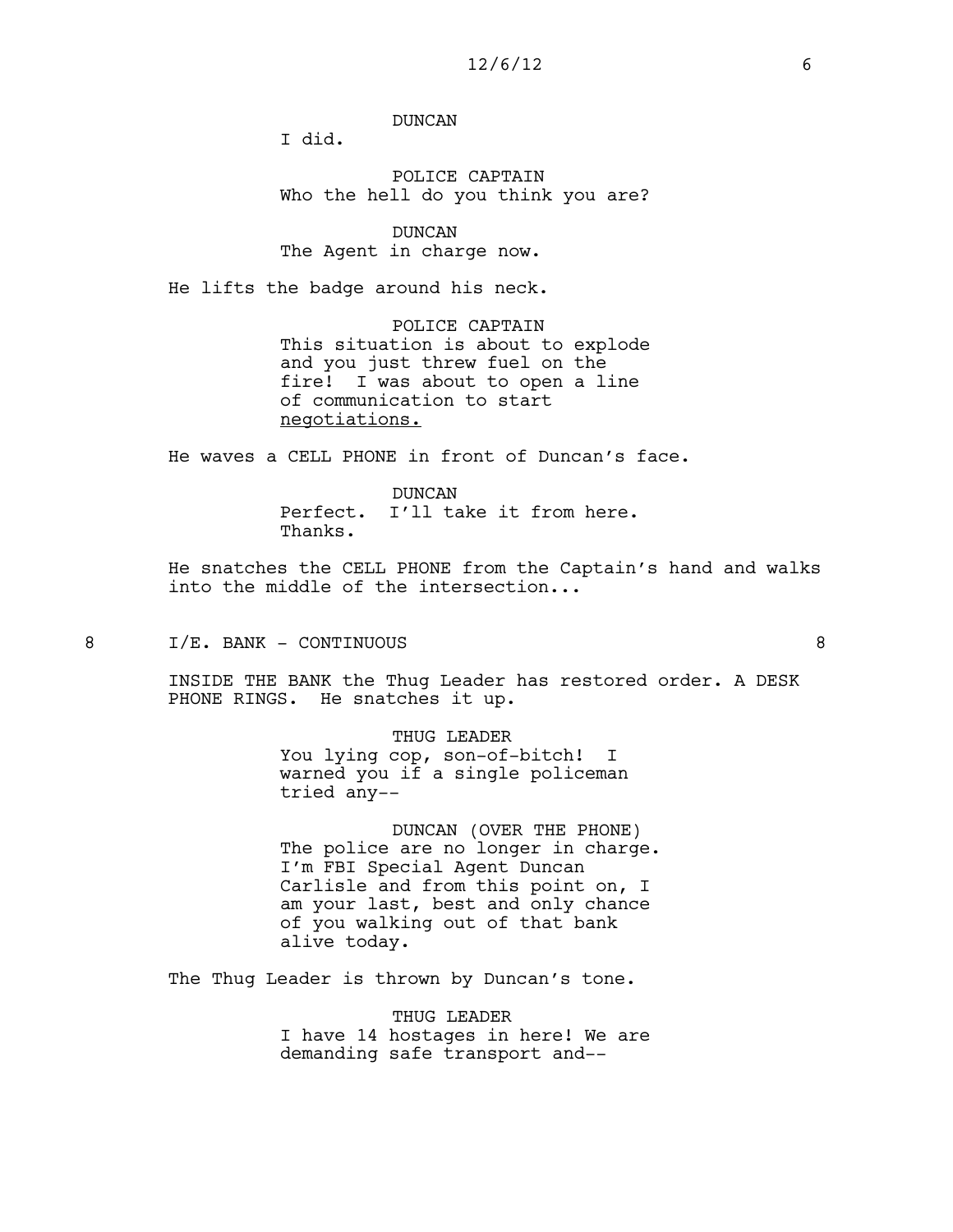DUNCAN (OVER THE PHONE) Release ten hostages as a sign of good faith. Then we'll talk.

Click. The Thug Leader looks up at Thug #2.

THUG LEADER He hung up on me.

## 9 INT. AN ADJACENT SECTION OF THE BANK - DAY 9

A SNIPER TEAM finishes setting up a FLIR (thermal image) scope attached to a laptop. The image appears: heat signatures of the gunmen and hostages glimpsed through a section of drywall...

> SPOTTER (INTO HIS HEADSET) Image is up.

## 10 I/E. BANK - DAY 10

ON DUNCAN as hears over his earpiece:

SPOTTER (V.O.) ...we have a partial view of the targets.

DUNCAN Copy that.

INSIDE THE BANK

The two criminals are arguing.

THUG #2 ...Tommy is dead! It's over man, they've got us--

THUG LEADER We are not giving up!

Thug #2 walks away, pissed, hands on his head, gun visible-- INSERT: A THERMAL IMAGE OF THE SAME as he steps into view. OUTSIDE THE BANK

DUNCAN hears:

SPOTTER (V.O.) We have the shot. Repeat, we have the shot.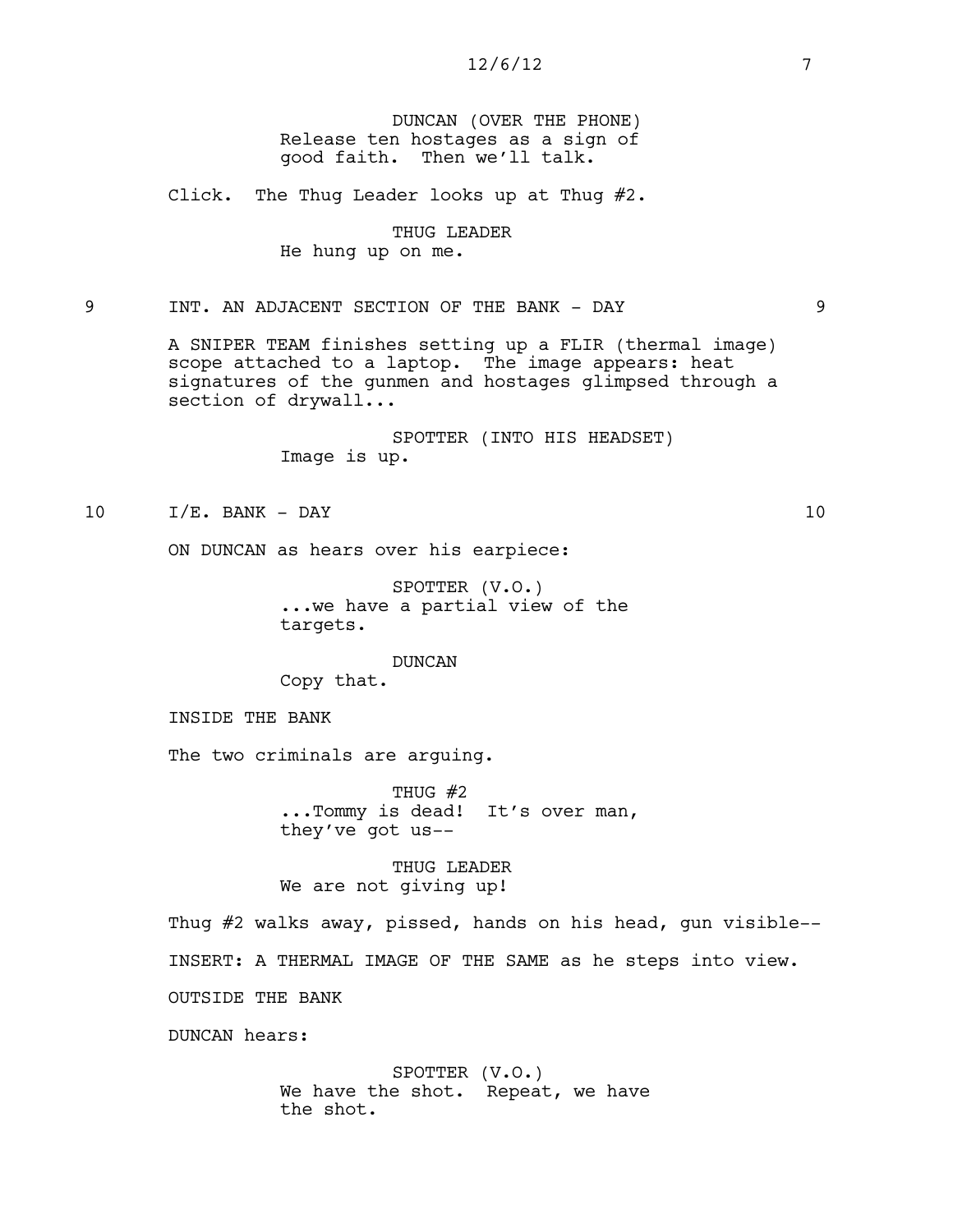INSIDE THE BANK The phone rings. The THUG LEADER picks up again. DUNCAN (V.O.) I don't see any hostages coming out that door. Now I'm going to count to three. THUG LEADER What? I'm not sending any hostages out! Not until I get what I want-- DUNCAN One.... Two... Three. DUNCAN (INTO HIS WALKIE) Take it. CRACK! The bullet bursts through the wall in a puff of plaster! Thug Leader spins in time to see Thug #2 fall! Looks around wildly, panicked-- THUG LEADER Okay! Okay! CUT TO: 11 EXT. BANK - A FEW MINUTES LATER 11 Thirteen hostages stream out the front door. Tears of relief as they are hustled to safety by police.

> DUNCAN, the POLICE CAPTAIN and others at the command center. The cell phone is patched into a speaker.

> > THUG LEADER (V.O.) ...that's all the hostages free except one. I kept my end of the deal. Where's my transport?

DUNCAN Pulling up outside. It'll take you straight to the private airfield, as agreed.

Duncan gives a nod and a BLUE 4X4 pulls up in front of the bank. The DRIVER keeps the engine running.

> THUG LEADER (V.O.) Okay, I'm coming out. Everybody stay back or this guy's a dead man.

ALL EYES on the front door of the bank as it inches open...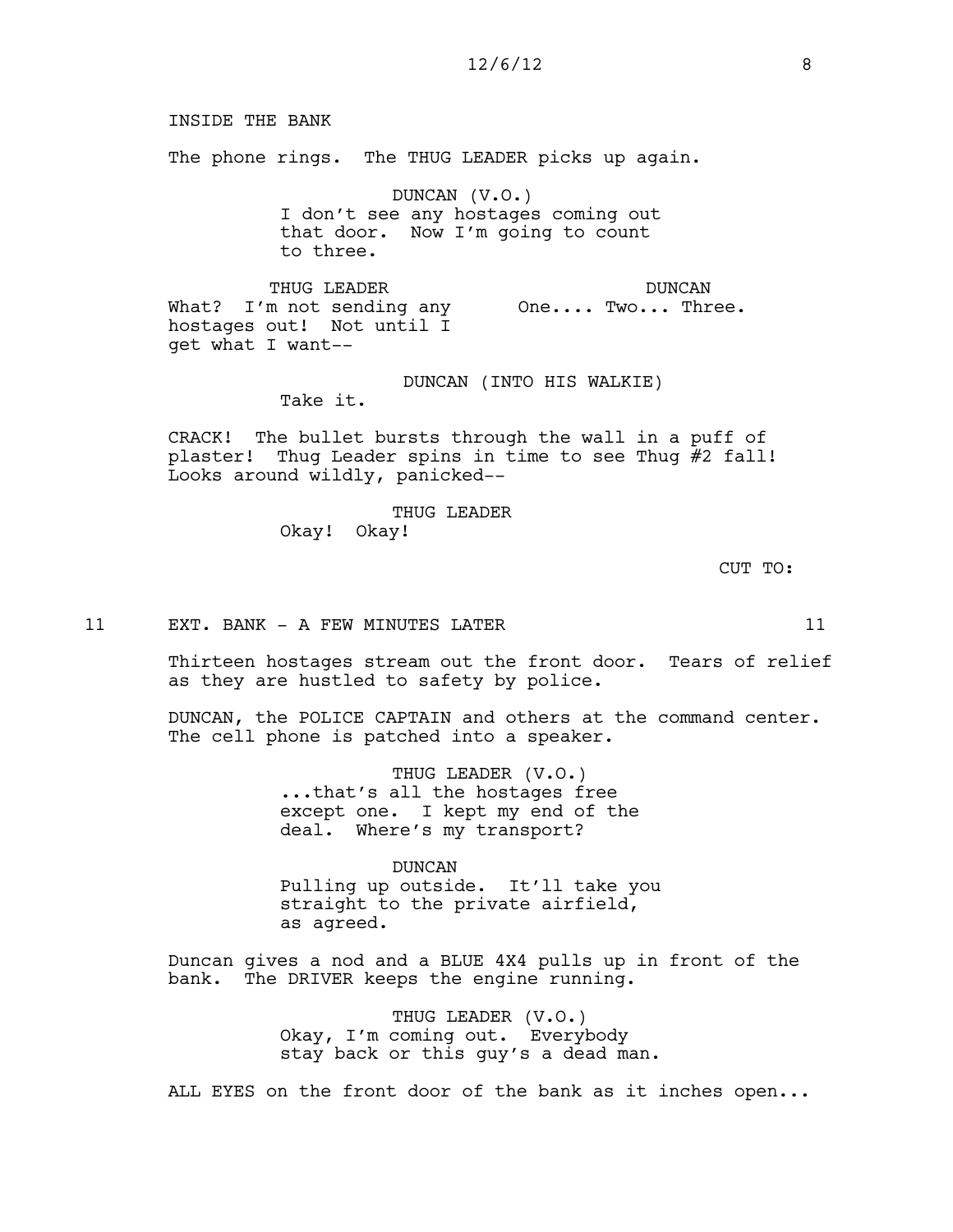A frightened-looking BUSINESSMAN in a rumpled suit exits first, his hands held behind his back. The MASKED THUG follows close behind, using him as a human shield.

COPS, FEDS, SNIPERS watch helplessly as the two figures inch down the steps toward the vehicle.

ON DUNCAN as he stares intently. Then... he steps around the perimeter and starts toward them!

#### DUNCAN

Hey! Hold it right there!

The BUSINESSMAN and the MASKED THUG look up; the Businessman's eyes go wide as he sees Duncan lift his gun--

He doesn't have a clear shot on the Masked Thug but--

BANG! BANG! Duncan shoots the BUSINESSMAN instead. Screams and shouts of surprise-- POLICE IN BODY-ARMOR spring forward and wrestle the MASKED THUG to the ground.

DUNCAN walks calmly forward. He arrives as they pull the ski mask off the THUG to REVEAL... a terrified civilian with his mouth duct-taped shut and his hands tied together!

PAN OVER to the "BUSINESSMAN" who's hands were not tied behind his back but in fact concealed a pistol.

> POLICE CAPTAIN He switched places with the hostage...

DUNCAN Boots didn't match his suit.

ANGLE ON the Businessman's BOOTS... the ones we saw earlier on the Thug Leader. Duncan turns to go.

> POLICE CAPTAIN You shot a man based on that? What if you'd been wrong?

> > DUNCAN

(keeps walking) I wasn't.

#### 12 INT. HOSPITAL - DAY 12

Amid the hospital bustle we FIND ELLEN and her friend, LENA KWAN (a no-nonsense resident) at a cheap coffee dispenser by the elevators. Ellen finishes filling two Styrofoam cups--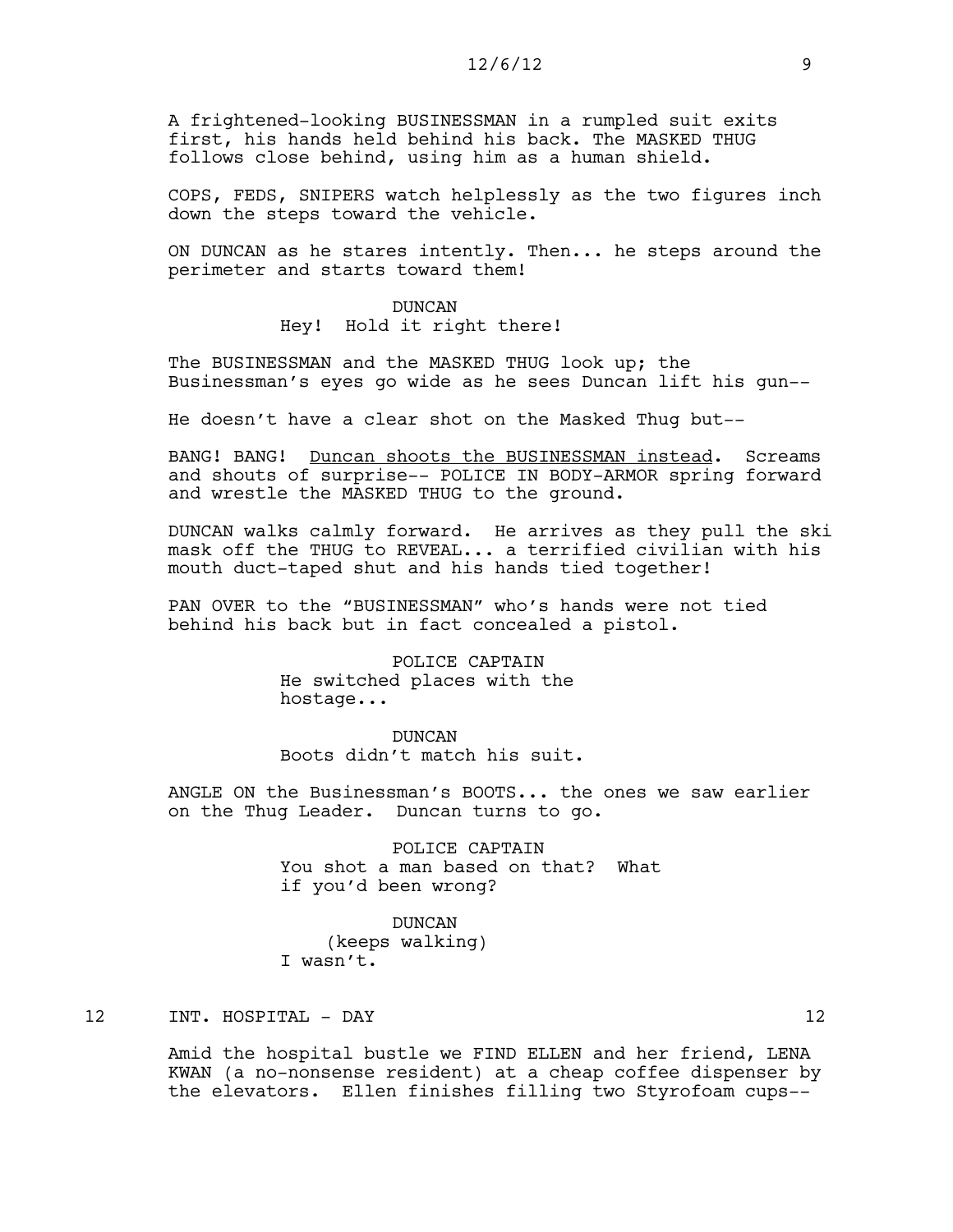ELLEN Sloan already resents me enough--

LENA Because your online ratings are three points higher than his?

ELLEN

--now he's really going to have it in for me. He's convinced the White House passed him over for me because I'm a woman. He's the Chief of Surgery.

They walk down the hall.

LENA He's also sewed more sponges into his patients than stitches. Sloan's a bureaucrat, you're a rock

star. Embrace your destiny, Ellen.

Ellen laughs. Lena peels off to do her rounds. Ellen looks ahead and notices...

A JANITOR (male, 20s) exits her office. The Janitor moves off furtively as Ellen approaches. She looks after him for a beat... feels something is wrong, but shakes it off.

#### 13 INT. ELLEN'S OFFICE - MOMENTS LATER 13

The cluttered space of a doctor who is always in the ER and never at her desk. Ellen picks up the land line and pauses as she starts to dial-- among the FAMILY PHOTOS on her desktop, one of the 8X10 frames is empty... strange. She scans her desk for the missing photo distractedly as she dials.

14 INT. PENTHOUSE OFFICE FLOOR - DAY 14

An unoccupied office space with sweeping views. BRIAN, in a nice suit, and his partner, PETE NICOLS, shake hands with a departing group of BUSINESSMEN.

> DEPARTING BUSINESSMAN ...it's a great space, but I'm afraid it's too big for us. Thanks for your time.

Brian and Nicols nod understandingly as the men exit. As soon as they are gone, Nicols drops the smile...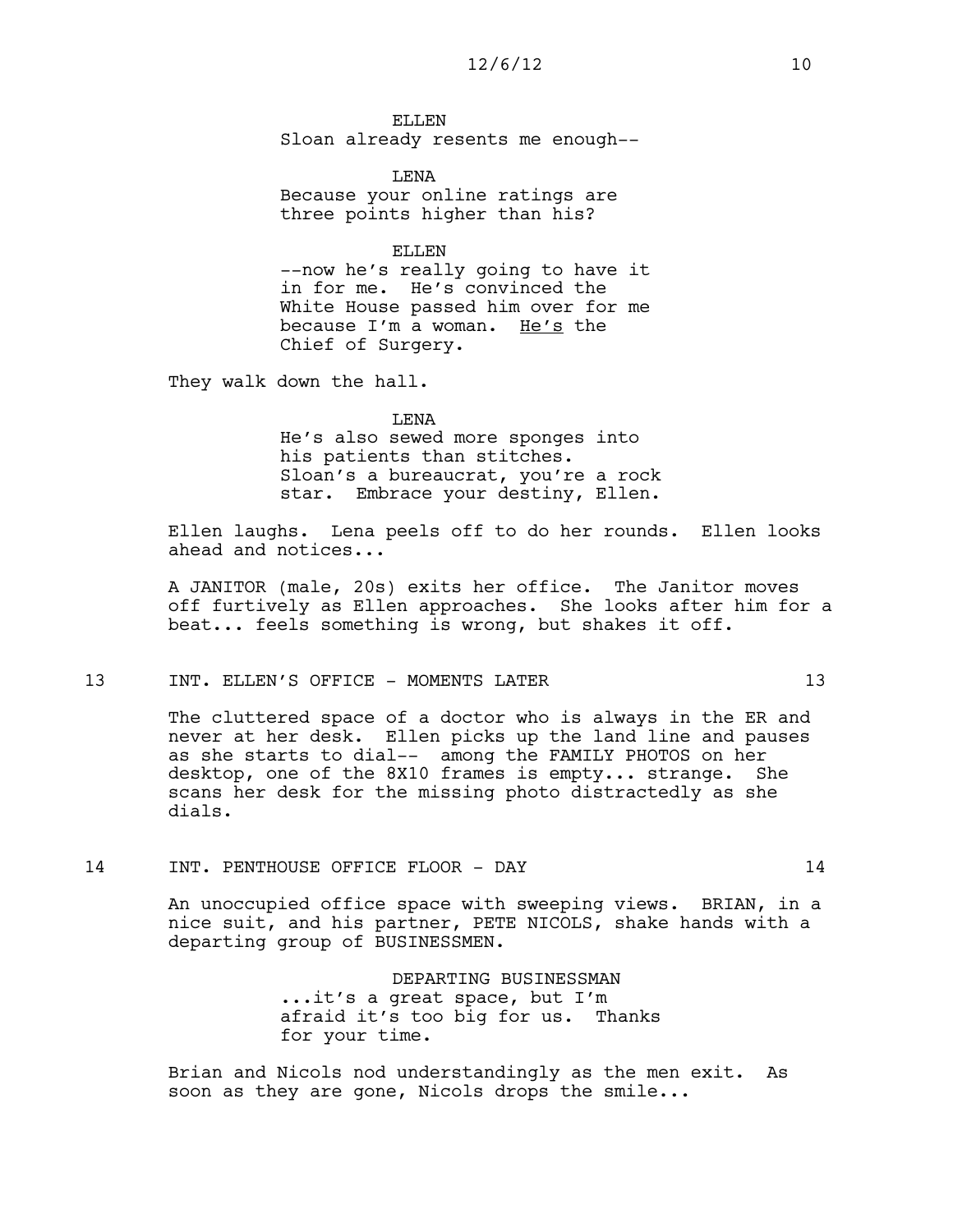## 12/6/12 11

NICOLS I thought you had them sewed up?

BRIAN I thought I did...

NICOLS When you brought me into this deal you guaranteed me you could lease

the building inside a month, Brian. It's been four.

## BRIAN

I know. I know...

NICOLS I trusted you. Now either you get this done or I'm pulling out of the deal. (holds up a hand) End of story.

Nicols turns to go. Brian calls after him:

BRIAN C'mon Pete, don't be like that. How long have we known each other...?

NICOLS (without stopping) Long enough for me to know when you're full of crap.

The door shuts after him, leaving Brian alone... up shit's creek.

His cell phone rings. He fishes it out and checks the number. Forces a smile:

> BRIAN Hey honey. How are you?

## 15 INT. ELLEN'S OFFICE - DAY 15

Ellen gives up searching for the photo.

ELLEN

Exhausted.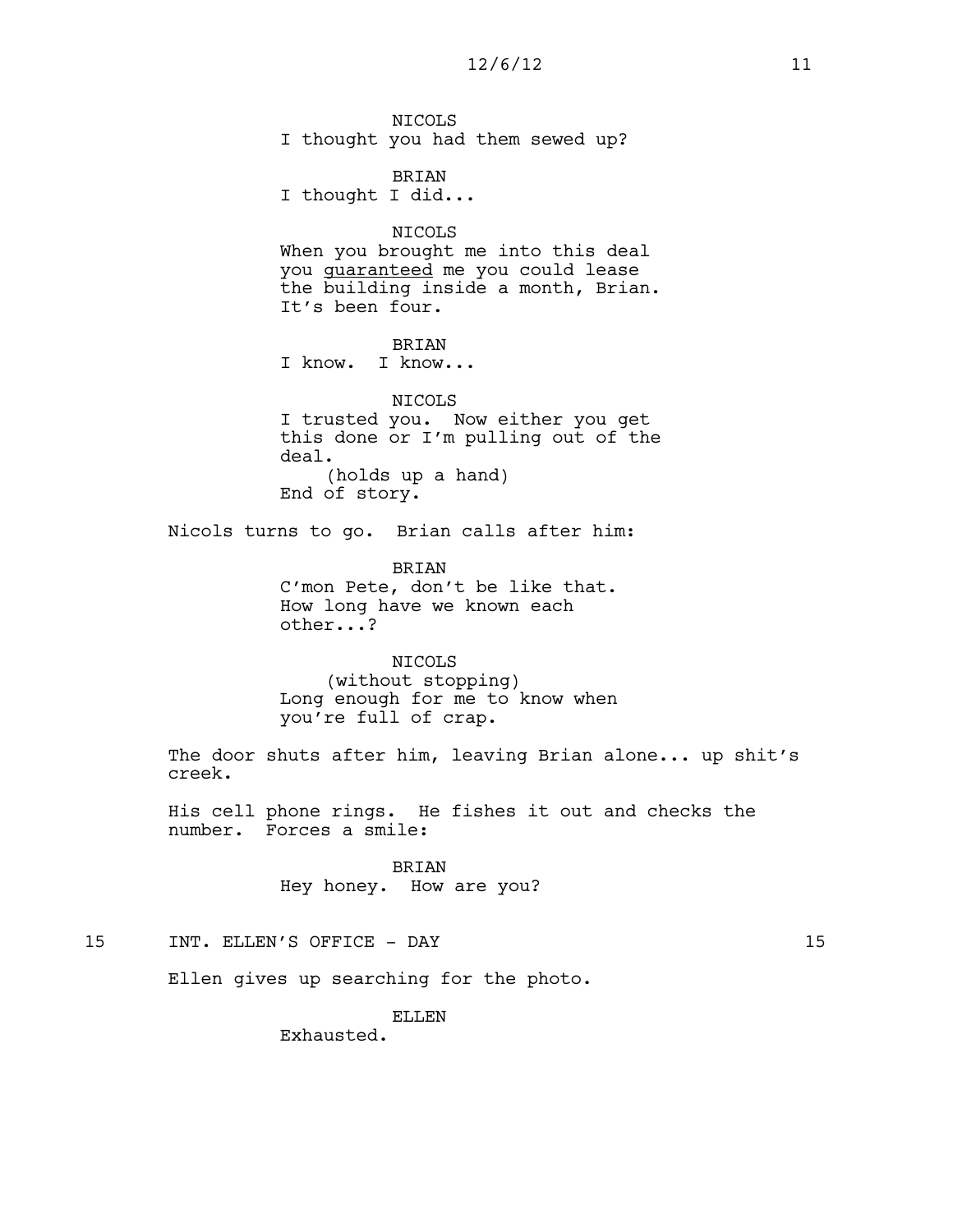BRIAN (V.O.) I'm sorry I couldn't be there for the Press Conference. You know I tried to reschedule the meeting...

Ellen tamps down her disappointment and cuts him off:

ELLEN It's all right, I understand. (an awkward pause) How did your meeting go?

INTERCUT

Brian looks around the empty space.

BRIAN Great. It all went perfectly. How about you?

HIGH ANGLE POV of her alone. As if we're spying on her...

ELLEN Oh it was nothing. I barely had to speak... I thought I'd come home early and make dinner tonight.

BRIAN You remember I'm coaching lacrosse after work?

ELLEN Oh right. Then I'll see you after.

BRIAN Okay hon. Love you.

They both hang up. Neither one feeling particularly good about the lies each told the other...

16 EXT. SANDERS HOME - DAY 16

A UTILITY VAN is parked across the street.

ARCHER PETIT (wiry and quick-tempered) and MARIA GONZALES (pretty, tough) are staking out the house. A NEIGHBOR exits a house next door and walks to his car...

> ARCHER What do you think that place would go for these days? One point-six? One-seven?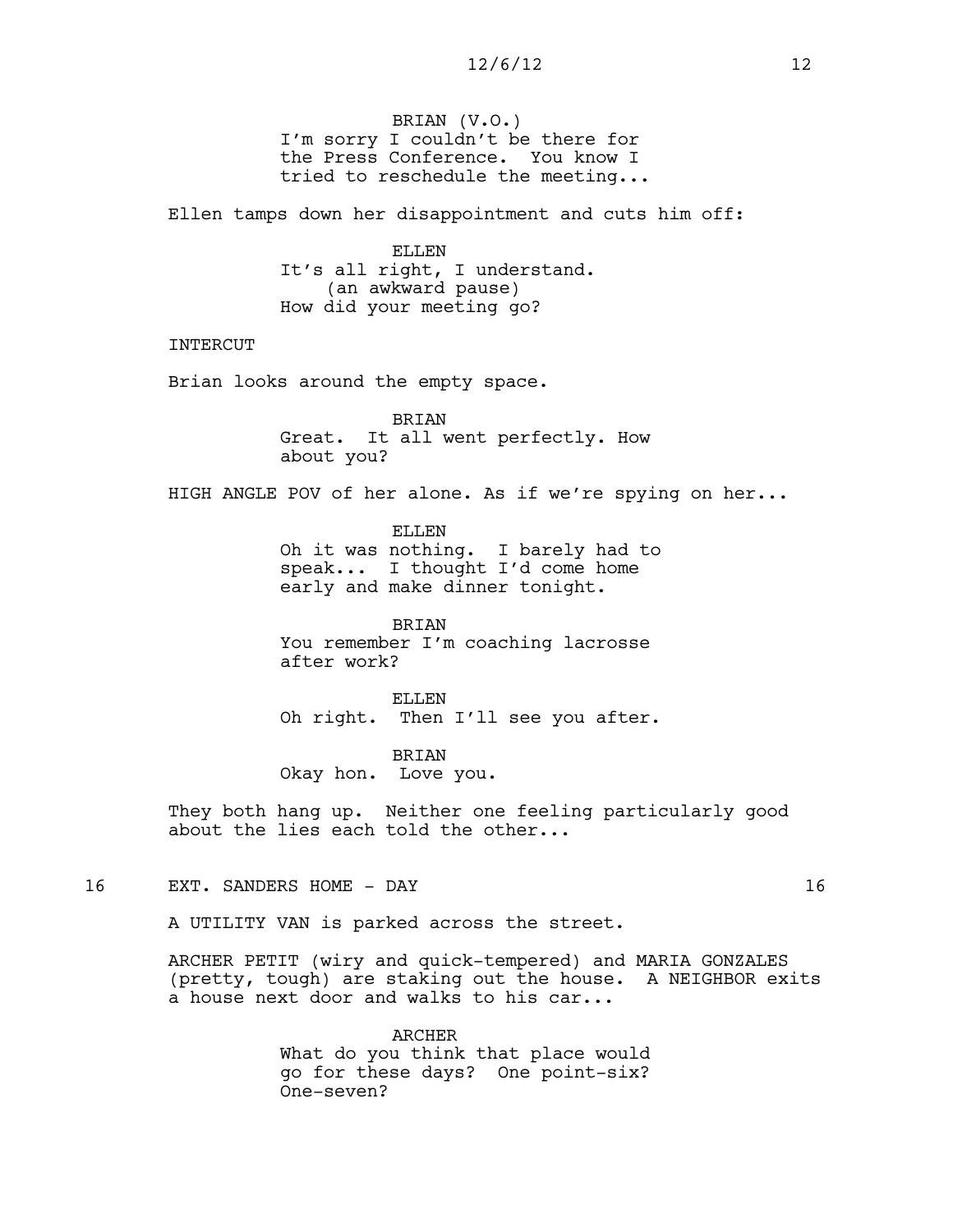## MARIA

(slight accent) Don't know, don't care. You're not paying me that well for this gig.

#### ARCHER

Definitely over one-five. What kind of a jackass lives in a house worth that kind of money and drives a car made in Korea? It's downright un-American.

MARIA

That's funny coming from a man who has fought under the color of how many flags?

ARCHER It's called the free market. It's a fundamentally American concept.

The neighbor drives off in his Hyundai. Archer begins loading up a tool kit with mysterious high-tech gear.

> ARCHER (CONT'D) This'll be an in-and-out operation, fully compartmentalized. I.D. by code number only for the next twenty-four hours. I'm three. You're four.

MARIA (mock offended) I'm a four?

**ARCHER** You're a ten, honey, that's why it's such a clever code name.

He pulls on a repairman's jacket. Goes to exit the van--

#### MARIA

Hey... do you trust this guy we're working for?

ARCHER

With my life.

Archer unwraps a piece of raw STEAK and gets out. A dog barks. Archer crosses the street, makes sure nobody's looking, then let's himself in the side-gate with a hidden key. A beat. The dog stops barking.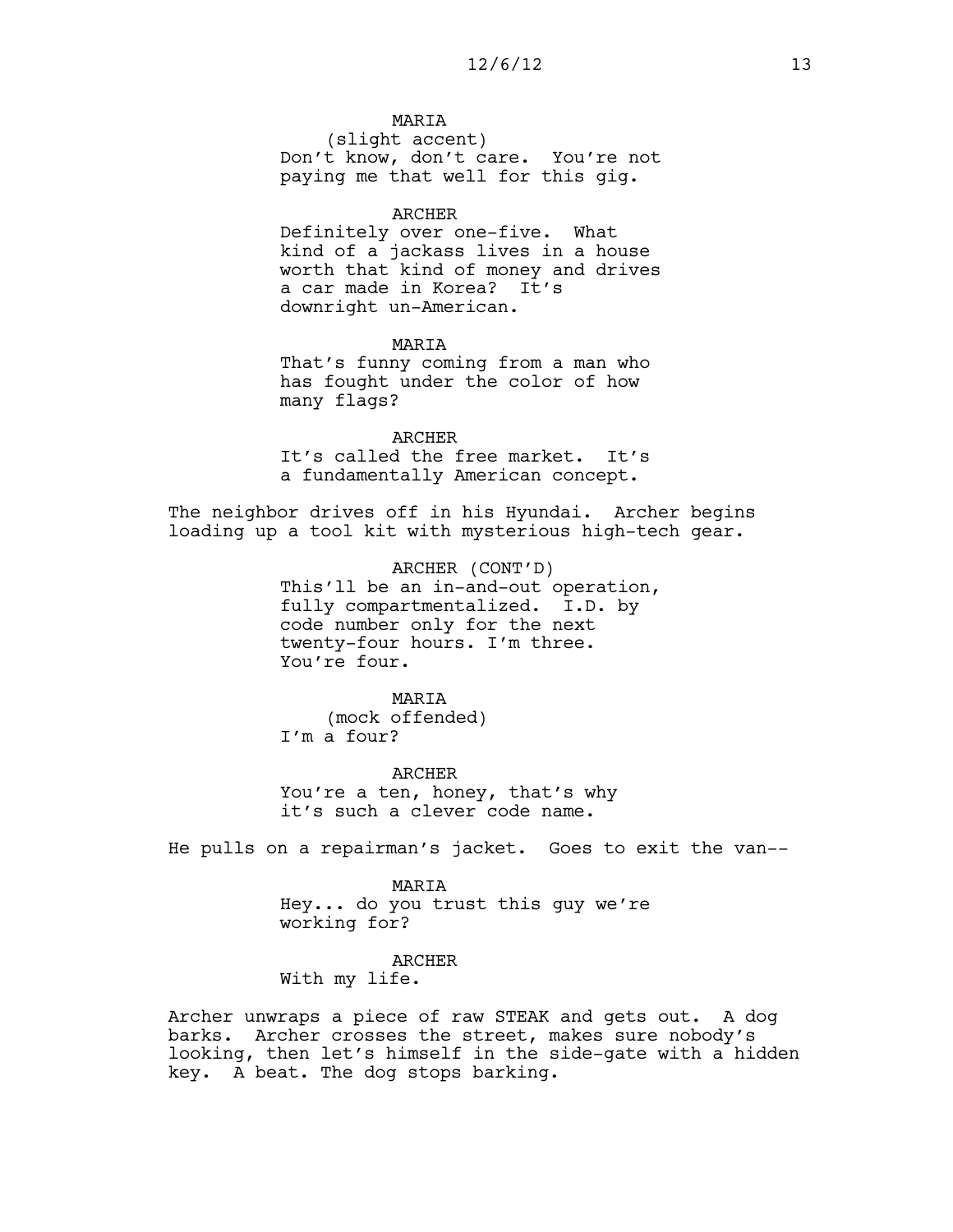## 17 1NT. VAN – MOMENTS LATER 17

Maria climbs into the back. REVEAL a sophisticated mobilecommand set up. She puts on a headset.

ARCHER (V.O.)

I'm in.

MARIA Copy that. I'm just coming online...

One of the screens suddenly shows an image of ARCHER inside the house. It's a surveillance camera view of him installing a hidden camera in the living room.

> MARIA (CONT'D) Image is up. Living room looks good.

Archer mugs for the camera. Blows her a kiss as he steps away. He moves off to bug the rest of the house.

## 18 EXT. SUBURBAN UNDERPASS - DAY 18

JAKE SANDERS and his friend KEVIN take advantage of the sloped concrete to practice their skateboard moves.

A pimped-out Escalade with a thudding bass rolls up. As the boys turn to look the driver guns the engine! They leap back as it skids to a halt. Doors flies open--

NICO (all sinew and menace) gets out of the driver's side. A couple of bad-looking BUDDIES follow him.

> **NTCO** Hey. You weren't scared, were you?

He marches right up to Jake... then breaks into a smile.

JAKE No way, we knew it was you, Nico.

NICO Yeah right. You like my new ride? (turns to his crew) Check it out. These are my new protegés here. Yorktown's finest.

The teens chin nod to the crew. Nico drapes an arm over Jake's shoulder and walks with the boys.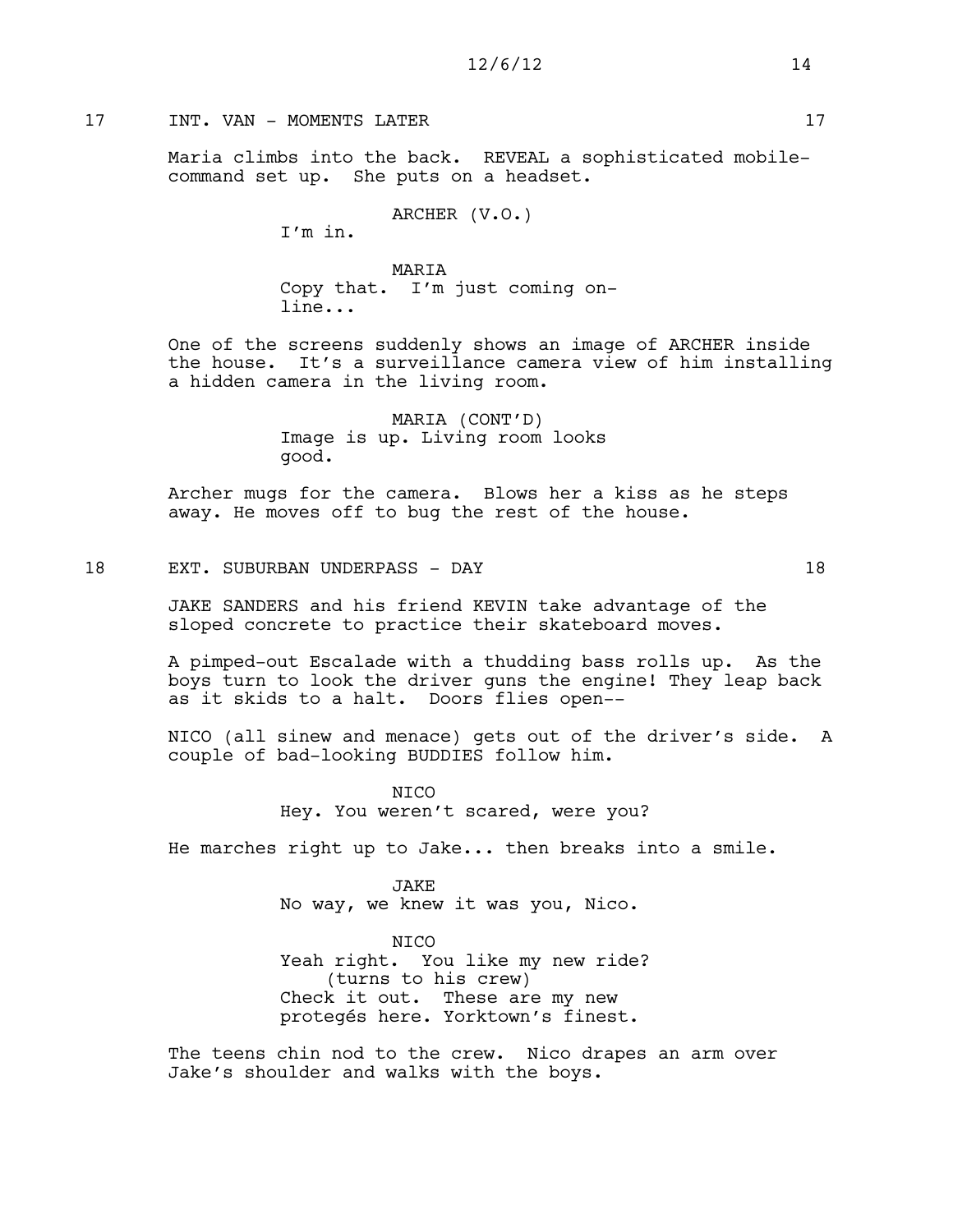NICO (CONT'D) So how's it going, young man?

JAKE Great. Crazy actually. We have kids coming to us now, seniors even, asking for a hook up.

KEVIN We sold almost everything you gave us.

NICO You boys are gonna go far. Get this done, and I'll take you to the next level.

He fakes a slap to Kevin's head-- makes him flinch. He laughs and heads back to his Escalade.

19 INT. HOSPITAL, INTENSIVE CARE WING - DAY 19

A MAN walks down the shiny-floored corridor carrying flowers. PULL BACK TO REVEAL DUNCAN -- the hard-ass FBI agent.

He arrives at a ROOM as a NURSE (50s) is exiting.

DUNCAN Hello Delores. How's she doing today?

NURSE (smiles warmly) No change Mr. Carlisle. But she always looks a little more peaceful

20 INT. HOSPITAL ROOM - DAY 20

A WOMAN lies in a coma, hooked up to machines. Duncan moves to her bedside and speaks softly:

DUNCAN

to me after your visits.

Hello Nina.

He changes the flowers, sits down beside her. He strokes her hand tenderly. We almost feel like we're intruding as he leans over and gently kisses her cheek.

> DUNCAN (CONT'D) Hang in there darling. It won't be long now.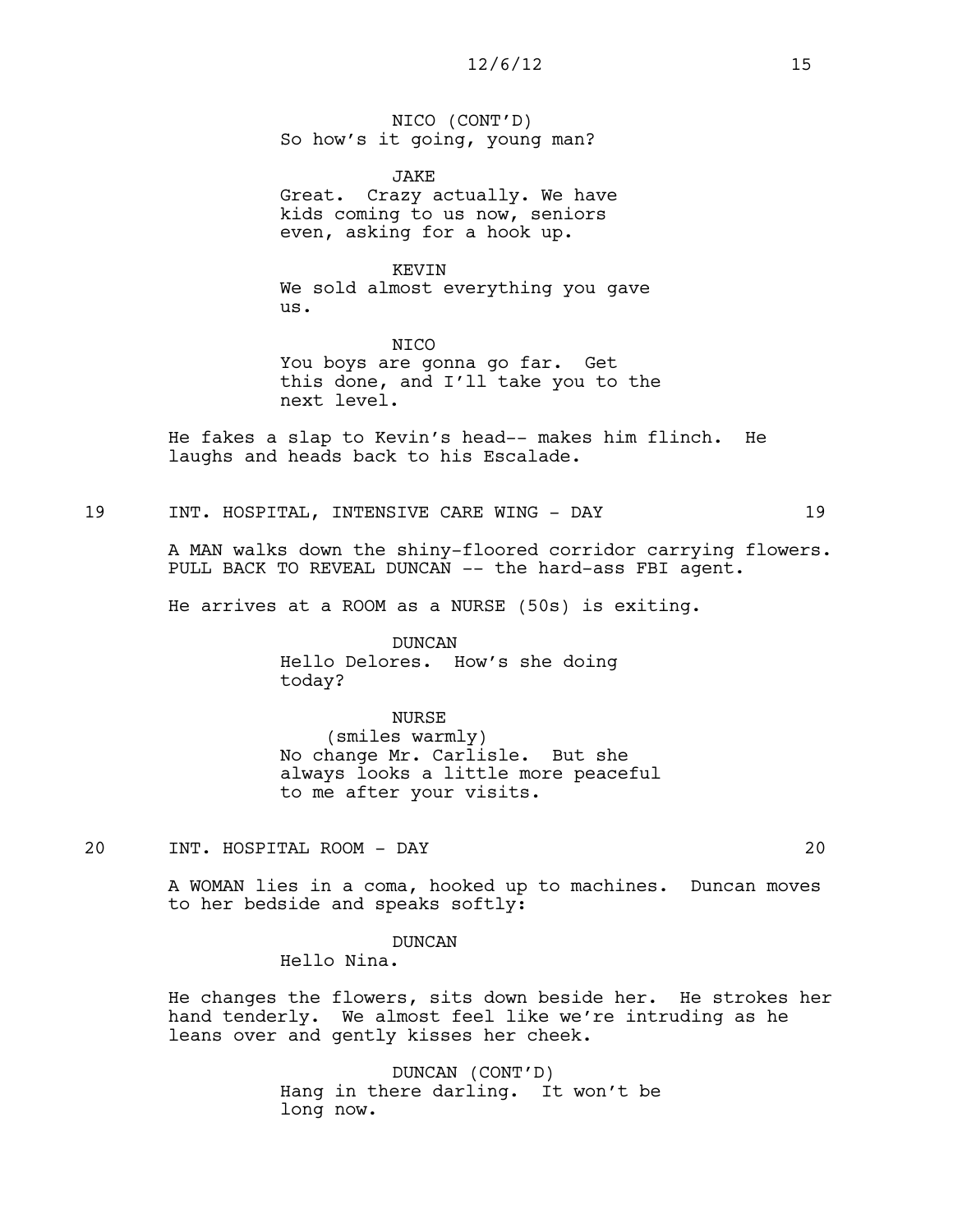## 21 EXT. SANDERS HOME - DAY 21

SOMEBODY'S POV THROUGH A WINDSHIELD - as Ellen pulls up in her Volvo. Parks and walks up the front porch steps.

22 INT. SANDERS HOME - DAY 22

Ellen unlocks the door and drops her purse.

ELLEN

Anybody home?

A scrabbling of nails on floorboards, then A GOLDEN LAB bounds up to her.

> ELLEN (CONT'D) Okay Barkley, okay. You love me.

23 SURVEILLANCE VIDEO - KITCHEN/FAMILY ROOM - MOMENTS LATER 23

As Ellen walks into the frame. She gives the dog a biscuit, opens the back door. As she crosses through the kitchen and into a hallway--

TRACK her movements onto another SCREEN--

24 INT. SANDERS HOME - HALLWAY/DANNI'S ROOM - DAY 24

Ellen walks down the hall off the kitchen.

ELLEN Danni? Are you home?

The door at the end of the hall to Danni's room is ajar... she knocks lightly and opens it.

DANNI is on her bed, laptop open. Looks up, removes her headphones.

> ELLEN (CONT'D) Hi Honey. How was your day?

DANNI Not as exciting as yours.

ELLEN. It was just a press conference.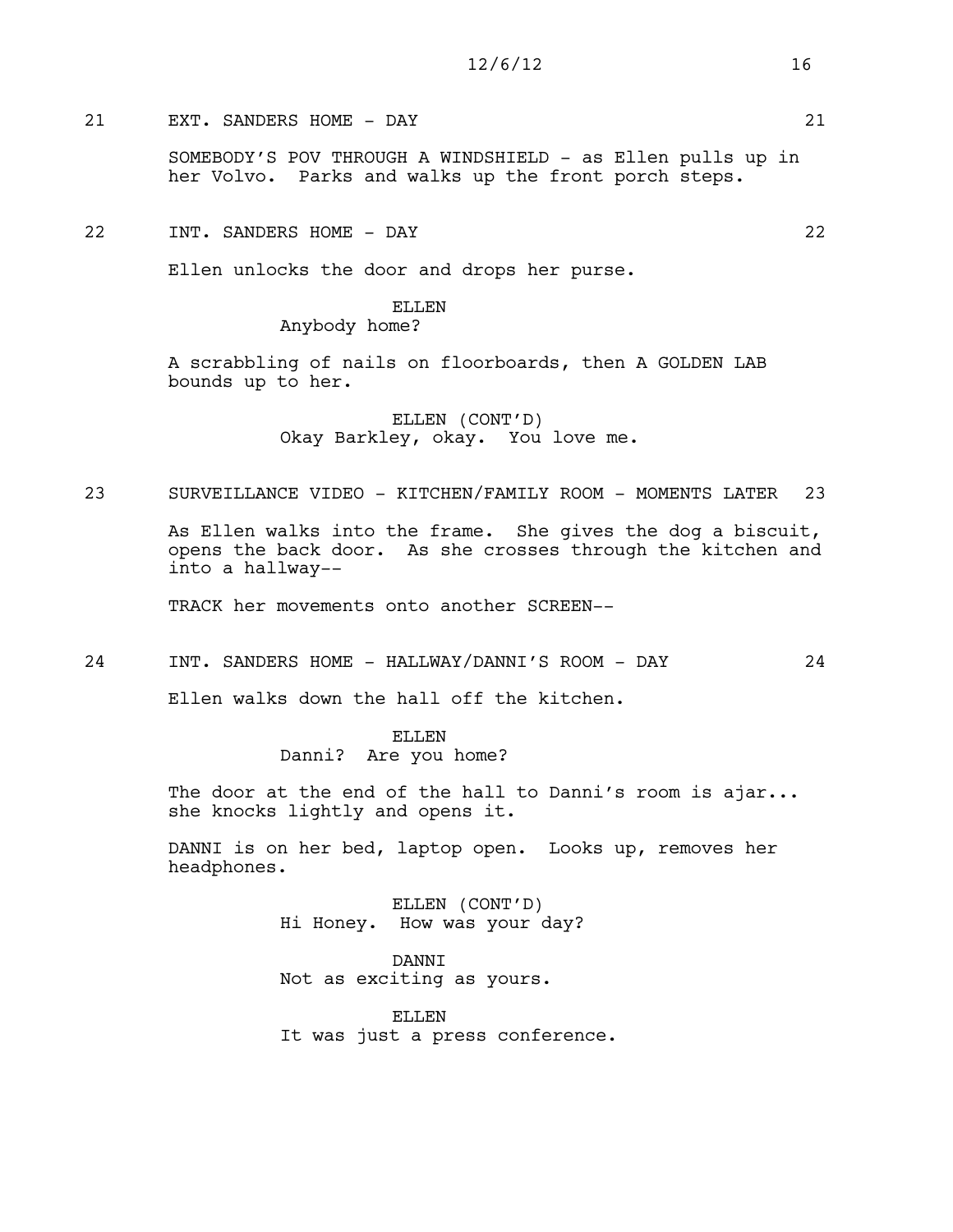**DANNT** With the President. (beat) Did Dad show?

ELLEN He had to work... (apologizing for him) ...he's got a big deal he's in the middle of closing Danni.

DANNI Yeah. Right.

Danni barely conceals her contempt for her mother's co-

dependent behavior. She puts her headphones back on and tunes out. Ellen is left standing in the doorway for a beat... Finally she retreats, closing the door.

INTERCUT - SURVEILLANCE VIEW of the SAME.

25 EXT. PLAYING FIELD - DAY 25

High school lacrosse practice. BRIAN is on the sideline, changed into sweats, coach's whistle around his neck.

Jake and Kevin are among the players, bringing up the rear as the team runs laps.

26 INT. LOCKER ROOM - LATER 26

The kids are lacing up shoes, packing up gym bags, etc.

BRIAN (O.S.) EVERYBODY GATHER UP! NOW!

Brian stalks into the locker room, carrying a BROWN PAPER BAG. The team quiets down and gathers around.

> BRIAN (CONT'D) I found this hidden in one of the equipment lockers...

He holds up the paper bag, then dumps out the contents onto a trainer's table: several ROLLS OF CASH and a handwritten list of dollar amounts and initials.

> BRIAN (CONT'D) Somebody want to tell me who this belongs to? Cause it smells very fishy to me.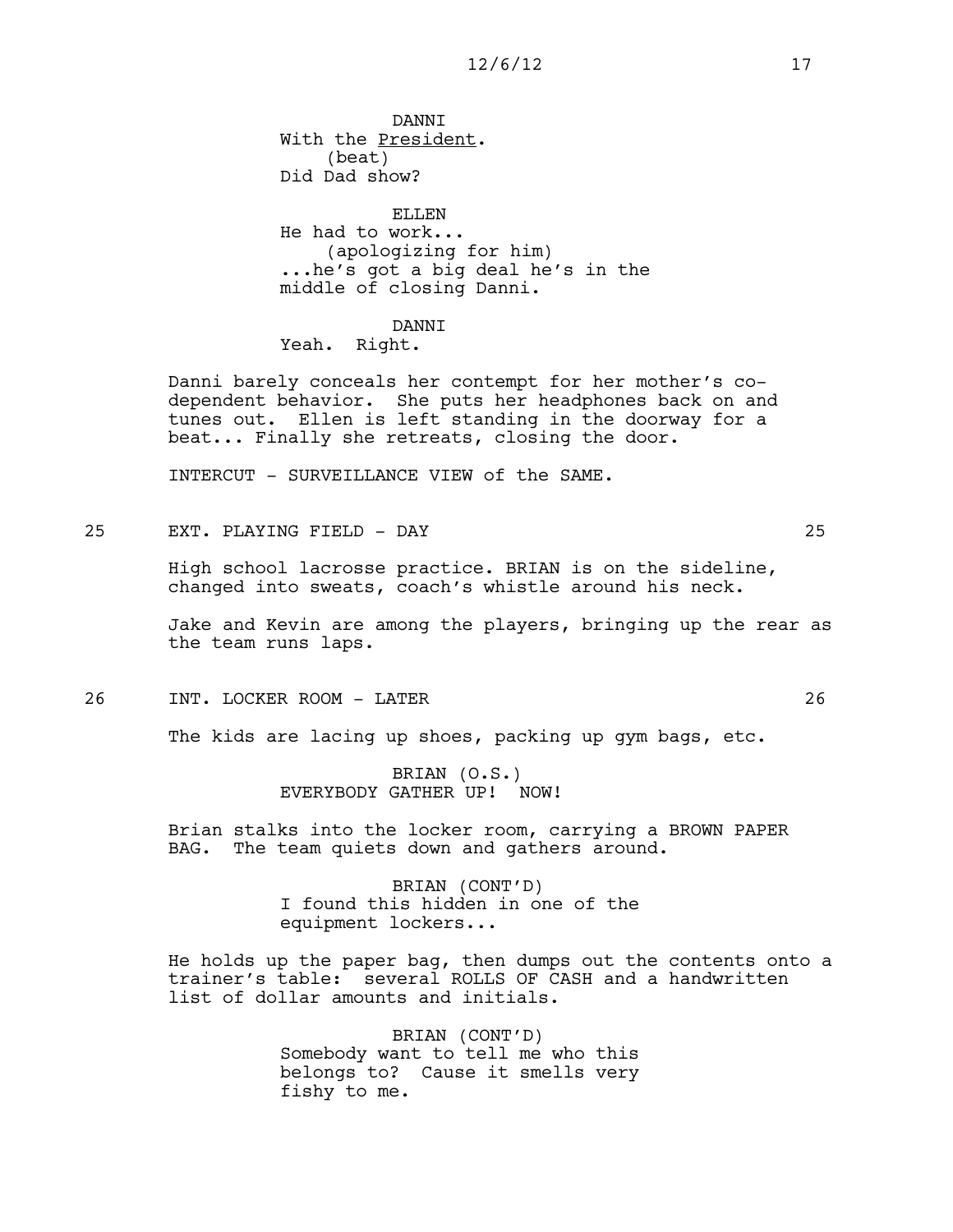## 12/6/12 18

PAN OVER the faces of the kids. Nobody speaks. Jake and Kevin exchange a worried glance.

> BRIAN (CONT'D) Tell you what, either somebody speaks up or this entire team is going to be punished.

A long pause. Kevin looks at Jake -- shakes his head very slightly. But Jake... stands.

JAKE

It's mine.

Kevin (reluctantly) follows his lead and stands as well.

KEVIN

Ours.

Brian turns his gaze on Jake. Surprised. Disappointed. Everybody in the room watches to see how Jake will play this.

> JAKE It's beer money. We took up a collection, for a party.

Brian looks to Kevin, who looks down, feigning shame.

BRIAN That's an awful lot of beer.

**JAKE** We were gonna buy fake I.D.'s.

Brian takes a deep breath.

BRIAN Kevin, I'm going to have to talk to your parents... Jake... let's go.

He scoops up the cash and heads out.

Kevin turns to Jake and mouths: "what the f--?"

**JAKE** 

Beats the truth bro.

Shoulders his bag and heads out after his father.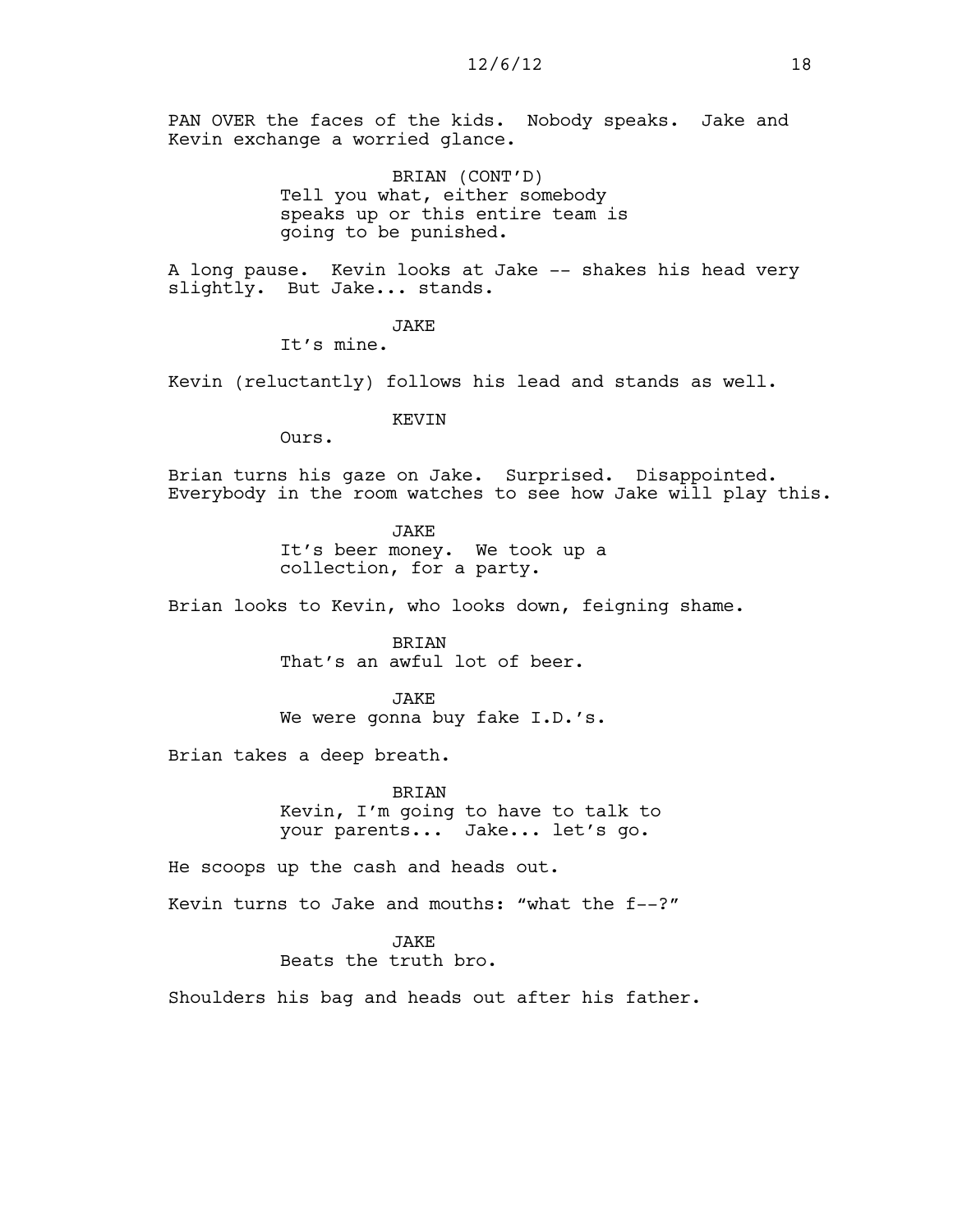## 27 EXT. MALL - SUNSET 27

DUNCAN walks between the rows of Cherry Blossoms carrying a CHILD'S SPONGE-BOB BACKPACK. He turns to see his five yearold daughter SAWYER meandering behind.

> DUNCAN Sawyer, can you please walk with daddy?

Sawyer shakes her head and stops. On strike. Duncan surrenders and walks back to her.

> DUNCAN (CONT'D) Come on Soy-Soy, don't you want to see grandpa? I packed you a bunch of nice dresses...

Opens the back pack to show her.

SAWYER I don't want those. I want my red Hello Kitty dress! (bursts into tears) When is mommy coming home? I want mommy!

Duncan gets on his knees. His heart breaks for her.

DUNCAN

Do you know mommy and I met right here, under these trees? They're her favorite in the whole world. (Sawyer stops crying) Aren't they beautiful?

BURTON DALY (aging warrior with plenty of game left in him) sneaks up behind Sawyer and covers her eyes. She turns:

SAWYER

Grandpa!

She jumps into his arms. He loves this little girl.

MOMENTS LATER

A wide shot of the two men standing to the side of a little playground, watching Sawyer climb up a slide the wrong way.

BURTON

Any change in her condition?

Duncan shakes his head. They both watch the little girl play for a moment in silence. Burton sighs heavily.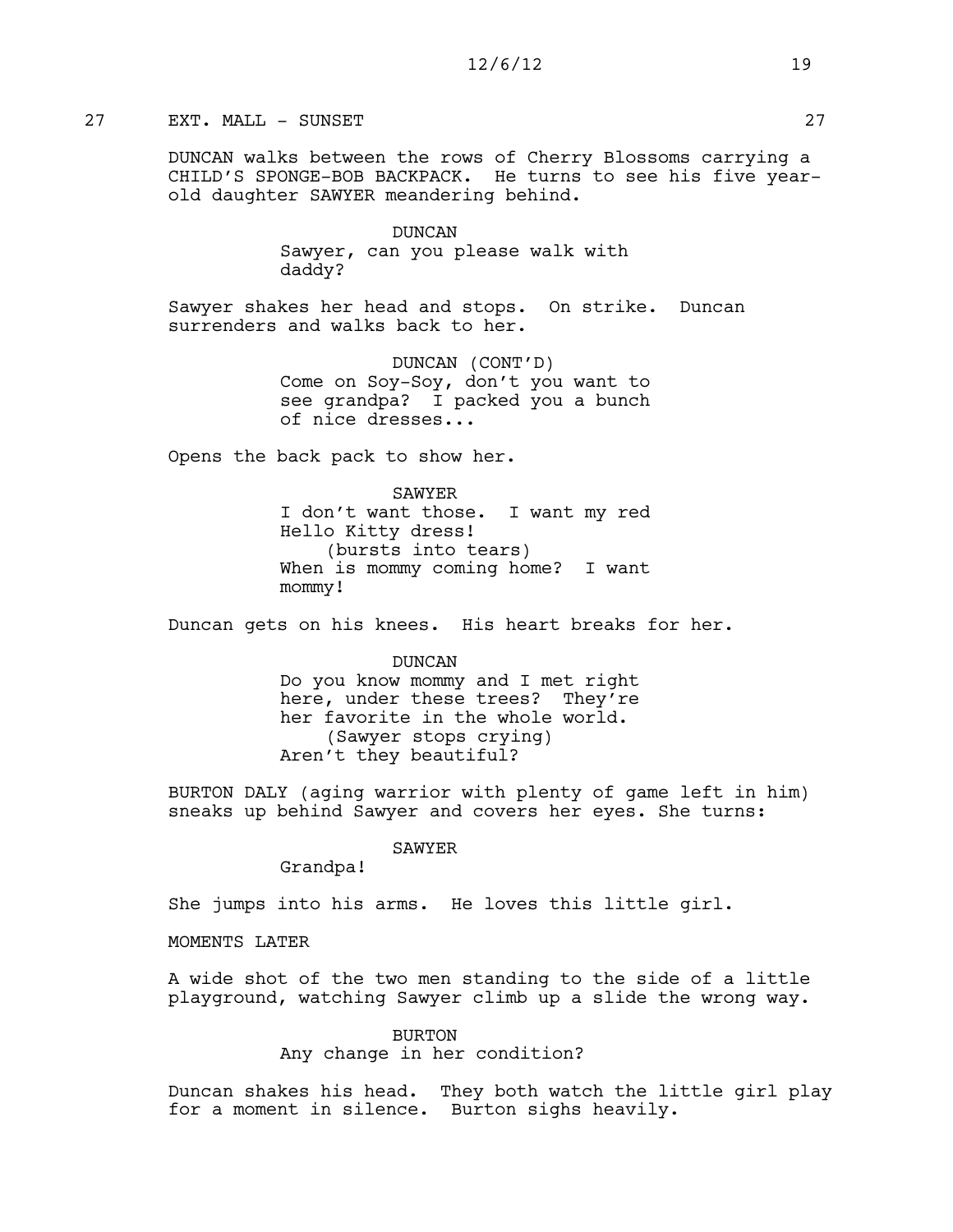BURTON (CONT'D) Are you sure you want to do this?

#### DUNCAN

I already am.

The two men look at one another. Burton embraces him.

## SAWYER (O.S.) Is everything okay, Daddy?

They separate and look down at the little girl standing there. Duncan smiles and bends to hug her good-bye. He holds her for an extra long beat.

# DUNCAN

I love you Soy-Soy.

STAY ON DUNCAN as he watches Burton lead her away, holding her tiny hand in his. Duncan steels himself.

## 28 EXT. SANDERS HOME - NIGHT 28

Archer and Maria's VAN is now in shadow across the street. Brian pulls up with Jake in a BMW. Parks in the garage.

#### 29 INT. SANDERS HOME, KITCHEN/FAMILY ROOM - NIGHT 29

Ellen is working on an elaborate dinner-- pots simmering on multiple burners, cookbooks open. Jake enters.

> JAKE Hey Mom. What are you doing home? Did you get fired?

ELLEN I came home early to make dinner. Is that so unusual.

JAKE Uh yeah. Barkley!! Hey boy!

ELLEN I let him out back...

Brian enters, still scowling at Jake.

ELLEN (CONT'D) What's wrong?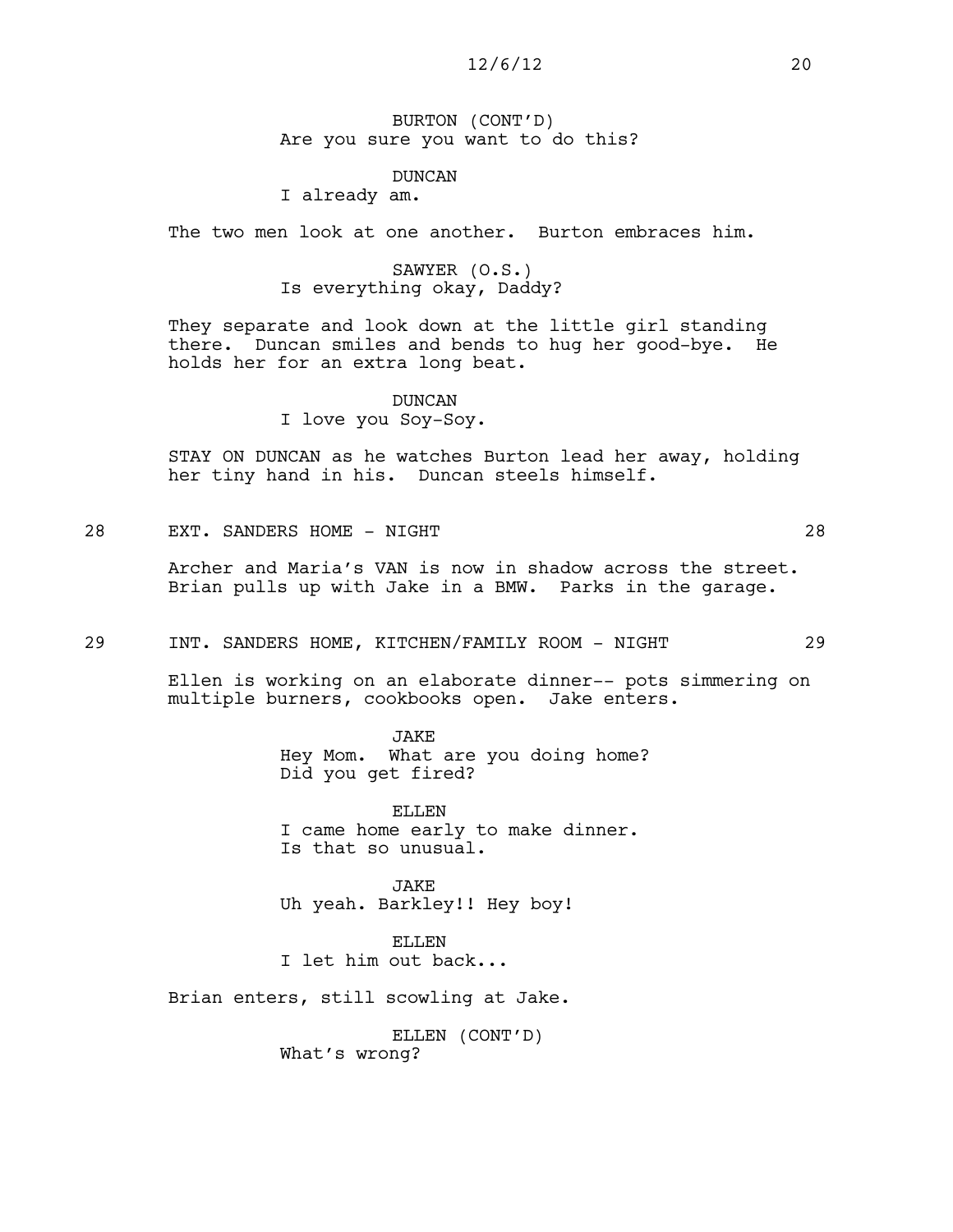**BRIAN** (to Jake) You want to tell your mother or should I?

Jake rolls his eyes. Opens the back door and whistles for his dog.

> BRIAN (CONT'D) Jake and Kevin took up a collection to get fake I.D.'s and alcohol.

Ellen turns to Jake who is already on his way up the stairs.

JAKE Beer. We were gonna buy beer.

OFF SURVEILLANCE VIDEO OF SAME PULL OUT TO:

30 INT. ARCHER'S VAN - NIGHT 30

Archer and Maria have the whole house wired now. Half a dozen screens show multiple views of the house. A cell phone rings:

> MAN (V.O.) This is Two. We are en route.

ARCHER (INTO HEADSET) Copy that, Two. Three and Four are already in position. Standing-by.

He nods to Maria. She looks more closely at a SURVEILLANCE CAMERA showing Danni, alone in her room, sitting on her bed. Maria turns up the audio. WE HEAR crying...

MATCH CUT TO:

31 INT. DANNI'S ROOM - NIGHT 31

Danni cries alone in her room, raw and exposed. A "DING" from her computer draws her attention. She opens it and sees an invitation to VIDEO CHAT. Clicks "ACCEPT." A VIDEO IMAGE of her best friend AMELIA (17) pops up.

DANNI

Hey.

AMELIA (V.O.) Your eyes are all puffy. You've been crying again.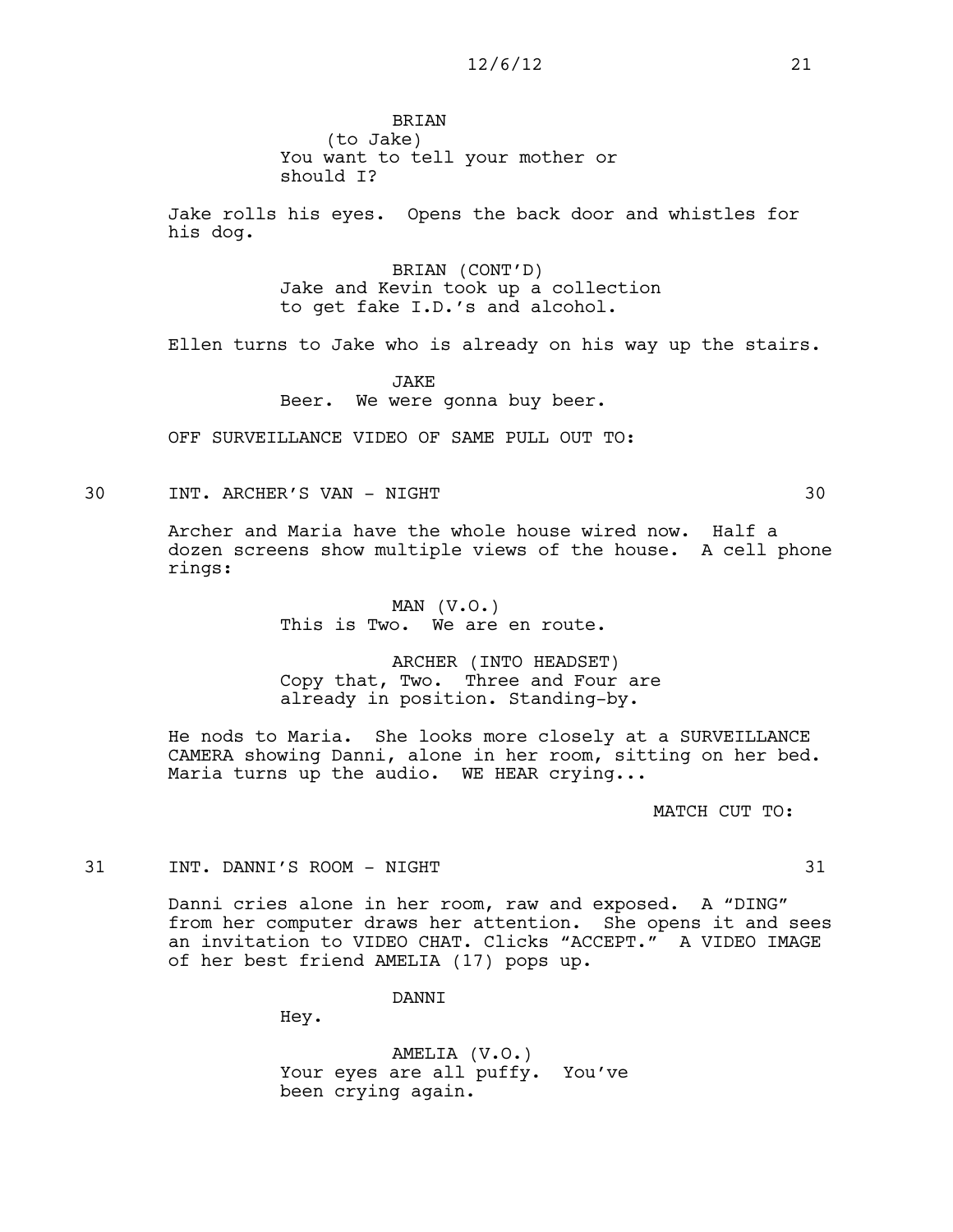## 12/6/12 22

**DANNT** (through tears) You're so perceptive. You should be a detective.

They both laugh.

INTERCUT - MARIA in the SURVEILLANCE VAN, tapping into the chat electronically, eavesdropping on everything.

> AMELIA Are you gonna talk to your Mom?

## **DANNT**

No. God no.

Danni plucks tissues from a box and blows her nose. Her Mom is the last person she wants advice from.

32 INT. JAKE'S ROOM - NIGHT 32

Jake closes the door, dumps his bag, then carefully removes the front panel of the bed's base and pulls out a SAFE BOX.

He punches in a code and opens it. Inside are several bags of weed, a small amount of cash and an extra cell phone. There is a TEXT waiting:

NICO: **"YOU MOVE THE REST OF THAT STUFF?"**

Jake types back... **"YEA."**

NICO: **"THAT'S MY BOY! YOU CAN BRING ME MY \$\$ TONIGHT. 10PM."**

Jake grips the phone, uncertain how to respond... starts to type: **"TONIGHT'S NOT GOOD"** but another text comes in before he hits send:

NICO: **"DON'T BE A BITCH. SHOW ON TIME."**

Jake deletes his own text.

## JAKE

Shit!

### 33 INT. KITCHEN/FAMILY ROOM - NIGHT 33

Brian watches a replay of Ellen's press conference with the President on TV. Ellen chops vegetables in the kitchen. Looks up over the counter as Brian approaches.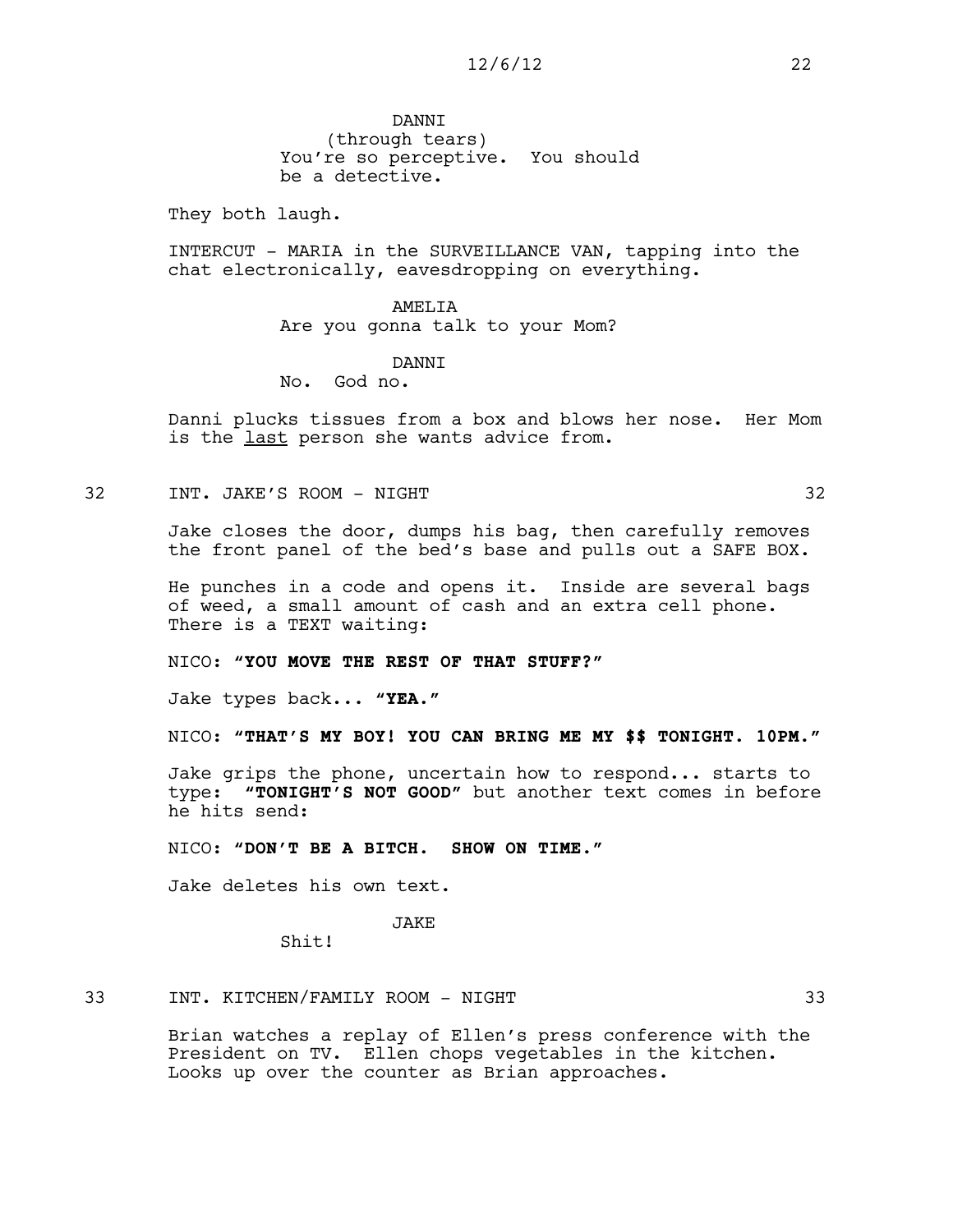**BRTAN** You were good. I'm really proud of you.

He comes around and takes the knife from her hand.

BRIAN (CONT'D) Let me. You should relax. You have a big day tomorrow.

He kisses her on the cheek. She smiles and gives way.

ELLEN I could use a shower before we sit down to eat.

Danni enters the kitchen from the hall. No sign she's been crying or upset. She's a good actress this one.

> BRIAN Hey. Where are you going?

> > **DANNT**

Out.

ELLEN I was planning a family dinner tonight... I made risotto.

DANNI

Save me some.

BRIAN

Danni. It's important to your mother that we spend some quality time together.

Danni looks aggrieved. She turns to Ellen.

DANNI Does it even count as "quality time" if it's compulsory?

Ellen is torn. Doesn't want to stand up to her daughter.

BRIAN You're staying-- ELLEN It's not that important.

Brian and Ellen look at one another -- fundamentally at odds over how to handle their kid. At home, he's the disciplinarian; she's the doormat.

Danni takes the stalemate as an opening and slips out of the kitchen to get her bag.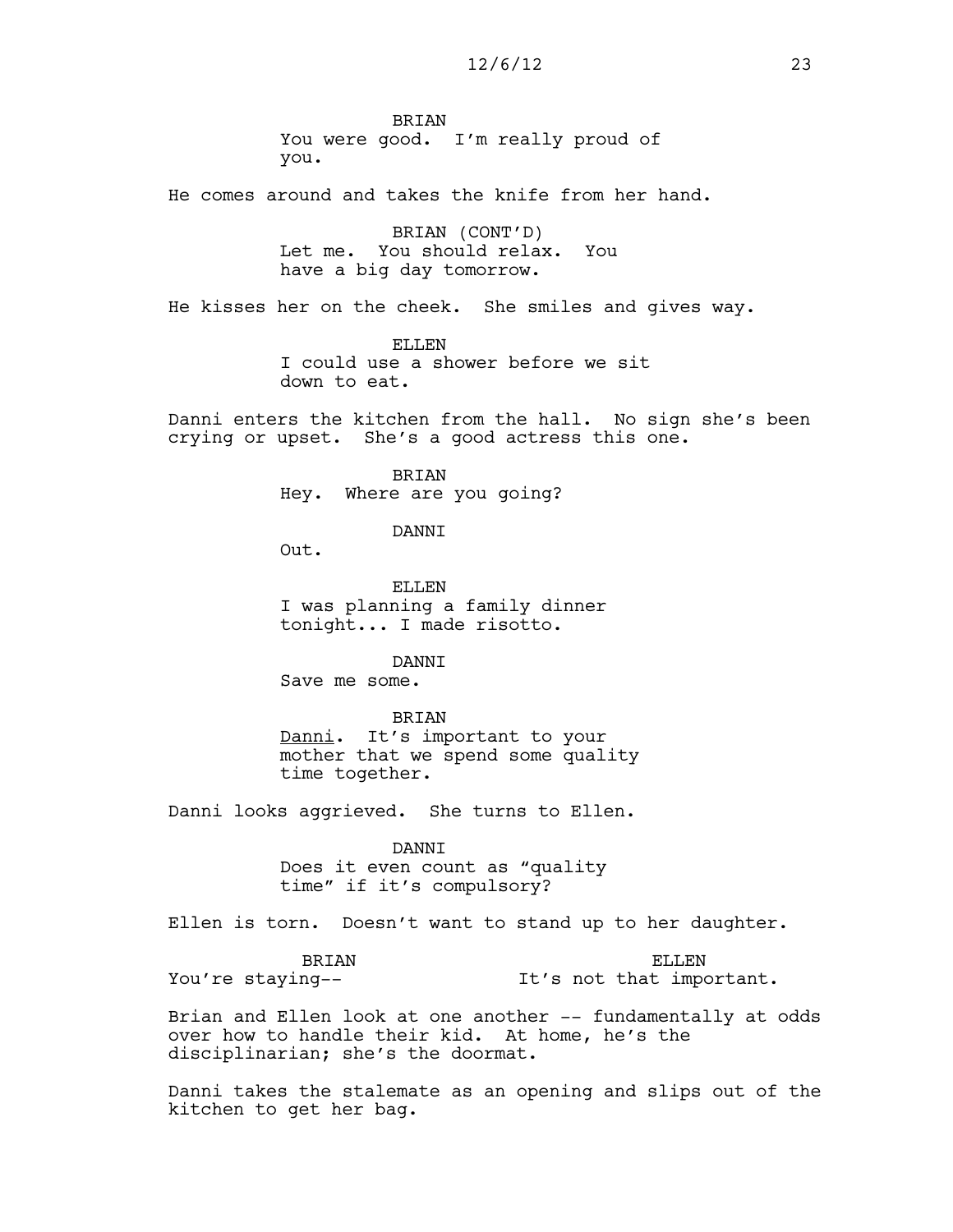Brian shrugs at Ellen as if to say: "that's what you get if you don't put your foot down."

34 EXT. SANDERS HOME - NIGHT 34

The house is quiet. The front porch swing sways slightly. PAN TO the VAN parked across the street in shadow.

WE HEAR A CELL PHONE RING.

ARCHER (V.O.) This is three. Go ahead.

MAN  $(V.O.)$ This is two. Arriving on site.

A NAVY TAHOE crosses the frame-- TRACK WITH THIS VEHICLE as it passes the SANDERS' street and turns down the road bordering the woods behind their house.

It rolls to a halt ending in a CLOSE UP on the DRIVER: KRAMER DALY (30s, slim, long hair). He kills the lights.

> MAN/KRAMER (into his earpiece) We're in place.

INTERCUT - ARCHER and MARIA in the back of their VAN. They have guns prepped.

> ARCHER Copy that. Targets are in place.

RESUME - AROUND BACK OF THE HOUSE

Kramer takes a deep breath. Reaches into a black bag in the center console and takes out a mask. A gun. He turns toward the person in the passenger seat who we haven't seen:

#### KRAMER

Are you ready?

PAN OVER TO REVEAL Number One is -- Duncan Carlisle.

DUNCAN

Let's do it.

He holsters his gun and pulls on the MASK. CUT TO BLACK.

ACT OUT.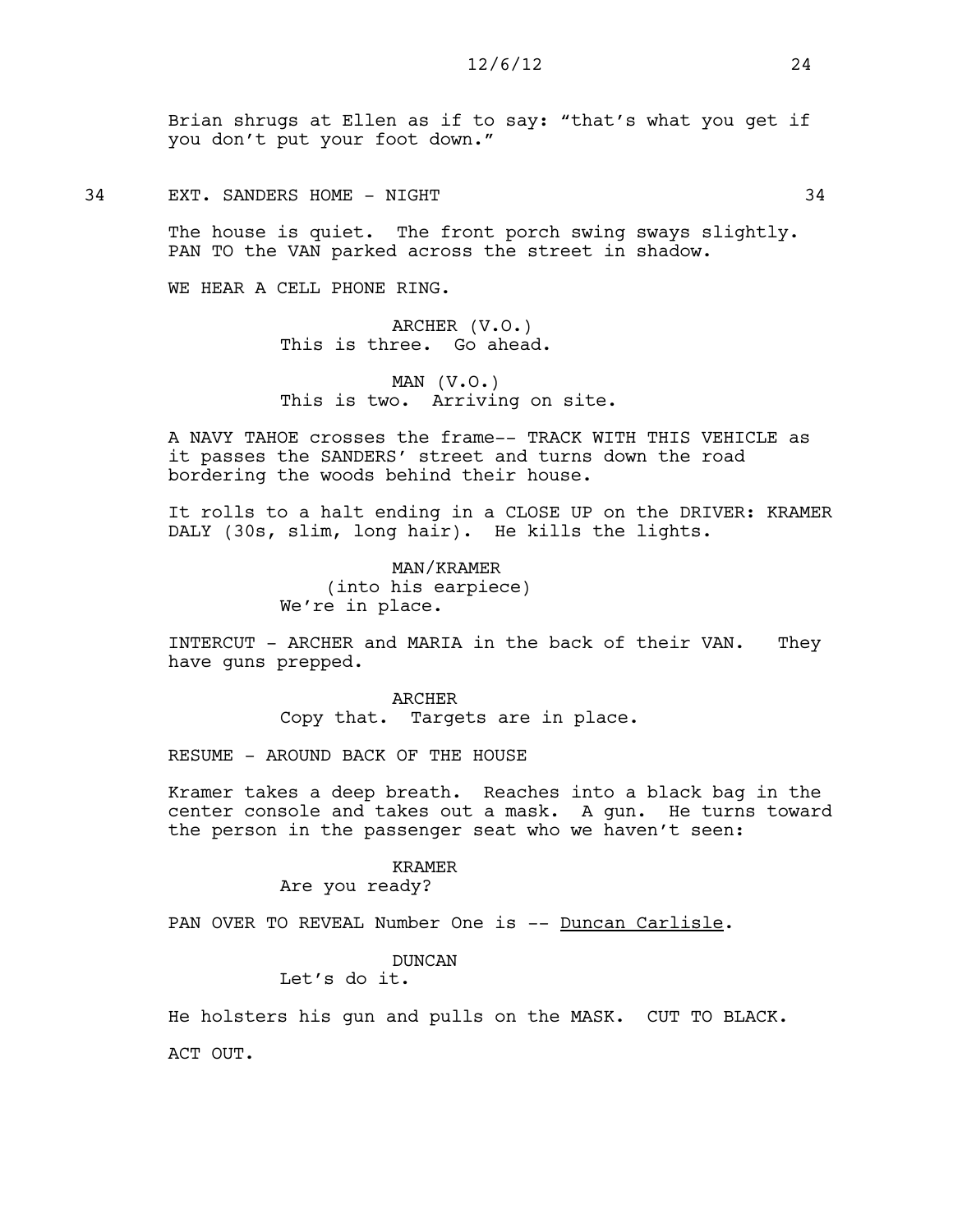ACT ONE

#### 35 EXT. SANDERS HOME - BACK OF PROPERTY - NIGHT 35

A HIGH VIEW of the HOUSE: the property backs onto a wooded area with a generous quarter-acre set back, enclosed by a high wood fence. CAMERA DESCENDS through the trees, finds...

DUNCAN and KRAMER, masked, in black, silently approach the back gate. [Note: each mask will be slightly different, so we can tell the Captors apart.] Duncan easily picks the lock.

> DUNCAN (INTO MIC) This is number one. We're in.

ARCHER (V.O.) Houston, we have a problem...

## 36 I/E. VAN - NIGHT 36

Archer is looking at the front of the house; he sees Danni walking out the front door.

> ARCHER (INTO HIS WALKIE) ...the girl just left the house.

Maria looks up from loading cartridges into guns.

ARCHER (CONT'D) What's the call boss?

A beat. Danni walks down the path toward the sidewalk.

DUNCAN (V.O.) The operation is a go. Have Number Four follow the girl.

Maria hears the command as well. She shrugs on a sweatshirt and tucks a GUN behind her back She moves to exit the van.

> **ARCHER** Hey. Don't forget this...

He tosses her a mask. She takes it and slips out of the van.

37 INT. JAKE'S ROOM - NIGHT 37

Jake sits by the open window, dialing his cell.

KEVIN

Hey.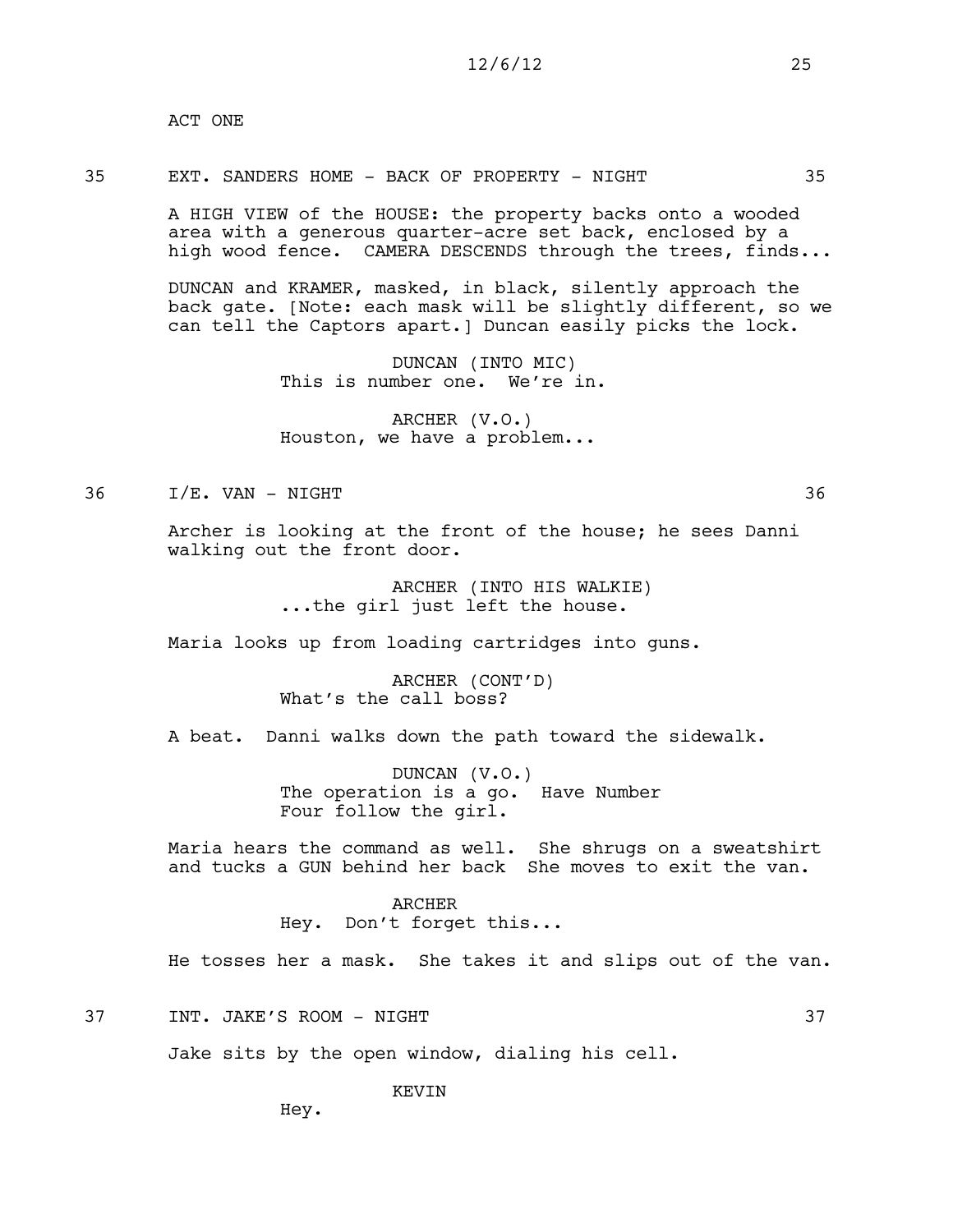**JAKE** Where have you been? I've been calling and calling--

KEVIN (V.O.) My Mom tripped on me over the beer thing. Took away my cell, my laptop, my ipad... Good thing Nico got us these extra phones--

JAKE Listen to me. Nico wants his cash. Tonight.

KEVIN (V.O.) What?! Did you tell him we don't have it?

JAKE

Kevin. The guy took a baseball bat to some college kid who owed him like 200 bucks. You want to tell him we lost twelve hundred?

KEVIN (V.O.) Shit! ...we are so dead.

JAKE Just start figuring out where we can get that money--

Jake hears a noise in the bushes outside.

JAKE (CONT'D) I'll call you later. (yells) Barkley!

Jake dashes out of the room.

38 EXT. BACK YARD - NIGHT 38

IN THE BUSHES - Duncan stills the branch that Kramer swiped

TRACK WITH DUNCAN as he jogs in a crouch toward the back of the house, careful to side-step the motion sensor for the security light. He knows his way around.

with his duffel. Off his hand signal they split up.

SIDE OF THE HOUSE - Duncan goes directly to a double hung window at ground level. It's unlocked. He slides it open and slips inside. He leaves it open.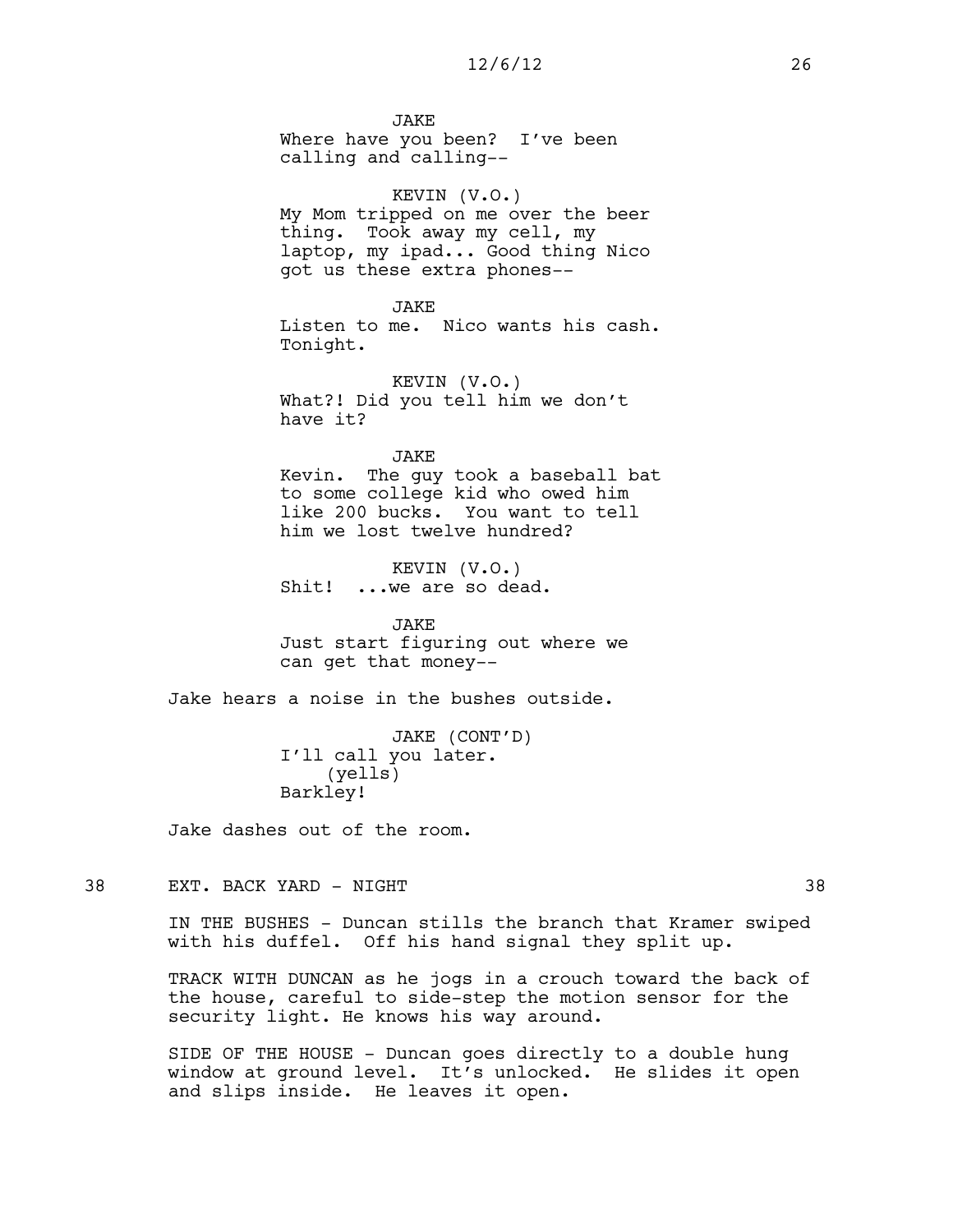39 EXT. DRUGSTORE, LEE HIGHWAY - NIGHT

POV from across the street -- Danni enters the brightly lit store. Through the glass door WE SEE her glance around, anxious not to be seen by anybody she knows.

#### 40 EXT. SANDERS HOME - FRONT YARD - NIGHT 40

Archer moves toward the house, mask in hand. Glances around... then heads for the side yard.

41 INT. DRUGSTORE - NIGHT 41

Danni waits impatiently in the check-out line, clutching an (unseen) item to be purchased. Her phone rings. She glances at the number and her face flushes: her boyfriend BOYD.

DANNI

Hey you...

BOYD (V.O.) I've been thinking about you all day. What are you doing tonight?

DANNI I have an essay to write that was due yesterday, but somebody keeps distracting me.

BOYD (V.O.) Well if you're already late then what's the hurry?

Danni stifles a laugh that turns into a little sob.

**DANNT** I can't talk know.

BOYD (V.O.) What's the matter?

She sniffs.

### DANNI

Nothing.

He can tell something is wrong.

BOYD (V.O.) I want to see you. Where are you?

ANGLE ON MARIA watching from one of the aisles.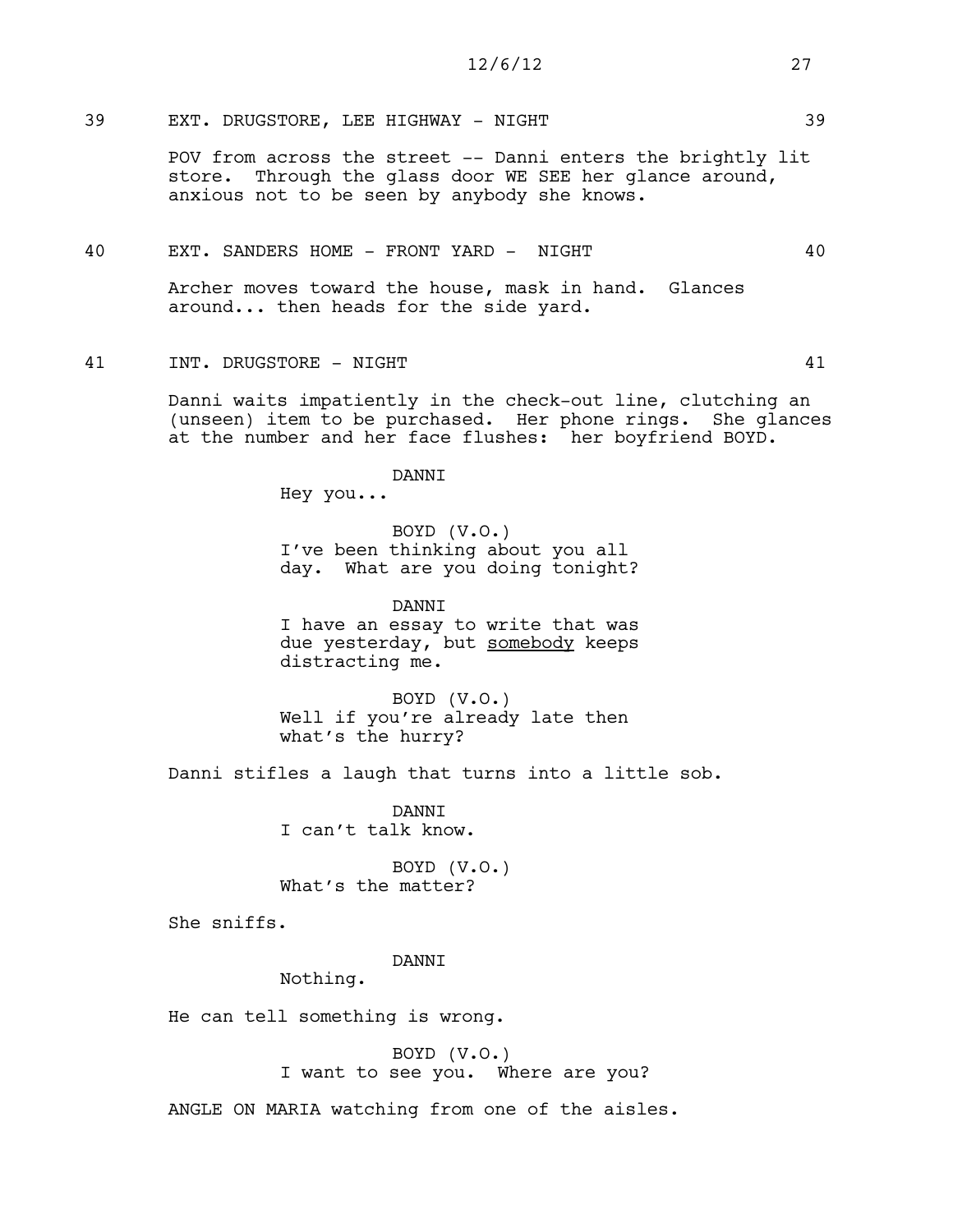DANNI I'm fine. I'm just at the drugstore on Lee Highway--

BOYD (V.O.) I'll drive over--

DANNI No, I have to go home.

The SALES CLERK signals Danni to step forward.

BOYD (V.O.) I'll be there in fifteen. Just wait for me.

She wants to say yes... finally:

#### DANNI

I can't. My Mom cooked all this stuff for a family dinner... I've tortured her enough just by going out. I should at least go back and eat with them.

She pays in cash, avoiding the eyes of the Sales Clerk who bags her item. Danni takes it and hurries off.

> DANNI (CONT'D) I'll text you when we're done. I can sneak out later.

She moves to the exit. Maria follows from a safe distance.

42 EXT. BACK YARD - NIGHT 42

Jake steps out into the darkness, looking for his dog...

JAKE Barkley... Barkley!

JAKE moves into the shrubbery, parting branches, pushing deeper into the pools of shadow...

HAND-HELD POV - approaching JAKE from behind, through the leaves...

JAKE freezes in his tracks as he sees -- Barkley's rear leg!

JAKE (CONT'D)

Barkley!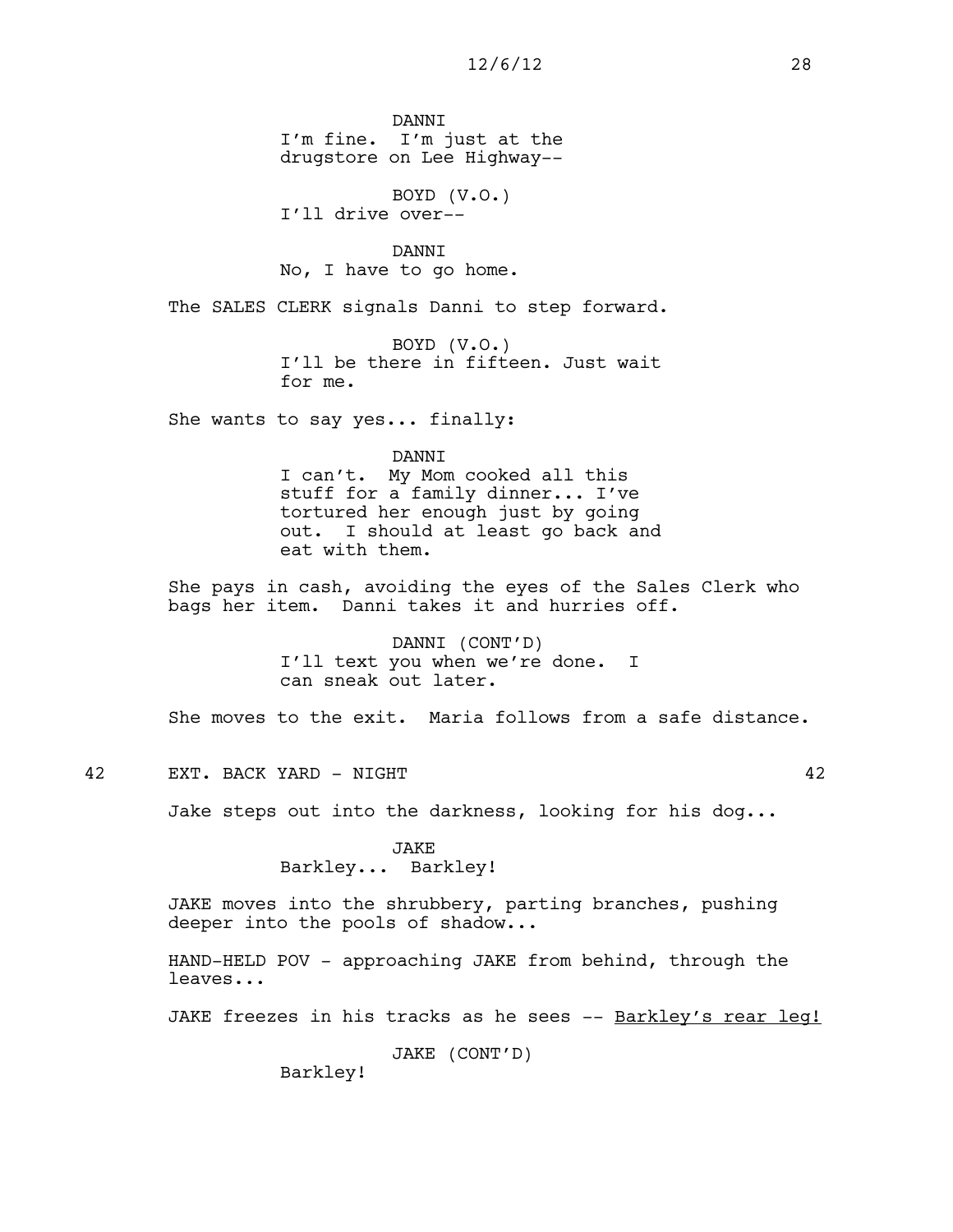Jake takes a step forward and sees the dog lying motionless on his side, tongue out. Suddenly he is grabbed from behind! A powerful hand covers his mouth.

#### 43 INT. MASTER BEDROOM - NIGHT 43

Ellen is in the shower, trying to wash away her stress. As she turns off the water and reaches for a towel, she hears the door open... she turns, covering herself. Relaxes as she sees it's only Brian.

> ELLEN You scared me.

**BRTAN** Who'd you think I was?

She smiles and shakes off her nerves. Their eyes meet through the steam. They hold the look for a beat...

> ELLEN (offhand) How long till dinner is ready?

Tentatively, she lowers the towel partway... an invitation?

A BUZZING SOUND breaks the mood. Brian looks at his phone.

INSERT CU ON BRIAN'S PHONE -- **"1 NEW TEXT MESSAGE."**

BRIAN That's the timer for the Risotto. I have to go turn it off.

If she suspects a lie, she doesn't show it. She nods. Wraps herself back up in the towel.

> ELLEN I'll see you downstairs.

He leaves. HOLD ON ELLEN as she catches a sight of herself in the mirror. She stares at her reflection. Is she happy? It's not a question she wants to answer...

## 44 EXT. RESIDENTIAL STREET - NIGHT 44

Maria follows Danni from a distance. Danni slows as she approaches her house, on edge. She clutches her shoulder bag and turns to look behind her. Nobody. She takes a breath.

Danni goes to the garage. Punches in the code and the door rolls up. She disappears inside. The door starts to close...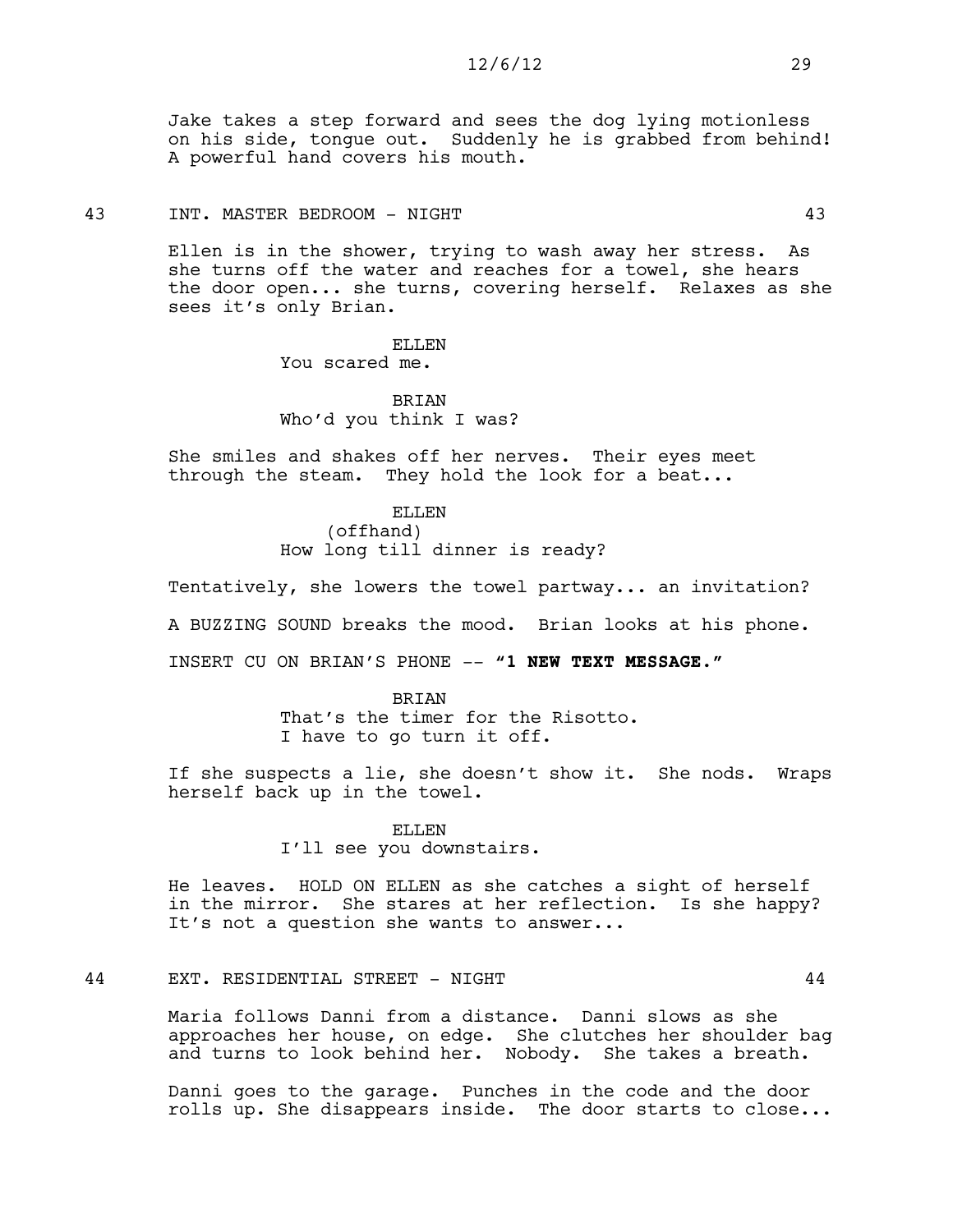A lithe, dark figure darts from the shadows -- rolls underneath the garage door like a ninja just before it shuts.

INSIDE THE GARAGE - MARIA rises. As the garage door slowly rolls shut behind her... she pulls on her mask.

#### 45 INT. MASTER BATHROOM - NIGHT 45

Ellen finishes blow drying her hair. A knock on the door.

## ELLEN I'll be right out.

Another knock. More insistent. She turns off the dryer.

ELLEN (CONT'D) I said, one minute!

A third knock. She rolls her eyes and finally throws open the door. Stops dead in her tracks as she sees...

BRIAN sitting on the edge of the bed. A MASKED MAN (ARCHER) holds a gun to his head. She covers her mouth.

She turns as A SECOND MASKED MAN (DUNCAN) steps from behind the door. He points a qun in her face.

46 INT. BATHROOM - NIGHT 46

Danni enters, sits on the toilet seat, still holding her bag.

IN THE B.G. WE HEAR somebody has turned on the TV loudly in the living room-- it's the Redskins game from the TEASER. The sound bleeds through the walls as...

Danni takes a deep breath and pulls out the item she bought at the drugstore: a HOME PREGNANCY TEST. She tears it open and stares at it for a long moment. Frightened...

Finally she slides it underneath to pee on the stick. After a few seconds she pulls it out. Before she sees the result--

The doorknob starts to turn.

DANNI Hey-- I'm in here!

She moves to stop the door but she's not fast enough. It swings open and Danni finds herself face-to-face with a MASKED FIGURE (MARIA) who clamps a gloved hand over Danni's mouth before she can scream. The HPT stick drops unnoticed into the laundry hamper.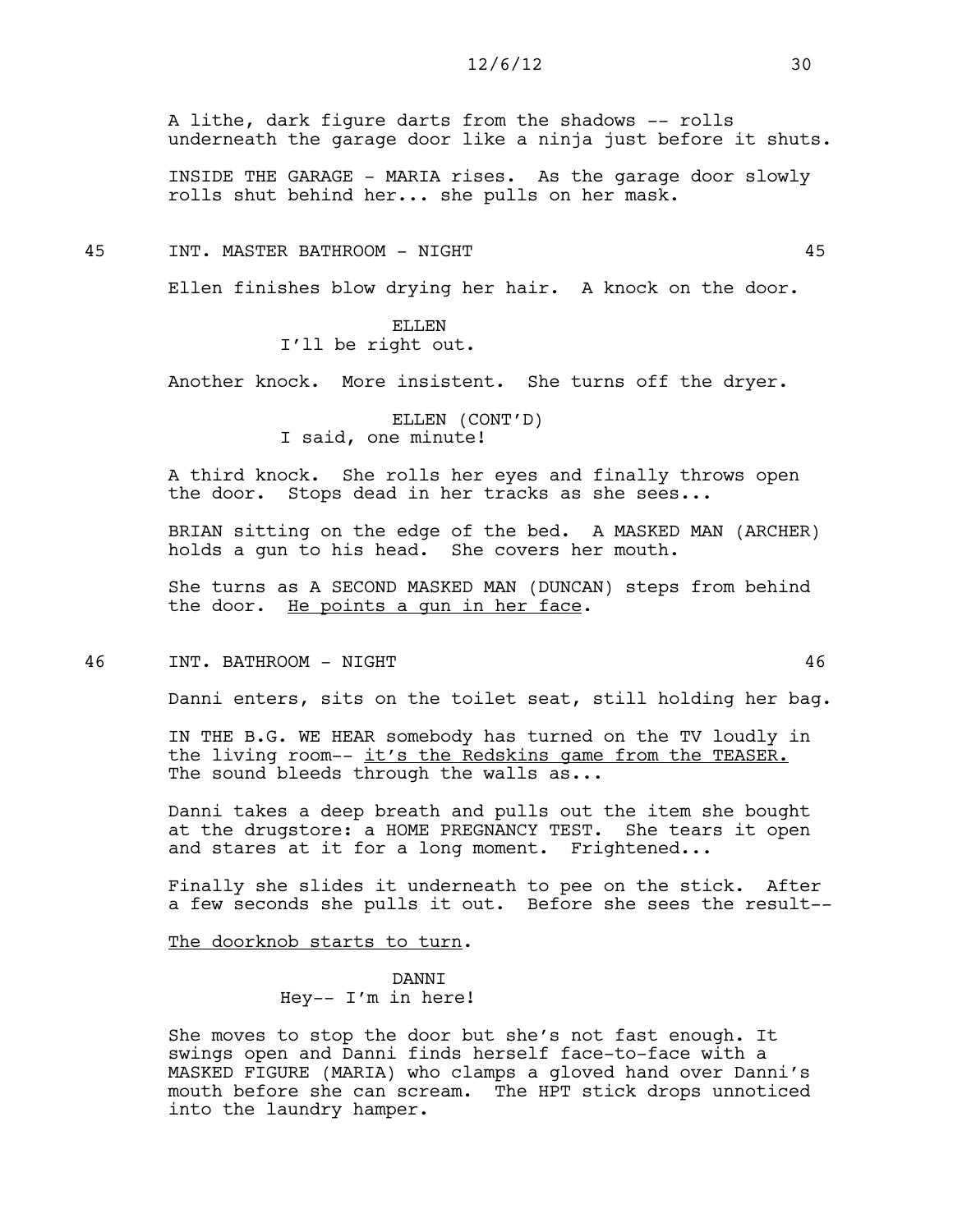## 47 INT. LIVING ROOM - NIGHT 47

Ellen, Brian and Jake are seated facing the TV. We have been here before. Again the TV Announcer goes crazy for a big play... again nobody pays attention. But now we know why.

Kramer finishes closing all the curtains. Maria leads Danni in to join the others. Danni blinks back tears and sits. Duncan signals Archer to kill the TV.

Then Duncan steps forward and lowers his gun:

DUNCAN I'm not going to repeat myself, so I suggest you all listen very carefully. We have no desire to hurt you. We have one specific goal here. Once we achieve it, we will leave you in peace. But I warn you; do not test us. Do not try to be heroes.

He looks from face-to-face with his piercing gaze.

DUNCAN (CONT'D) Cell phones, tablets, ipods.

Maria goes around with a bag collecting all communication devices. Brian is glaring at Duncan.

> BRIAN What do you want from us?

Archer nudges Brian softly from behind and leans close.

ARCHER Didn't you get the memo, Bri? Keep your mouth shut and do as you're told.

Brian looks at Archer with fear and anger... even through the mask WE CAN see that ARCHER is smiling. Daring Brian to make a move.

> DUNCAN Dr. Sanders. I need you to come upstairs with me.

**DANNT** (panicked) Mom!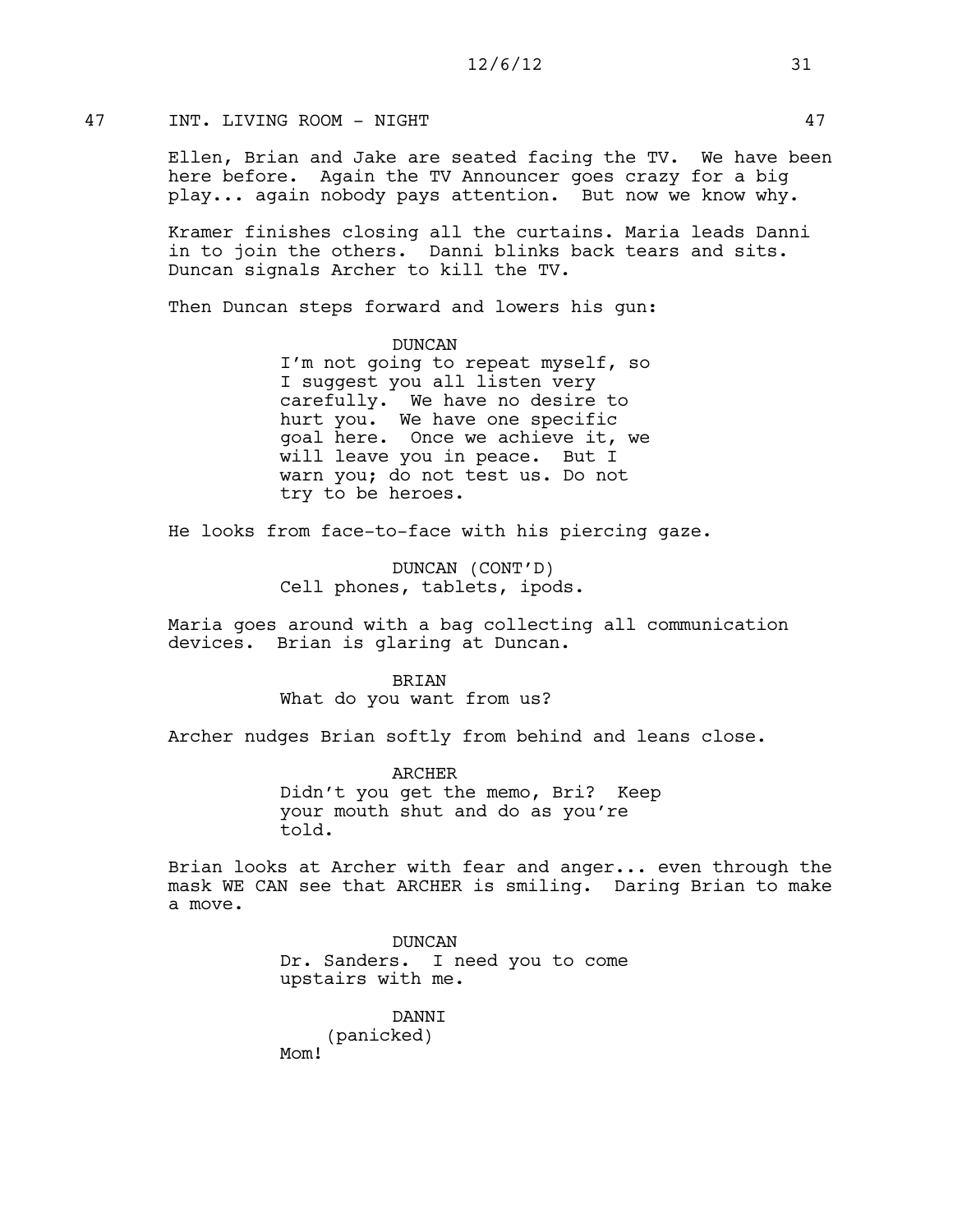**BRTAN** (starts to stand) You're not taking my wife upstairs alone--

THUMP! Archer shoves Brian back down. In a flash he has his gun pressed to Brian's head. He cocks it--

> ARCHER Didn't I just tell you to shut up?

ELLEN. NO!! Brian!! Don't. It's... it's okay! Danni, Jake, it's all right!

She stands up, trying to reassure her family and cool down the Captors who are tense, fingers on triggers. The kids are terrified, blinking back tears...

Ellen looks to Duncan. He gives her a barely perceptible nod of encouragement: calm them. She turns to her family.

> ELLEN (CONT'D) ...I'll be fine. Everything will be okay. Just... do as they say.

Duncan gives Archer a look. Archer lowers his gun. Brian is breathing rapidly.

> DUNCAN Listen to your wife, Mr. Sanders.

ELLEN I'll be right back.

Duncan takes Ellen by the arm and leads her up the stairs. Her family watch her go.

48 INT. MASTER BEDROOM - NIGHT 48

Duncan shuts the door behind himself. Ellen retreats until she runs into the bed. Looks at him in fear.

> DUNCAN Do you love your family, Ellen?

ELLEN Of course. Very much... why are you doing this?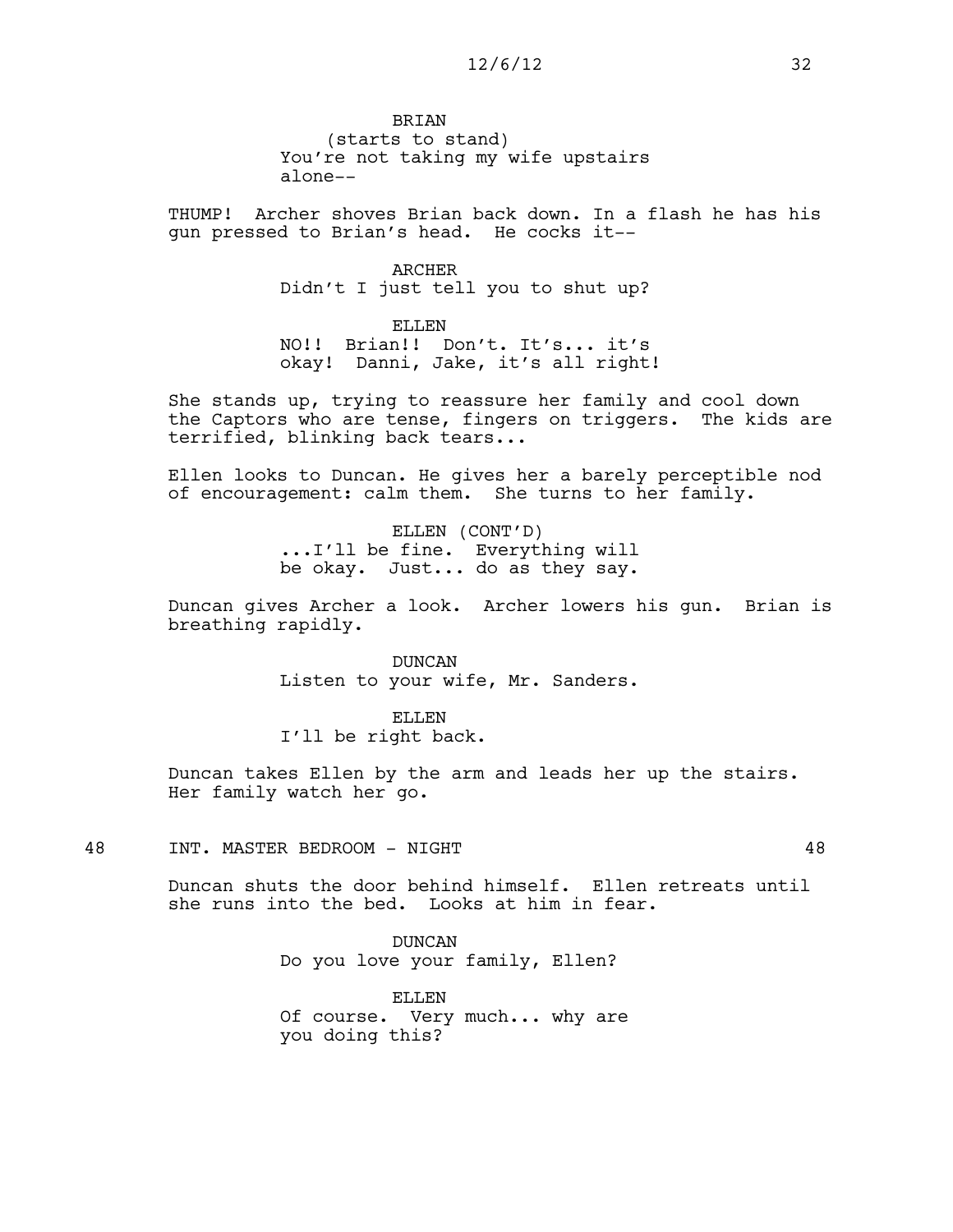DUNCAN Tomorrow you will be operating on the President. He will die during the surgery.

ELLEN What? I don't understand.

DUNCAN

Yes you do, Ellen. Tomorrow morning, you are going to kill the President of the United States.

ELLEN

(faintly) It's not possible.

DUNCAN

It is. We've worked out all the details. Do this for us, and twenty-four hours from now it will be like this nightmare never happened. (looks her in the eye) Otherwise we will kill your family.

Ellen reacts like she's been punched in the gut. Literally staggers. Duncan puts out a strong arm to catch her. He holds her, their faces close.

> DUNCAN (CONT'D) So I'll ask you one more time. Do you love your family, Ellen?

ON ELLEN as the impossibility of her situation sinks in. ACT OUT.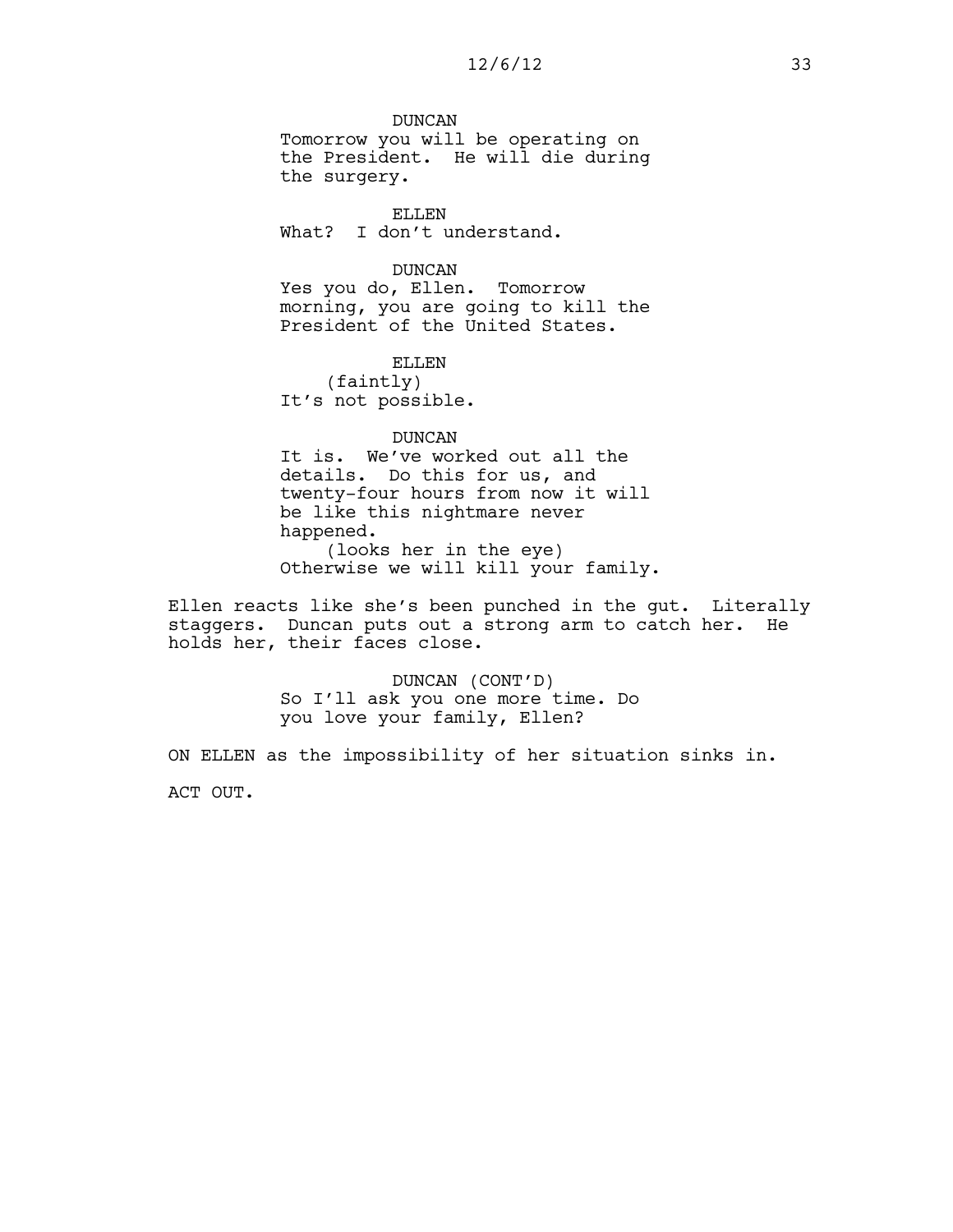ACT TWO

# 49 EXT. SANDERS HOME - NIGHT 49

All quiet on the suburban street outside. Meanwhile...

50 INT. FAMILY ROOM - NIGHT 50

The most tense family dinner you have ever seen. Dishes are passed. Food is chewed and swallowed. But it's doubtful anybody tastes anything with two masked GUNMEN keeping watch.

Brian glances at Duncan and Archer. Far enough out of earshot that he can risk a hushed conversation with Ellen.

> BRIAN What did he want? Who are they?

ELLEN Don't ask me; I can't tell you.

BRIAN It's about the President, isn't it? (off her silence) They're planning an assassination.

Ellen glances nervously toward the Captors.

#### ELLEN

He threatening to kill you and the kids...

BRIAN Listen to me Ellen. You're not going to be a part of this. You'll go to the Secret Service, we'll find help...

He takes her hand under the table and grasps it.

BRIAN (CONT'D) I won't let them turn you into a murderer.

She looks up at him, eyes welling. She nods in silent agreement. Glad for his strength.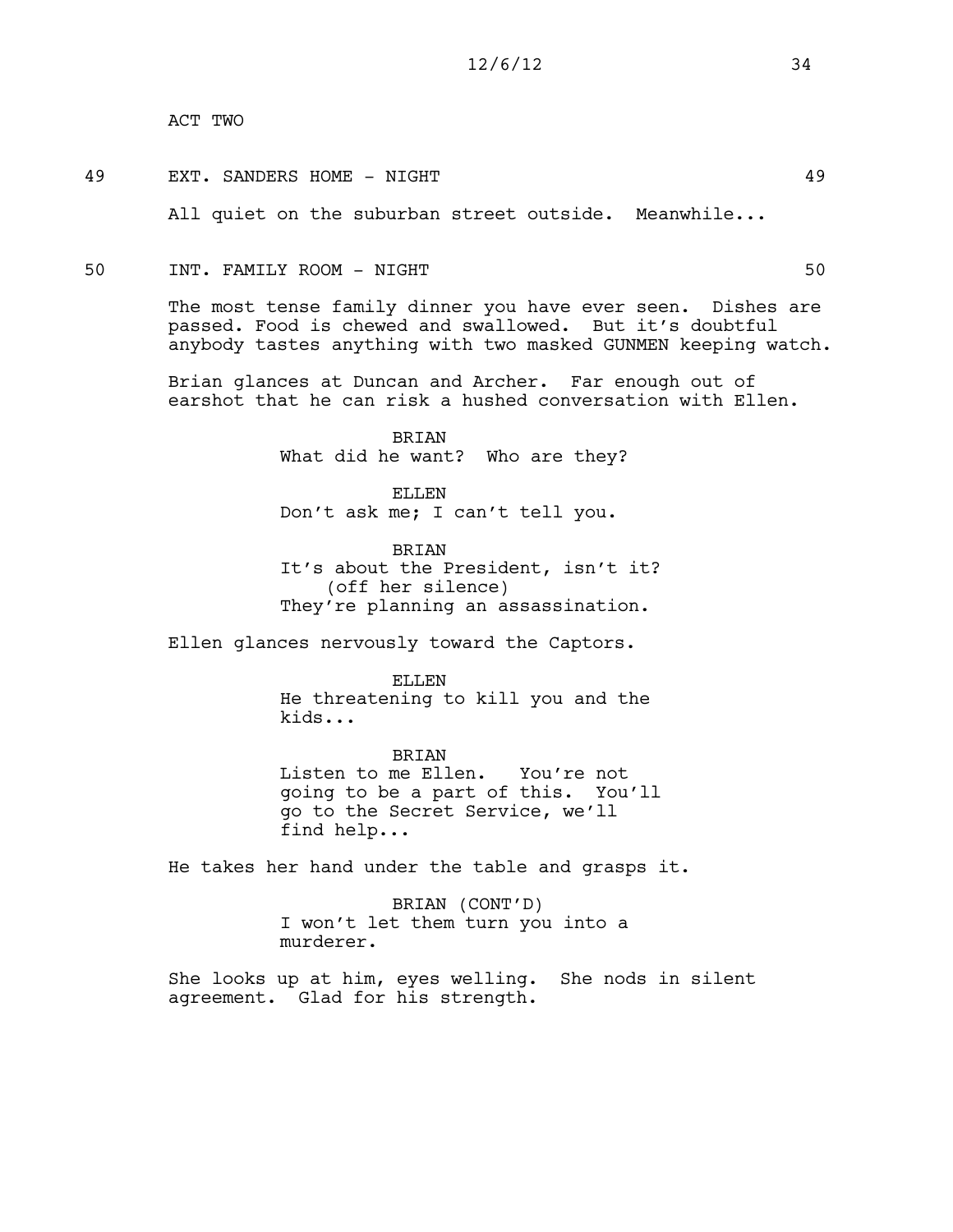## 51 INT. BASEMENT - NIGHT 51

Maria and Kramer descend the steps and locate the PHONE/CABLE PANEL beside the circuit breakers. Kramer turns on a bare overhead bulb and removes his mask.

> KRAMER Number three said you were a topnotch electronics man.

Maria removes her mask and shakes her hair out.

MARIA He must've been talking about the guy I replaced.

Kramer stares. Caught off guard.

MARIA (CONT'D) What? You thought I was a short dude with hips?

KRAMER No, I didn't really get a good loo--

MARIA

Forget it.

She smiles at him. He smiles back. There's a spark here. Kramer pulls his gaze away. Opens a tool kit.

> KRAMER Well if you're not the techie, then I guess I'm installing this puppy.

He takes out a horseshoe-shaped black device. Puts a flashlight in his teeth and examines the wires...

MARIA

What is that?

## KRAMER

Signal Interceptor. Let's us monitor all incoming and outgoing digital and analog signals...

Maria takes the flashlight from his mouth and holds it for him. He nods thanks. Then he locates a main cable. She watches him work out of the corner of her eye.

#### MARIA

Nice hardware. I'm impressed.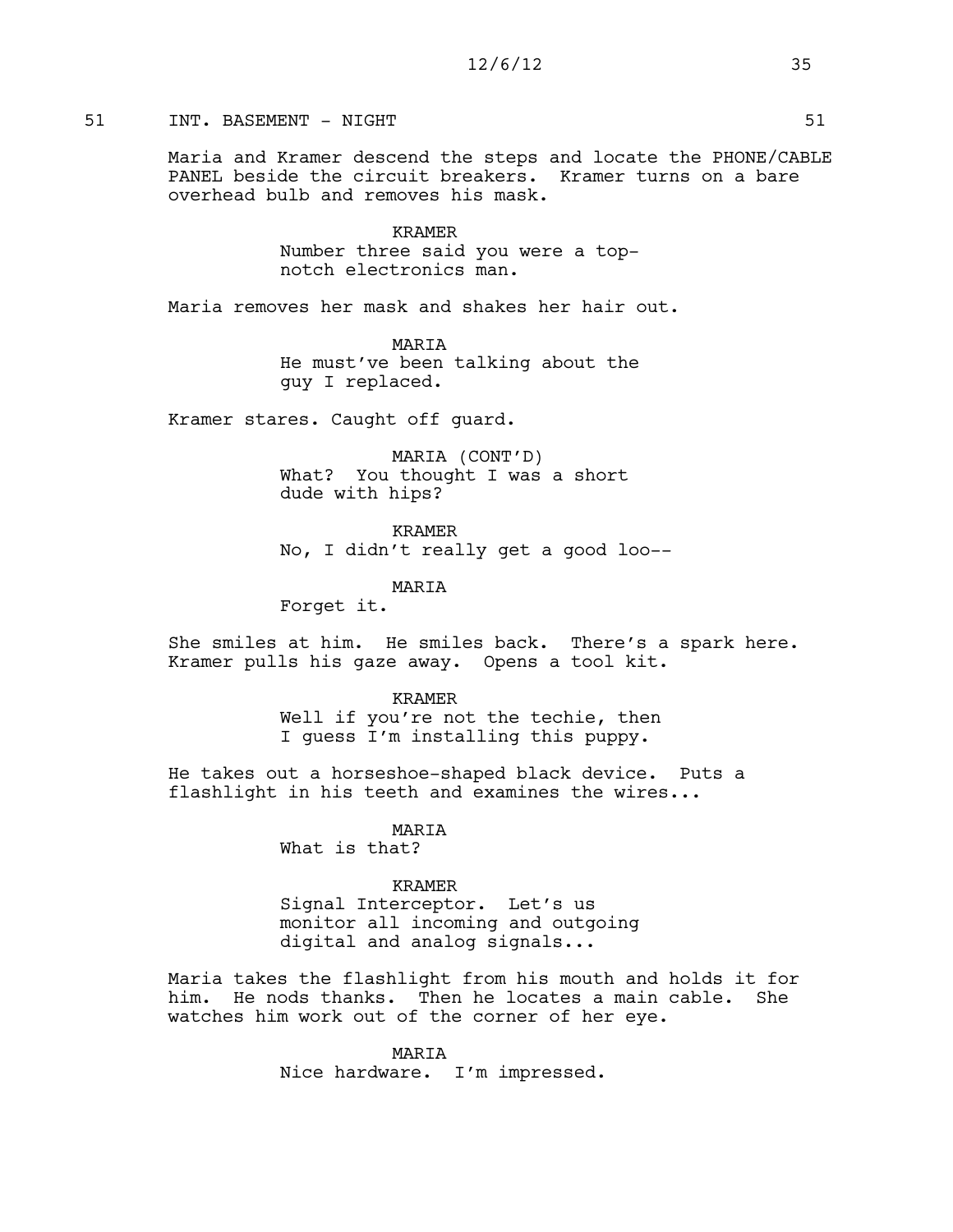### KRAMER

...almost done...

He activates the device... and then a YELLOW INDICATOR LIGHT starts to flash on the panel: HOME ALARM.

> MARIA Is that supposed to happen?

52 INT. FAMILY ROOM - NIGHT 52 52

Kramer and Maria (masked again) rush into the room just as the land line rings. Captors and hostages exchange looks.

Duncan motions to Ellen: pick it up. She does.

ELLEN

Hello?

CLAIRE (V.O.) Hi, this is Claire from Security Capitol. Who am I speaking with?

ELLEN Ellen... Ellen Sanders.

CLAIRE (V.O.) Good evening Mrs. Sanders, we received a system alert from your address. Can I please have your password?

Ellen stalls. Duncan lifts his gun toward her.

CLAIRE (V.O.) Mrs. Sanders, are you still there?

ELLEN The password is "Ringo Star."

CLAIRE (V.O.) Thank you. Please hold.

WE CAN HEAR the canned "hold music" coming from the phone. Duncan's eyes lock onto Ellen's.

> DUNCAN (quiet) I thought we had an understanding.

> > ELLEN

We do...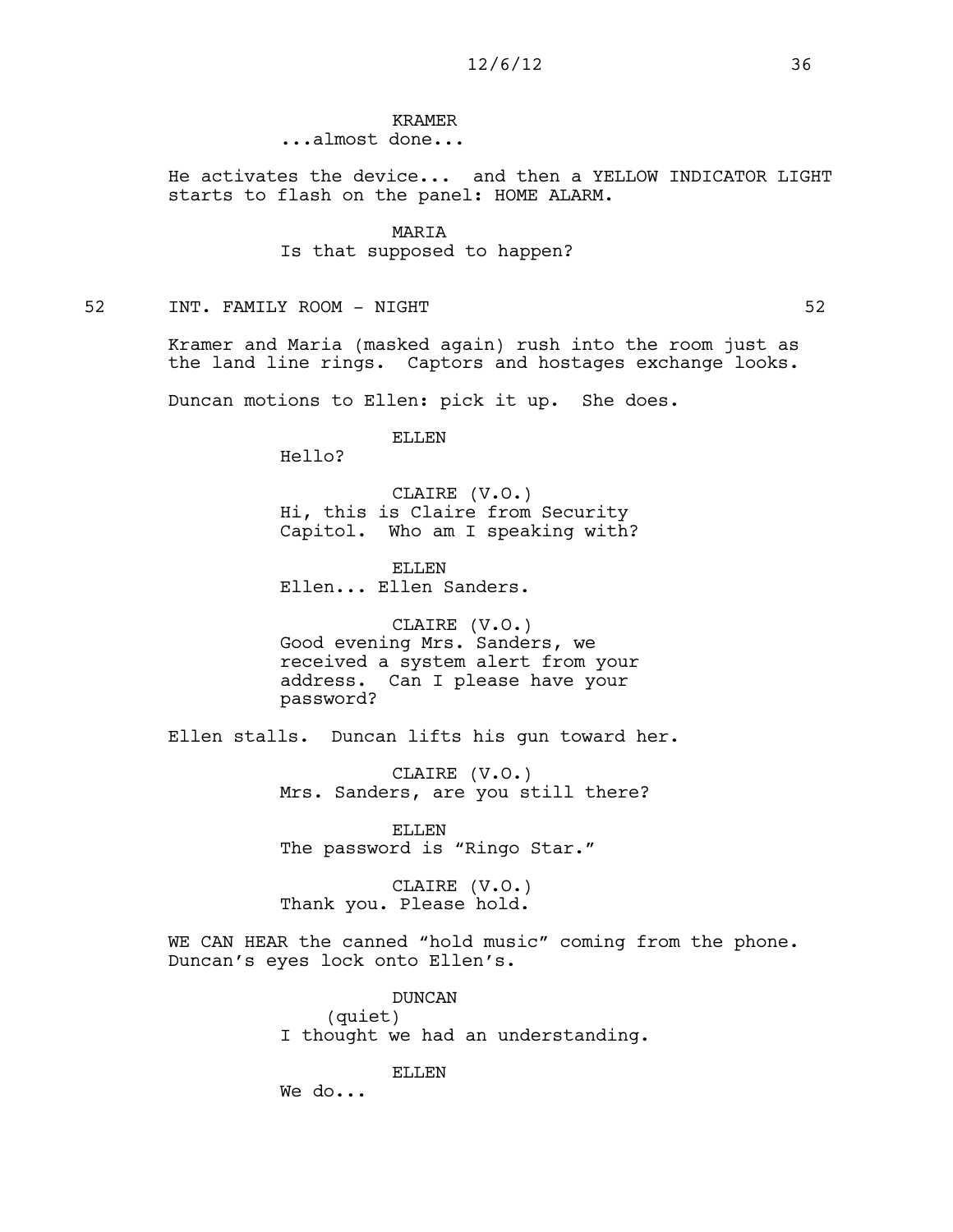Points the gun at her head.

DUNCAN Then why are you lying?

Ellen pales. The hold music clicks off and Claire comes back on the line:

> CLAIRE (V.O.) Mrs. Sanders?

> > ELLEN

Yes?

CLAIRE (V.O.) I'm sorry but the password you gave me is incorrect.

Duncan shifts his gun off Ellen... and points it at her daughter.

> ELLEN Oh. My mistake... Try Jupiter 89.

A long beat. Everybody holds their breath...

CLAIRE (V.O.) Thank you. That's correct. Is everything okay?

ELLEN

Yeah, sorry. Rex-- our dog, must have tripped a sensor somewhere.

CLAIRE (V.O.) So long as you're safe.

ELLEN Thank you. Good night.

Ellen hangs up. Duncan studies her... then lowers his gun.

53 INT. SECURITY CAPITOL CUSTOMER CENTER - NIGHT 53

REPS in headsets sit in front of high tech monitors at work stations. A big screen interactive display shows the Disctric of Colombia and the greater metropolitan area. CLAIRE (petite redhead) flags her SUPERVISOR.

> CLAIRE There was a system alert at the Sanders' residence. 4311 Woodlawn. (MORE)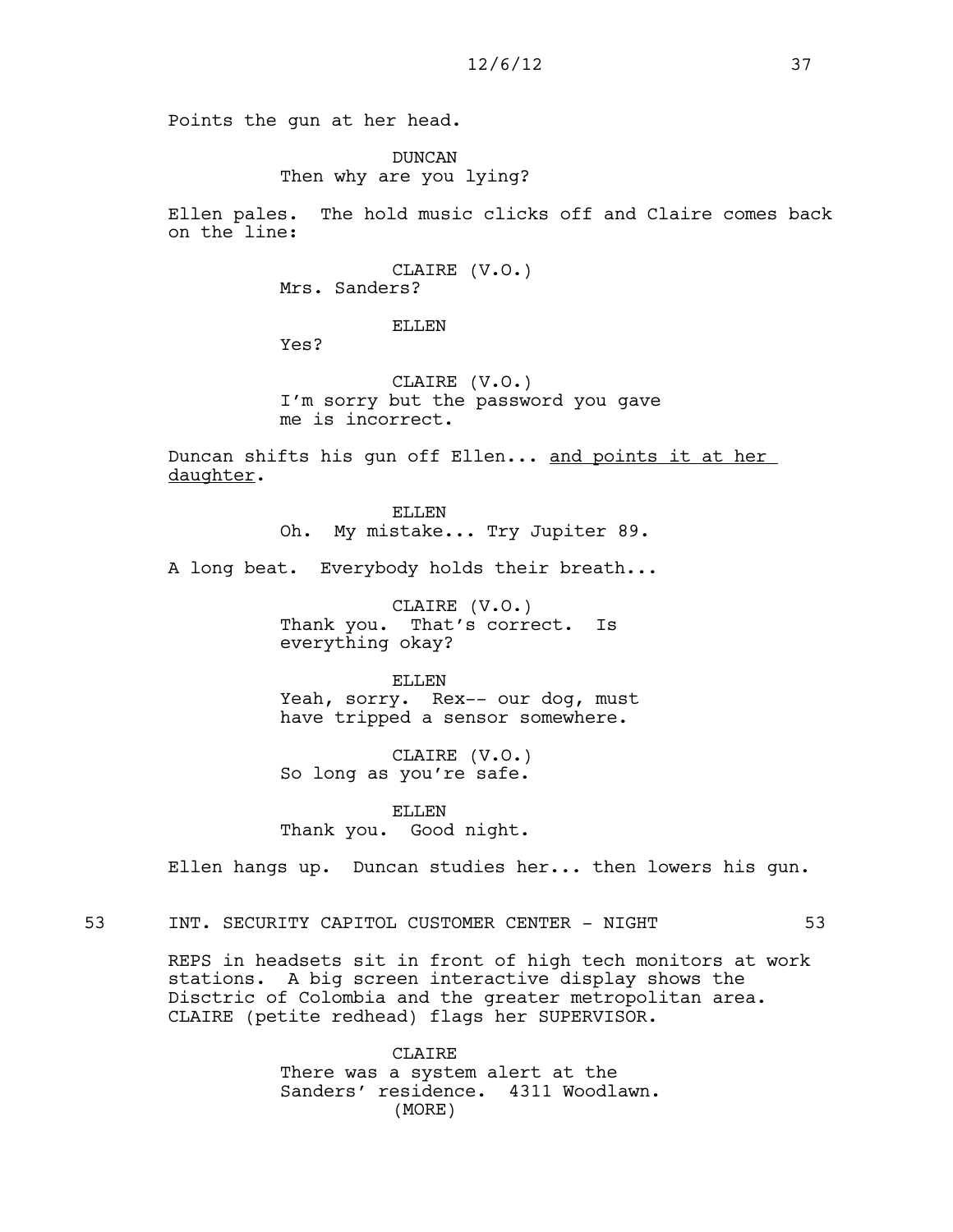## 12/6/12 38

First she got the password wrong, then she called the dog Rex. CLAIRE (CONT'D)

Claire points to the Sanders' account page that displays a list of residents, including the dog "Barkley."

> SUPERVISOR Who's patrolling that sector?

CLAIRE (hits some keys) It's supposed to be Harris but he's out sick... there's a replacement.

SUPERVISOR Have him to stop by and do a routine check. Just to be safe.

## 54 INT. FAMILY ROOM - NIGHT 54

Danni and Jake whisper to one another at the dinner table.

MARIA You two. Knock it off.

DANNI You took our cell phones. Our friends are gonna start wondering why they can't reach us.

ARCHER

You think you're that popular?

JAKE People our age text like every five minutes. (under this breath) Don't need to see your face to know you're old.

Archer's head turns-- couldn't hear the comment but doesn't like Jake's tone. Danni speaks quickly--

> DANNI Please. You guys can monitor us; we'll just say we're sick or something...

Her appeal falls on deaf ears.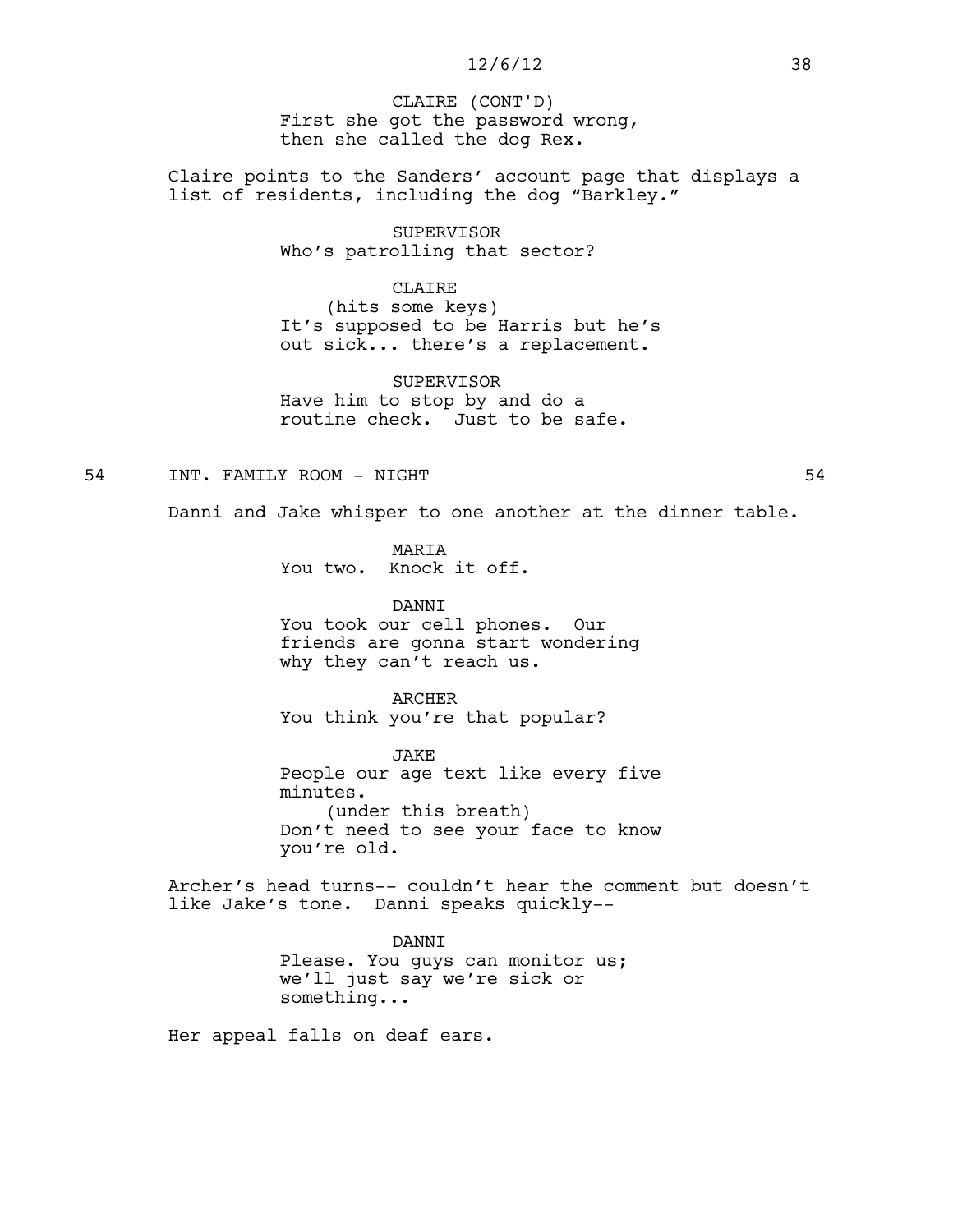## 55 EXT. SANDERS HOME - NIGHT

A car with a CAPITOL SECURITY LOGO on the side pulls up. The uniformed DRIVER gets out and approaches the front door.

56 INT. FAMILY ROOM - NIGHT 56

DING DONG! Everybody startles at the sound of the doorbell.

MARIA goes to a window and cracks the blinds.

## MARIA

Security patrol.

Duncan turns on Ellen.

DUNCAN What are they doing here?

ELLEN. I don't know. You heard me. I didn't say anything on the phone.

Duncan stares at her for an uncomfortably long beat...

DUNCAN You sure about that, Ellen?

Ellen squirms under his gaze, tries to keep a poker face. Brian looks back and forth, unnerved by the strangely intimate tone of their exchange--

> BRIAN Leave her alone. I'll get rid of them.

ARCHER If we want your help, we'll ask for it.

Duncan indicates with his gun for Ellen to answer the door.

57 EXT. FRONT PORCH - NIGHT 57

WE SEE the DRIVER from behind, waiting, waiting... The porch swing creaks in the wind. The Driver leans forward to ring the doorbell again. WE NOTE the GUN on his hip. Finally--

ELLEN opens the door partway.

INSIDE - REVEAL DUNCAN standing out of sight, gun in hand.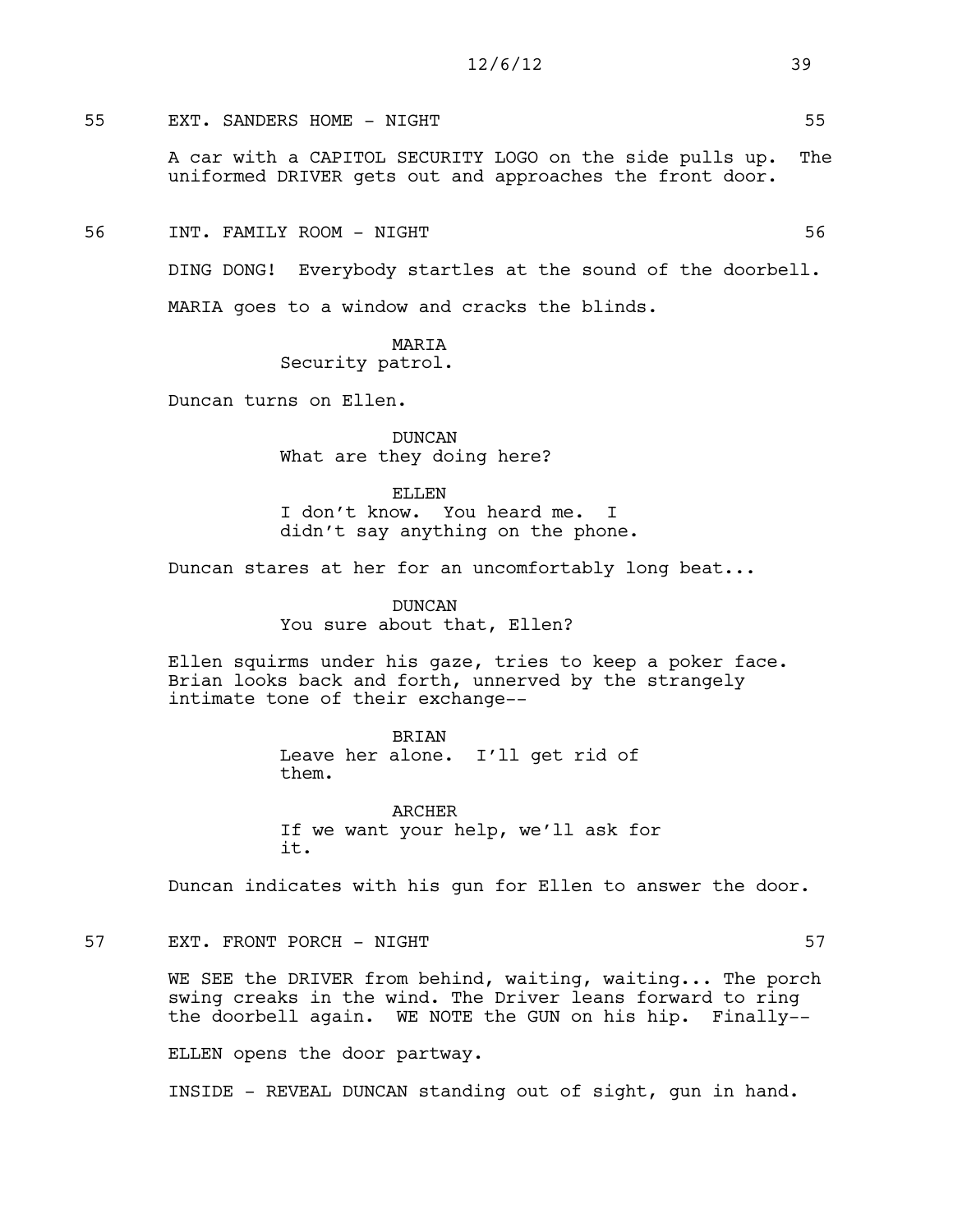## 12/6/12 40

## ELLEN Good evening, is there a problem?

REVERSE on the DRIVER'S FACE for the first time; he is the JANITOR we saw leaving Ellen's office at the hospital.

Ellen looks at him, puzzled for a moment.

**QUICK FLASH** - ELLEN's POV of the Janitor from earlier.

ELLEN (CONT'D) You were in my office...

The Driver hands her a manila envelope. Then walks away.

DRIVER (INTO HIS RADIO) 4311 Woodlawn is clear.

Duncan pulls a stunned Ellen back inside and shuts the door.

DUNCAN

Open it.

Ellen looks down at the envelope in her hand. She opens it without thinking and pulls out--

THE MISSING 8X10 PHOTO OF HER FAMILY, taken from her desk. It's a holiday greeting that reads "from--" with all their names listed. Including Barkley the dog.

> DUNCAN (CONT'D) Your dog's name is Barkley, not Rex; Danni does Tae Kwon Do Tuesdays and Thursdays at 5; you call your mother Irene every Saturday; Jake is allergic to peanuts. Do I need to continue? We know everything about you. We have eyes and ears everywhere. We have thought of *everything*. Are you starting to understand Ellen? (his eyes bore into hers) This is your last warning.

She nods, shaking. It's a nightmare she can't wake up from.

58 INT. FAMILY ROOM - NIGHT 58

A beautiful dinner remains barely touched on the table. The family exchange anxious glances as they wait for Ellen.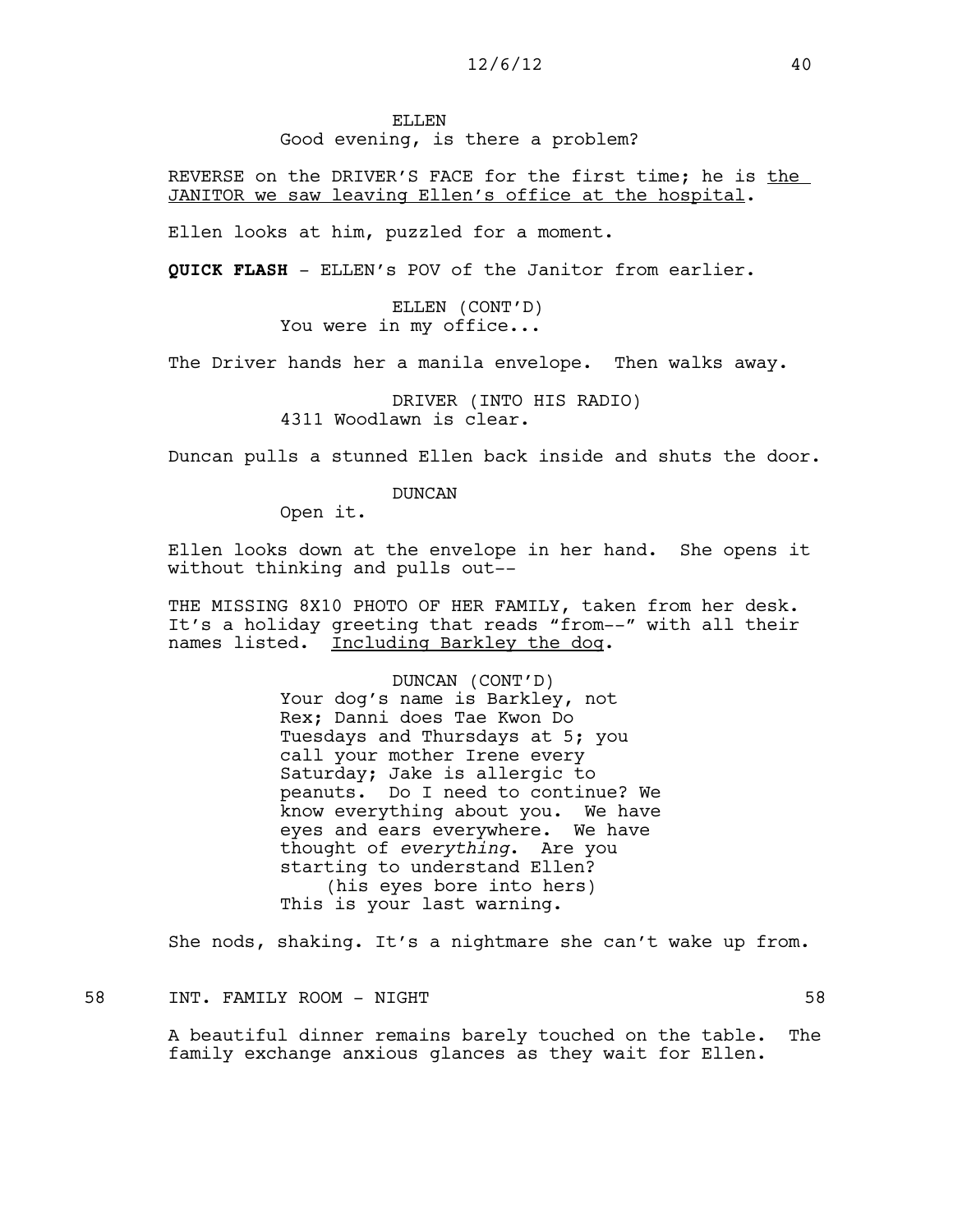BRIAN's eyes land on a steak knife on the table. He glances up at the guards, waiting for his chance... he reaches for the knife. Closer, closer... he's just about to grab it--

> DUNCAN (O.S.) Dinner is finished, Mr. Sanders. You won't be needing that.

They all turn to see Duncan in the doorway. Ellen stands behind him, looking defeated.

> DUNCAN (CONT'D) (to his crew) Separate them.

Kramer leads Jake up the stairs, Maria takes Brian toward the den. Danni is a slow to rise.

#### ARCHER

Move.

Archer pulls her roughly to her feet--

## DANNI

Ow!

BRIAN Take your hands off her!

Brian rushes over to protect his daughter. The next actions happen fast:

Archer shoves Danni aside with one hand and turns to Brian - stiff arms him in the chest.

### **ARCHER**

Back off!

Brian fights back, reaches for Archer's throat. The two men struggle, locked up. A chair topples. Danni screams. Jake lunges but is restrained by Kramer.

Archer swings his gun up with his free hand--

JAKE

ELLEN

Dad!

Brian stop!

WHACK! Maria clocks Brian over the back of his head with the butt of her gun. Brian collapses in a heap, knocking a plate from the table which shatters.

A beat as everybody catches their breath. Ellen breaks free and rushes to kneel beside Brian.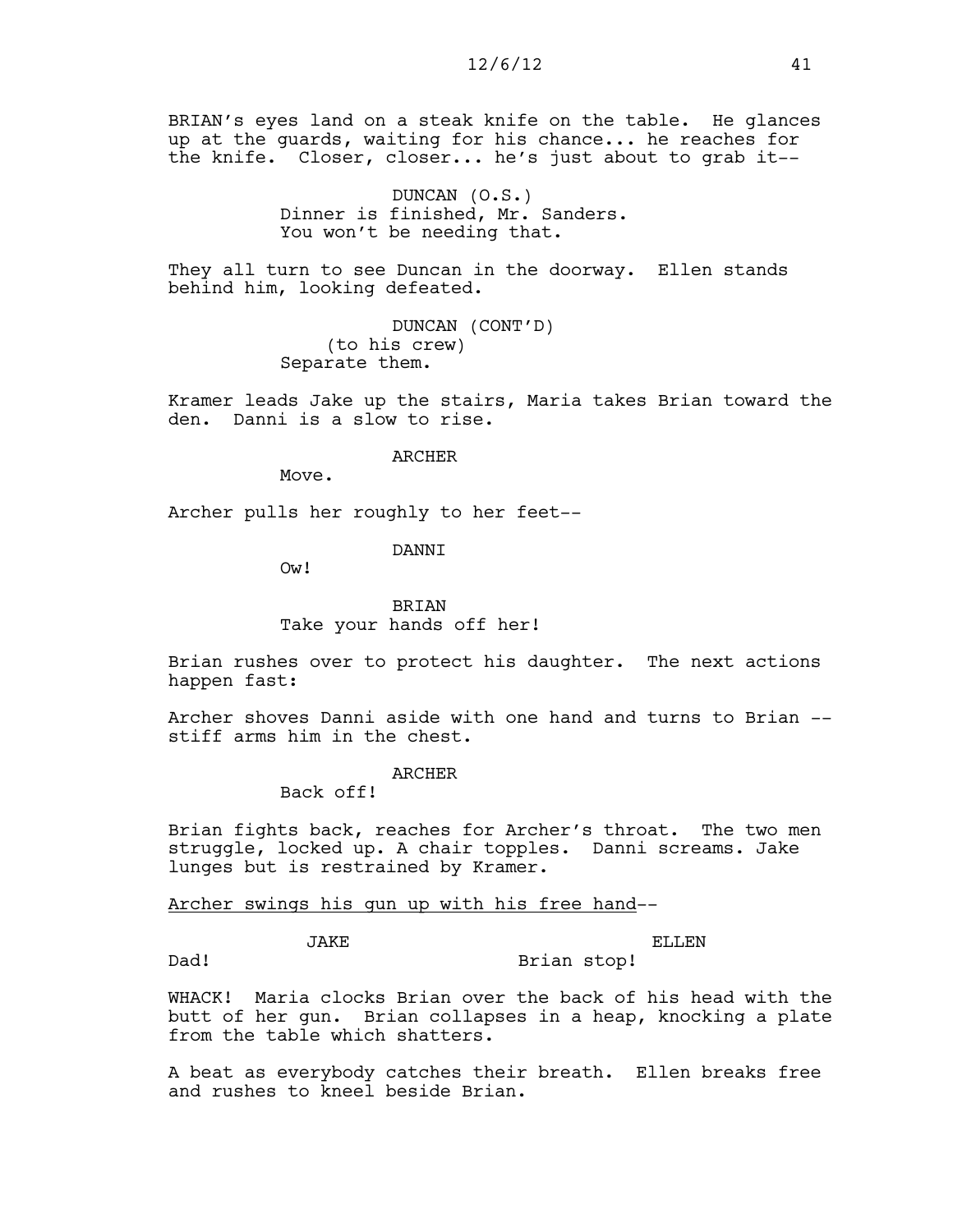She lifts his head, checks his injury...

BRIAN (groggy) I'm okay...

DUNCAN Get the kids out of here.

Maria takes Danni down the hallway to her room, Kramer takes Jake up the stairs, both kids looking back over their shoulders in dismay.

Ellen glares at Duncan.

ELLEN I need to put some ice on this before it swells up.

Duncan nods. He turns to Archer.

DUNCAN Let's get him into the den.

Archer holsters his weapon and bends to help Duncan lift Brian...

CUT TO:

59 EXT. WHITE HOUSE - NIGHT 59

Establishing shot of the world's most famous residence.

60 INT. WHITE HOUSE, BEDROOM - NIGHT 60

The First Lady sits up in bed, reading from her iPad, TV on.

MARY There's a website where you can input your age, weight and the type of surgery you're having and it will calculate the risks.

Kincaid answers from the bathroom, preparing for bed.

KINCAID (O.S.) And there's a website where you can watch cockroaches dance-- doesn't mean it's a good use of your time.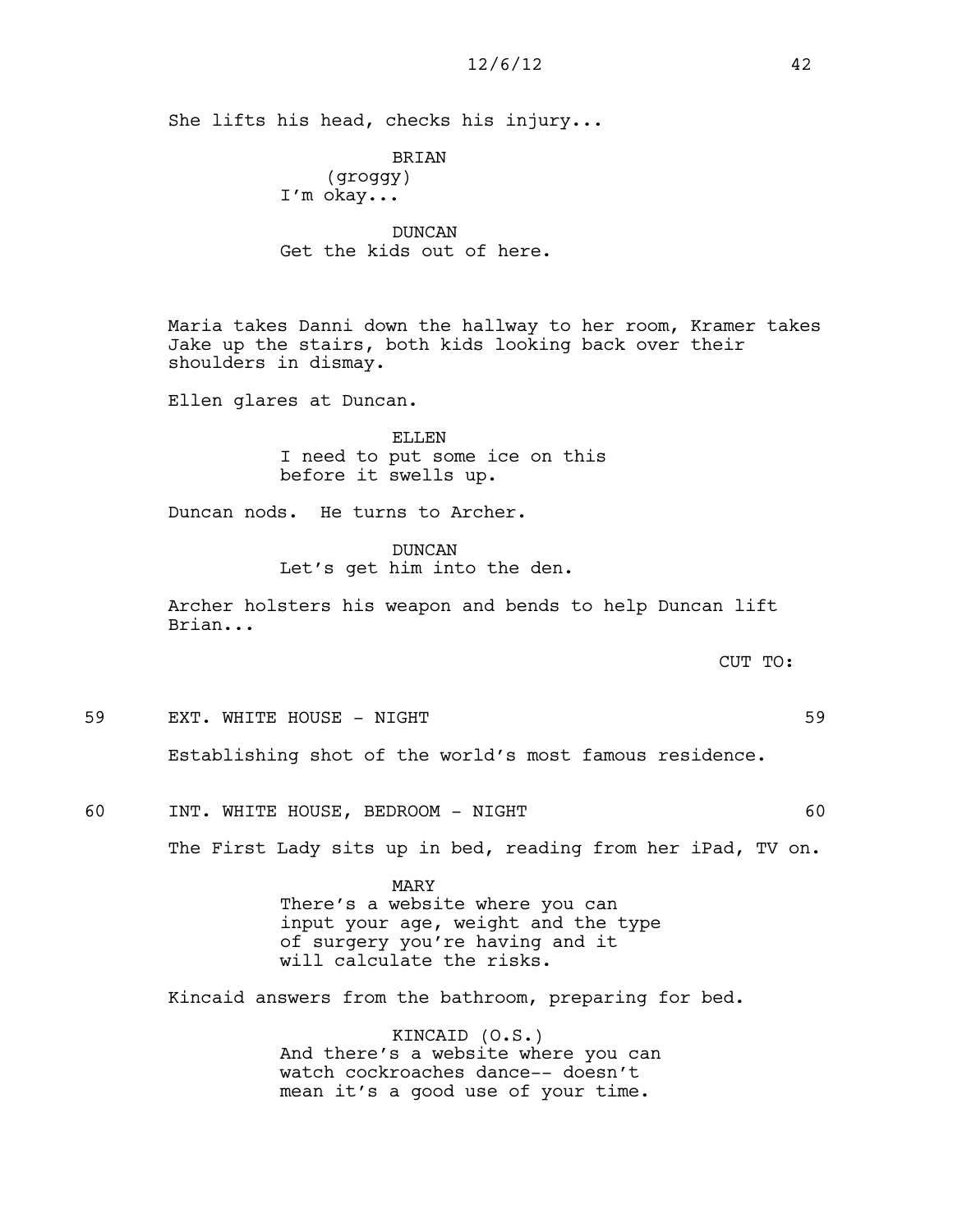## 12/6/12 43

He enters, climbs into bed beside her. He clicks off the TV.

MARY I'm just worried that Creasy will pull an Al Haig while you're under and declare martial law.

### KINCAID

I wouldn't put it past him. That thought alone will give me the strength to pull through.

They share a smile and kiss each other good night before turning off the lights. An ordinary, loving couple... who have no idea what's in store.

61 INT. SANDERS HOME, DEN - NIGHT 61

Brian rests on the sofa. An ice pack held against the back of his head.

Duncan hands him a bottle of aspirin. Brian takes it without thanking him. Swallows some dry.

> DUNCAN What happened back there was unfortunate. And unnecessary. I told you before, we didn't come here to hurt you.

#### BRIAN

(sneers) I know why you're here.

Duncan looks at him for a long beat. Quiet:

DUNCAN Then you understand the stakes. You are going to cooperate. And you are going to tell your wife to cooperate as well.

Brian looks back at him defiantly.

BRIAN Or else you'll beat me more? Shoot me?

DUNCAN I prefer not to use force, Brian.

Duncan produces an large envelope and takes out a stack of PHOTOGRAPHS. He tosses them onto Brian's lap.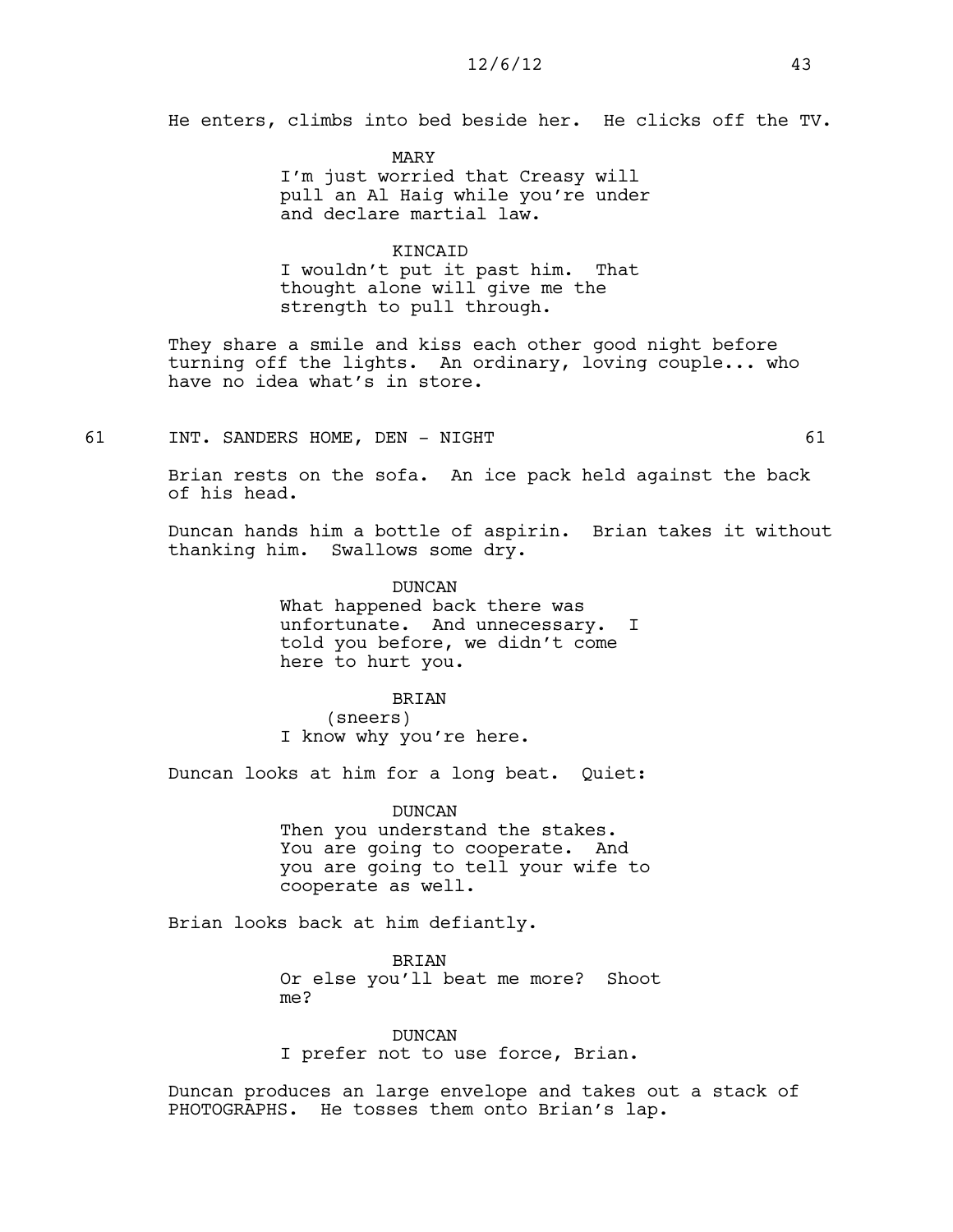They are surveillance photos of Brian in a tryst with another woman. He's having an affair.

Brian deflates. All the bravado evaporates.

DUNCAN (CONT'D) Everybody has a weak spot Brian.

Cut to black.

ACT OUT.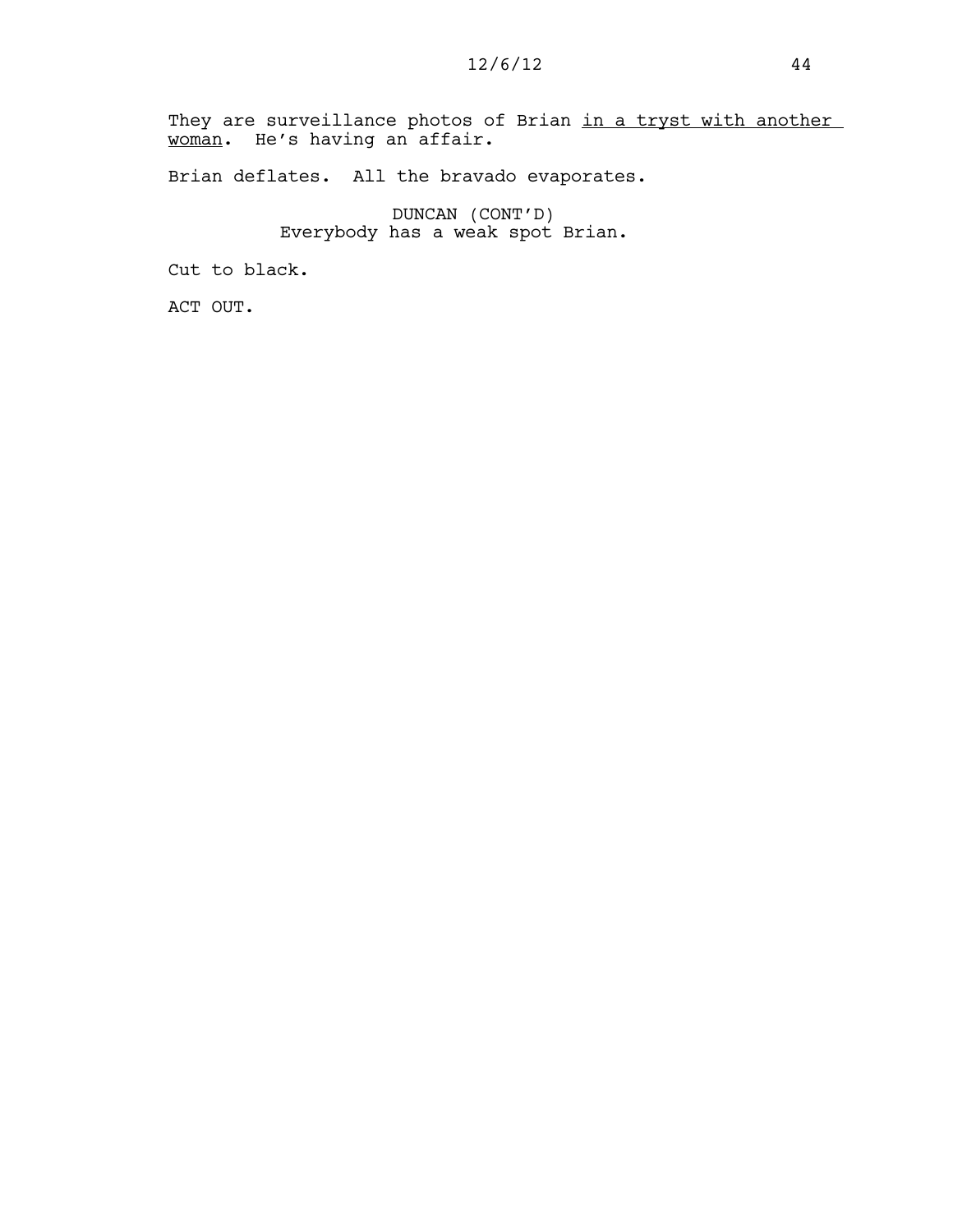ACT THREE

#### 62 INT. JAKE'S ROOM - NIGHT 62

Jake paces back and forth like a caged tiger. PULL BACK TO REVEAL the masked man (Kramer), standing sentry in the doorway, arms folded in front, holding his gun.

> KRAMER You should do your homework or something.

**JAKE** Like I need advice from you.

He keeps pacing. Then...

WE HEAR a muffled "TEXT TONE." Kramer snaps to attention. Jake freezes; his face drains of color.

KRAMER

Where is it?

**JAKE** 

What?

Kramer raises his gun.

The SOUND repeats. Another text. Definitely coming from beneath the bed. Kramer looks at the panel on the front of the bed. Jake knows he's busted.

> KRAMER You're hiding a phone?

JAKE I can explain...

Kramer gestures with his gun. Jake raises his hands and kneels. Pulls out his secret safe box. ANOTHER TEXT. Insistent. He punches in the code with shaking fingers and opens it slowly.

> JAKE (CONT'D) Here. Take whatever you want...

He offers the box to Kramer who looks inside. He sees the cash. The pot. The cell phone.

Kramer looks up at Jake. His expression unreadable.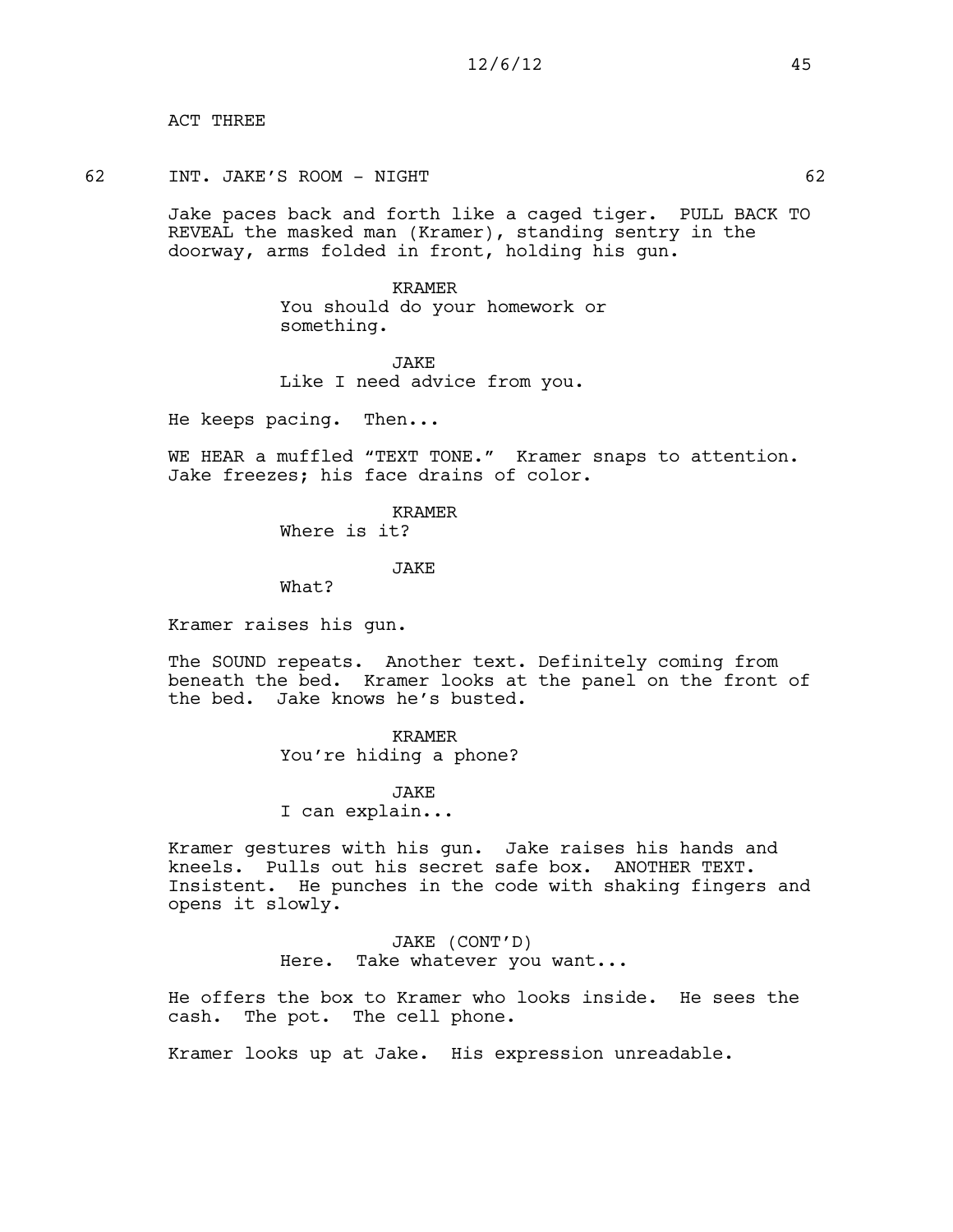## 63 INT. DANNI'S ROOM - NIGHT 63

Danni sits on her bed, arms around her knees, stubbornly staring at the wall. Maria is tipped back in a desk chair across the room, watching her. Finally Danni can't take it.

> DANNI I need to go to the bathroom.

#### 64 INT. HALLWAY/BATHROOM - MOMENTS LATER 64

Maria holds the door open. Danni enters. Maria remains in the doorway.

> **DANNT** Do you mind? I'd like some privacy.

MARIA You don't need privacy. I'm a girl under here, in case you hadn't figured that out.

Danni looks around desperately for that HPT stick on the ground. Can't search for it with Maria standing there.

Maria waits for her to sit on the toilet.

DANNI Forget it. I don't need to go after all.

She brushes past Maria and heads back to her own room.

65 INT. JAKE'S ROOM - NIGHT 65

Kramer lifts the items out of the box one by one. He comes to the cell phone last. 4 missed calls. He scrolls through the texts:

**NICO: WHERE ARE YOU MAN?**

**NICO: HERE WAITING. U R LATE.**

**NICO: AM GIVING YOU 10 MORE MINUTES.** 

Kramer looks up at Jake.

KRAMER Who's Nico?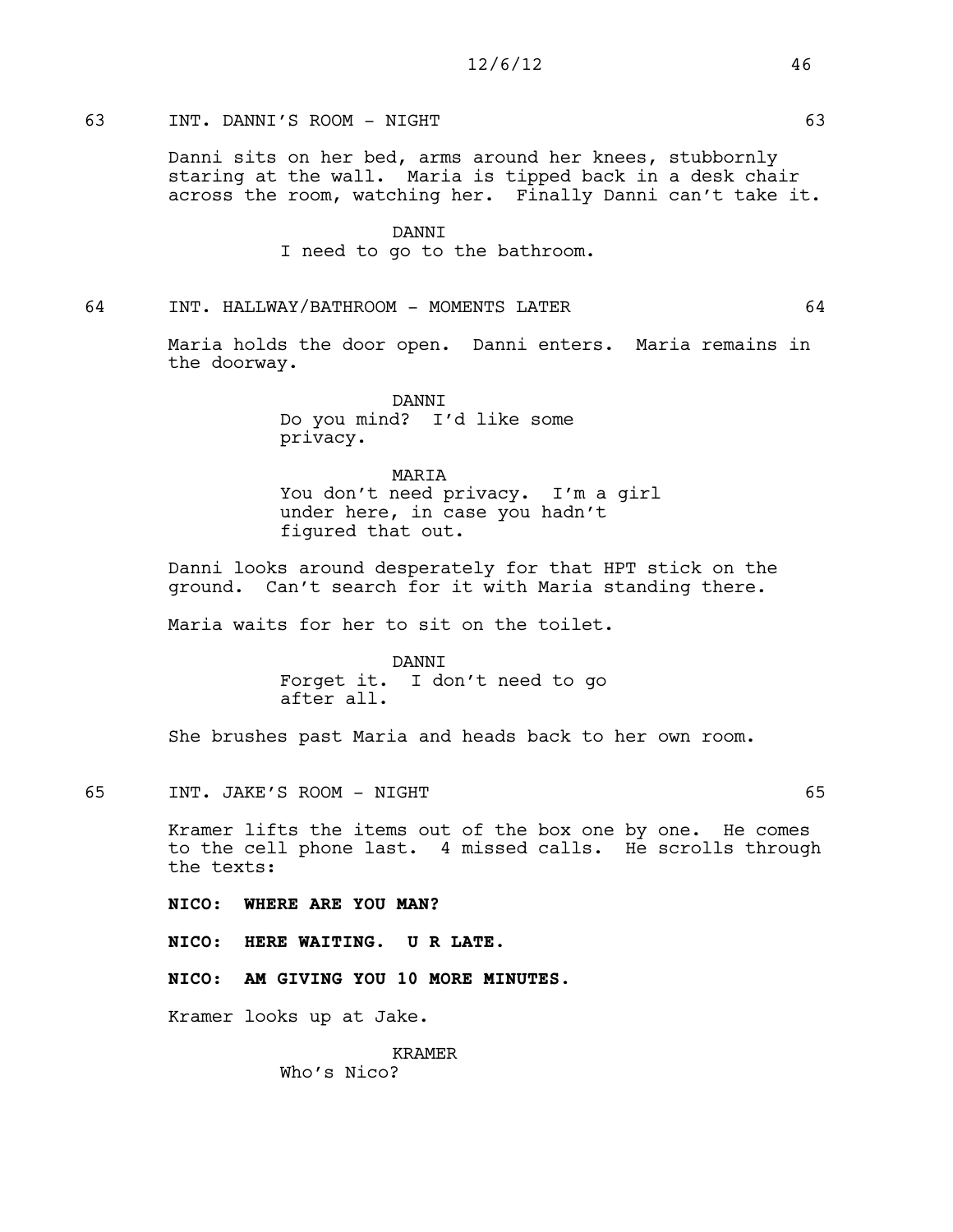**JAKE** (terrified) A guy I owe money to. The pot belongs to him.

Another text: **"YOU BETTER BE ON YOUR WAY LITTLE MAN!"**

Kramer types a reply: **"FAMILY EMERGENCY. CAN'T MAKE IT. CALL YOU TOMORROW."**

> JAKE (CONT'D) No! You can't send that-- (as Kramer hits SEND) Oh shit. Shit!

Kramer shuts off the phone and pockets it.

KRAMER You've got masked men in your house holding your family hostage and you're worried about some douchebag dope dealer?

He puts the cash and the weed back in the box. Hands it back.

KRAMER (CONT'D) Go on. Put away your stash.

Jake is stunned.

JAKE You're not gonna... confiscate it or anything?

KRAMER I'm not your father, kid.

Jake kneels down, opens the panel and puts the safe box away. He sits there for a moment and covers his face with his hands. He's trying to hold it together but he's only 15 and he's overwhelmed.

Kramer watches him for a beat. Can see Jake stifling his tears.

KRAMER (CONT'D)

What?

Jake looks up at him. Dries his eyes.

JAKE Why did you have to kill my dog?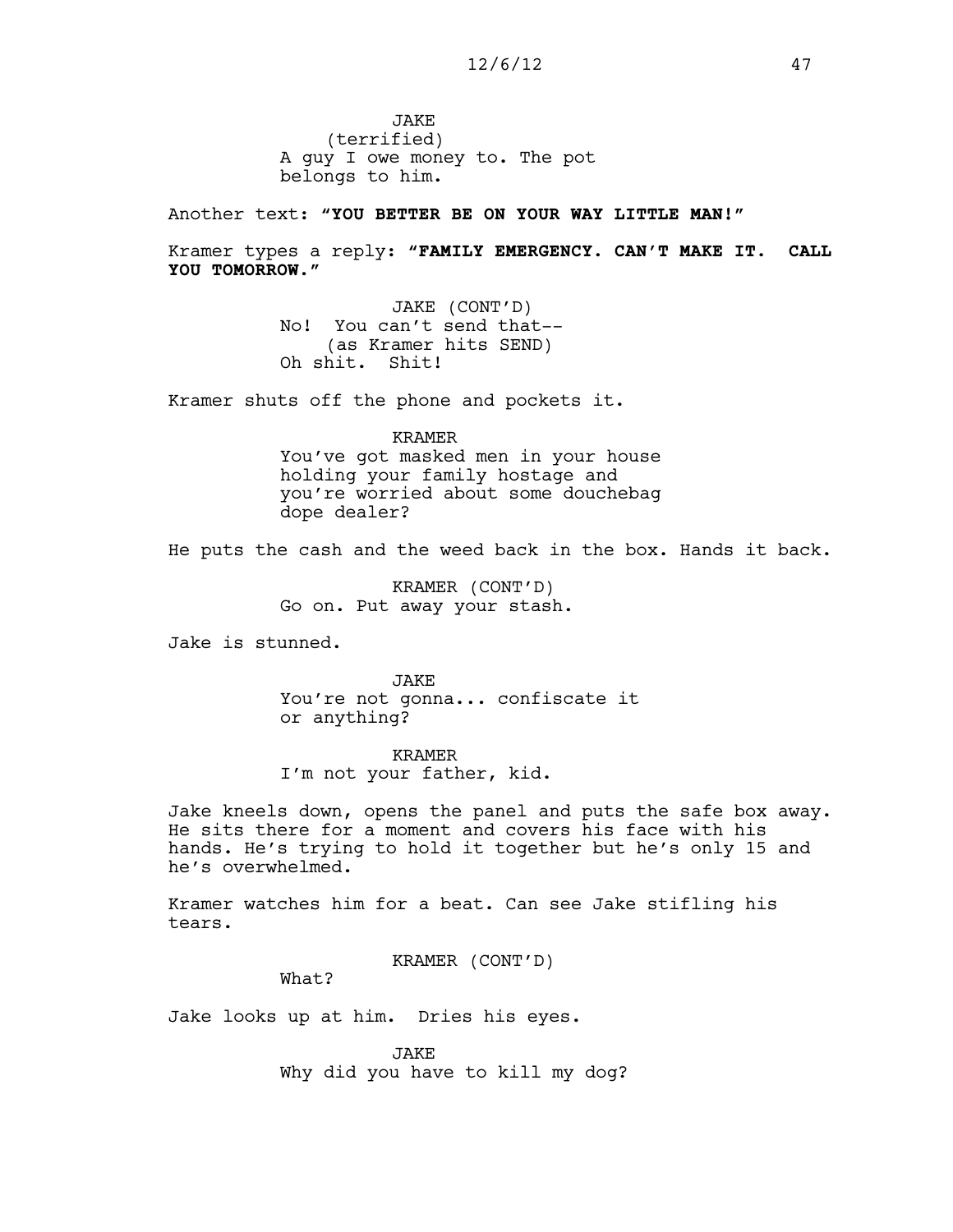CLOSE ON KRAMER. The face is covered but there's a lot you can read in the eyes. And in Kramer's we see... pity.

66 INT. MUD ROOM - NIGHT 66

It's dark. The door opens casting a sliver of light toward us. Kramer's form fills the doorway. He steps aside to let Jake look. Jake's face lights up.

REVERSE to REVEAL -- BARKLEY. Sprawled out, snoring. Definitely alive.

## JAKE

#### Barkley!

The dog lifts his head at the sound of Jake's voice and thumps his tail on the linoleum. Jake goes over and throws his arms around him.

Kramer looks on. It seems like he might actually be smiling under that mask.

> KRAMER The drugs will wear off by tomorrow morning.

Jake looks up at the masked man standing over him with an expression of deep gratitude and even, maybe, admiration.

67 INT. UPSTAIRS LANDING - NIGHT 67

Duncan follows Ellen upstairs and into the master bedroom. She takes a pair of sweats from her dresser and he waits outside while she goes into the bathroom and shuts the door.

#### 68 INT. MASTER BATHROOM - NIGHT 68

As soon as she's inside Ellen turns on the tap to mask sound. She opens the medicine cabinet and begins rifling through - all the while glancing nervously over her shoulder.

She sifts through pill bottles, lotions, band aids... finally she seizes what she is looking for. A roll of gauze, bottle of rubbing alcohol and a pair of scissors.

She takes out the scissors -- examines the sharpness of the blades. Disinfects them with alcohol. She takes a deep breath and looks at herself in the mirror.

She places her hand on the edge of the basin... then inserts her pinkie finger between the blades.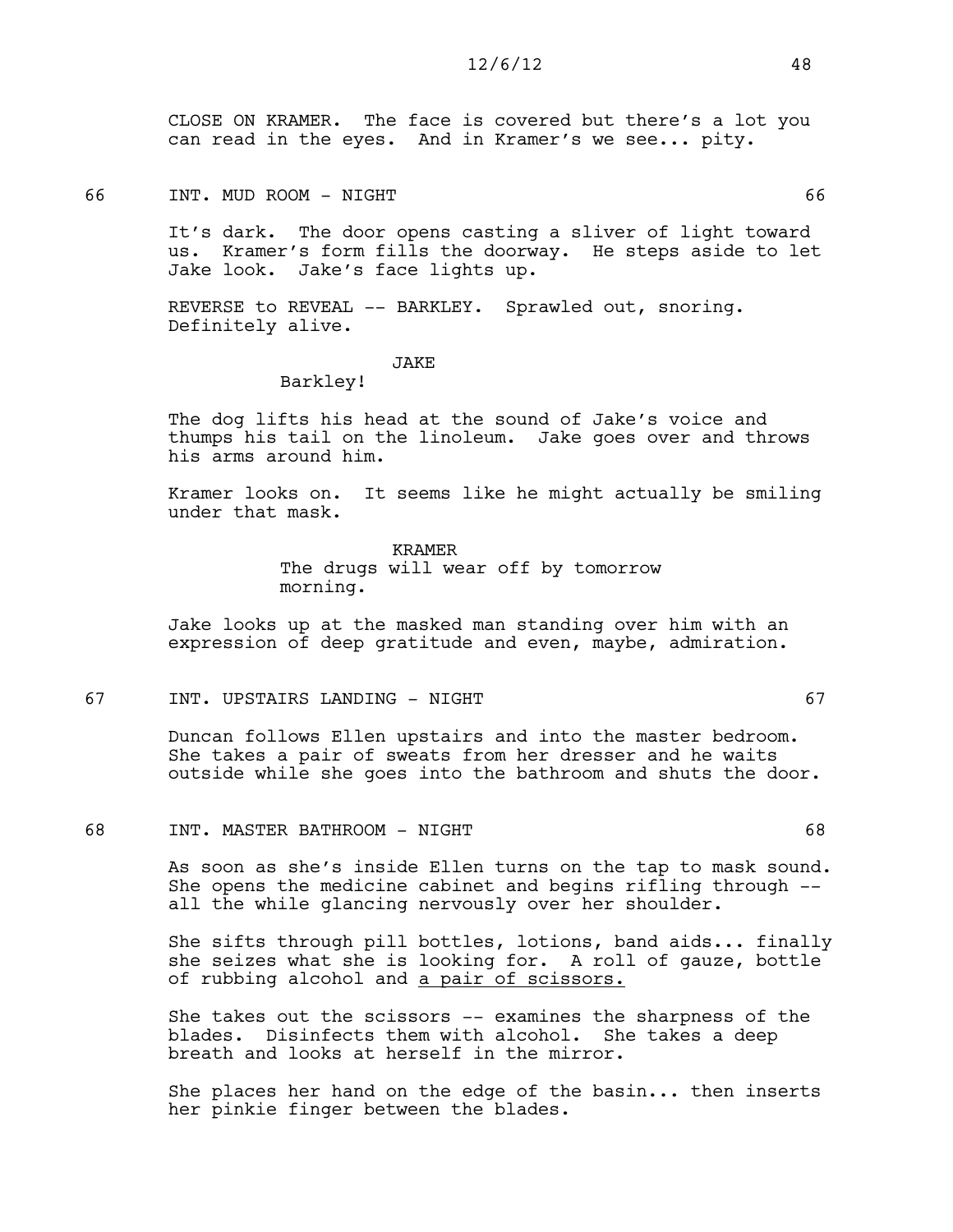She presses. The blades begin to dig into the skin where they would sever the finger at the middle knuckle!

ON ELLEN'S FACE as she closes her eyes... willing herself to go through with it... She can't. She opens her eyes and sees herself in the mirror. Can't look at herself.

She sinks down on the edge of the tub. Broken.

DUNCAN (V.O.) (raps on the door) Let's go. Time for bed.

69 INT. LIVING ROOM - NIGHT 69

The Captors finish piling up blankets and pillows in the living room. The family is all gathered together now.

> DUNCAN Everybody sleeps in here tonight. (to his crew) Two pairs of eyes on them at all times.

MARIA I'm good for the first shift.

Kramer eyes Maria.

KRAMER I'll keep you company.

Archer's eyes dart between the two of them. Steps forward.

ARCHER Down boy. I got it.

Duncan heads for the stairs. Kramer follows a beat behind.

70 INT. UPSTAIRS BEDROOM - NIGHT 70

Duncan and Kramer enter and pull off their masks.

KRAMER Did you know he was bringing a girl?

DUNCAN You'll never see her again after tomorrow, Kramer. So for once in your life just... focus on the mission.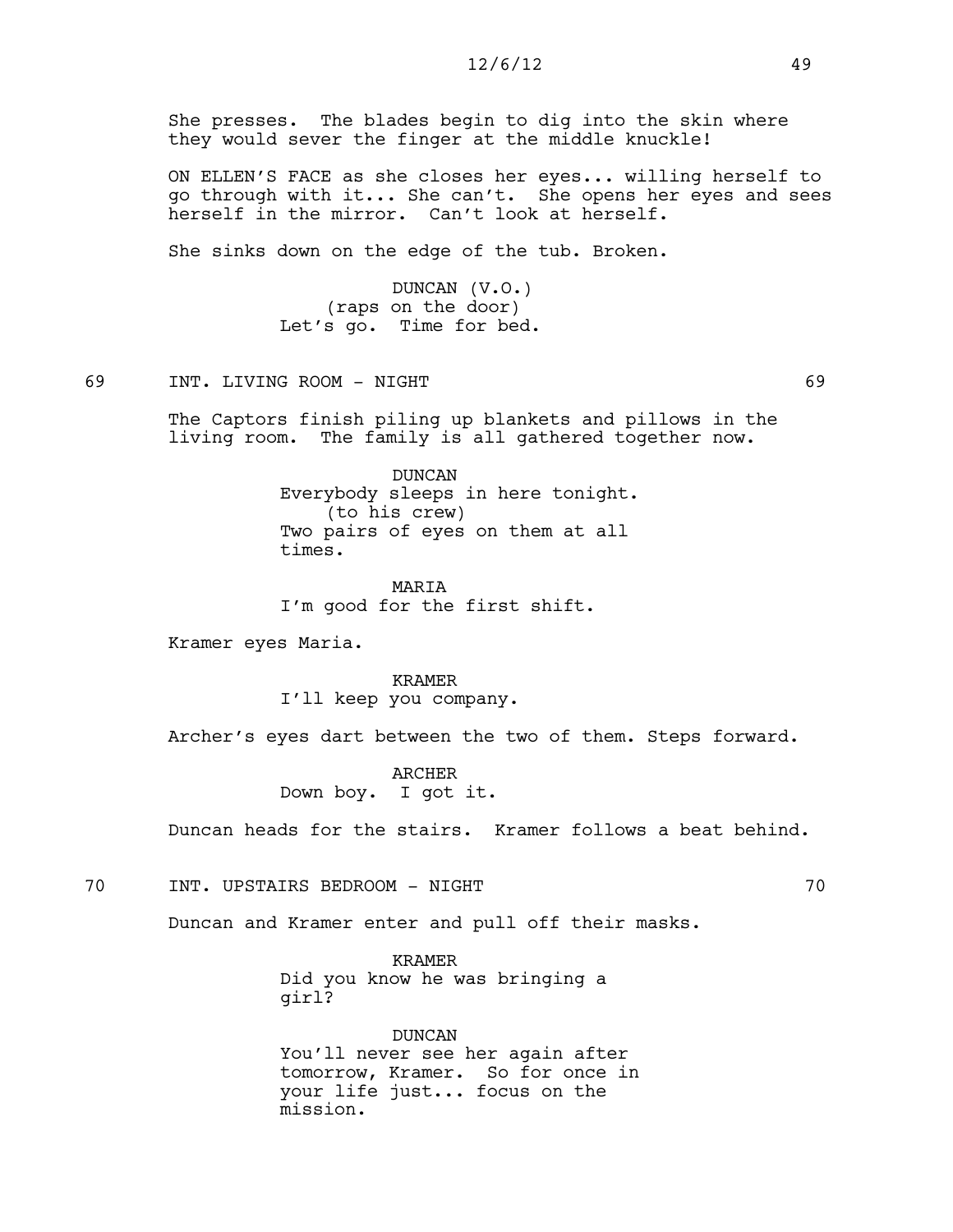They head to a table where several LAPTOPS are set up as a make-shift command center. Each one shows feeds from the surveillance cameras they have installed around the house.

> KRAMER (matter-of-fact) The son is dealing pot.

### DUNCAN

We're not here to sort out their problems.

Kramer hits a key and toggles through different views. Duncan looks at him for a beat. Softly:

> DUNCAN (CONT'D) Why'd you show him the dog?

Kramer turns-- sees that Duncan is looking at a view of the MUD ROOM on another laptop.

> KRAMER ...I felt sorry for him. He's just a kid.

DUNCAN They have to fear us. It's the only way to control them.

Kramer nods, admonished. Duncan softens slightly.

DUNCAN (CONT'D) Remember why we're here. Sometimes you have to do a bad thing for a good reason.

Duncan turns his attention to a laptop that shows a VIEW of the family getting ready to lie down in the LIVING ROOM. Ellen kneels by her kids who are on blankets on the floor.

PUSH IN ON THE MONITOR and MATCH CUT TO:

## 71 INT. LIVING ROOM - NIGHT 71 71

Ellen and Brian tuck the children in and kiss them goodnight. They are far too old for this treatment, but under the circumstances neither one complains.

Ellen lingers for a moment, then climbs in next to Brian in the sofa bed. She silently grips his hand. He stares at the menacing silhouette of ARCHER across the room.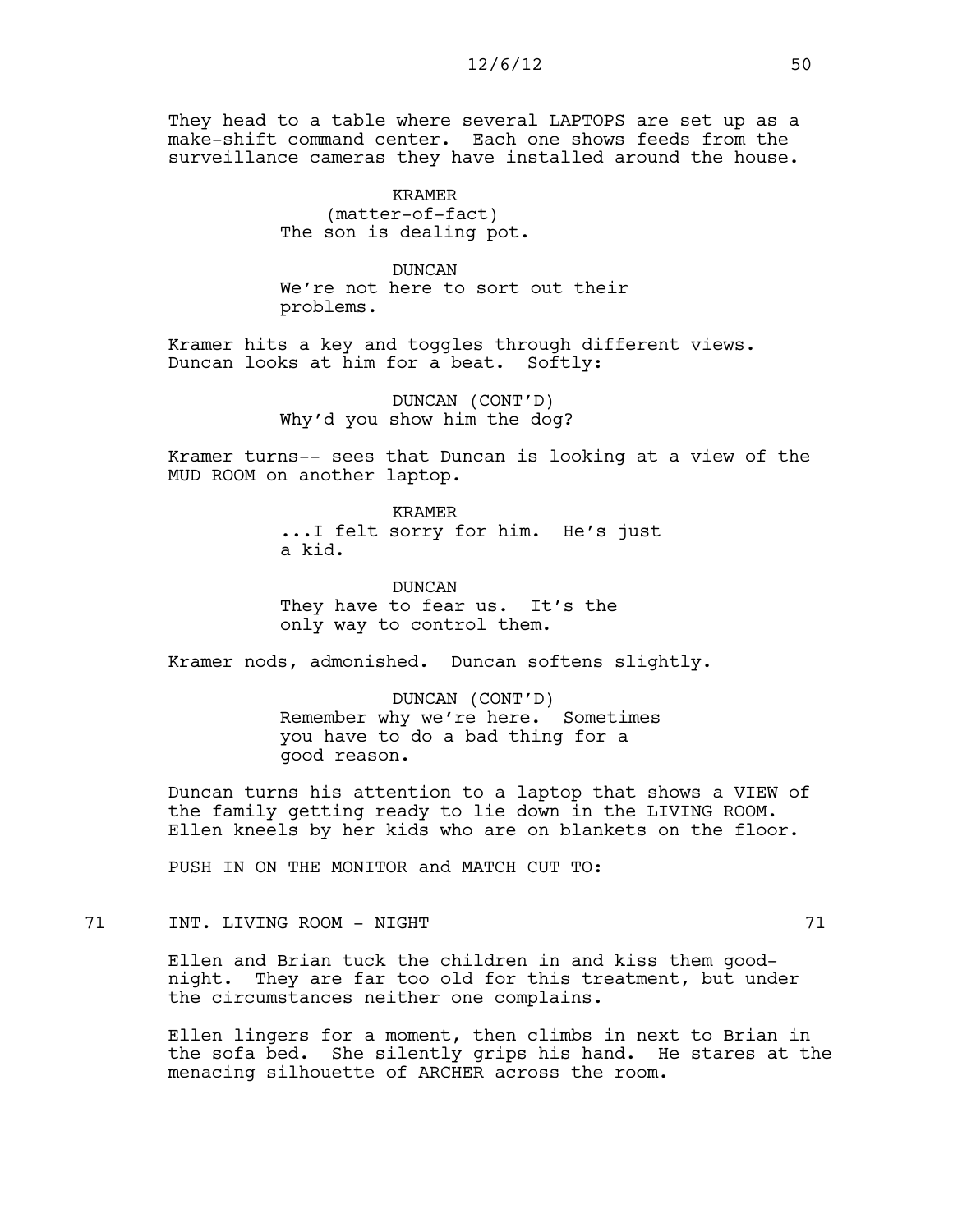PUSH IN ON ELLEN as she lies back, unable to close her eyes, dreading the arrival of the morning and the impossible choice it will bring.

ACT OUT.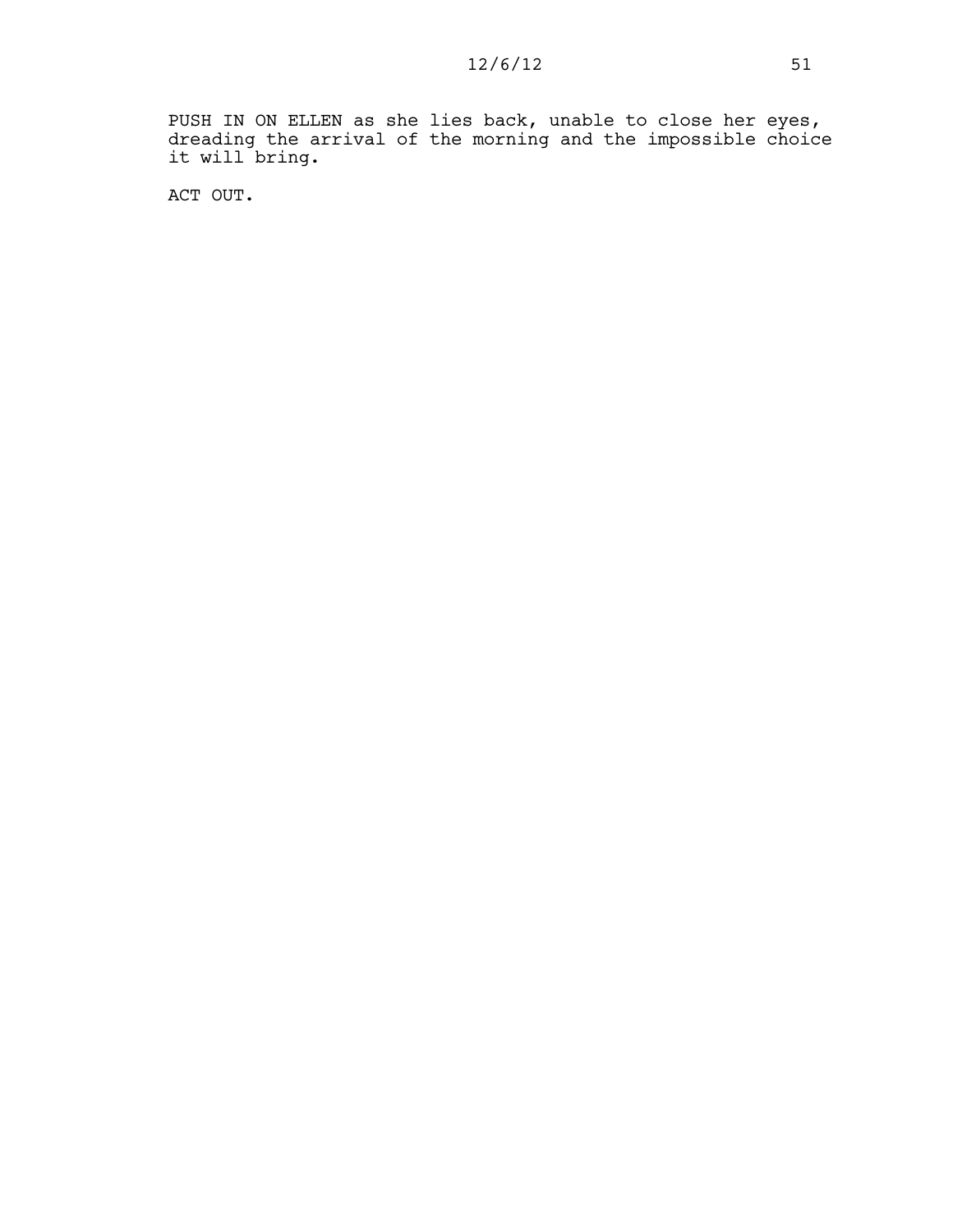ACT FOUR

- 72 EXT. SANDERS HOME MORNING 72 The sun comes up on what should be a peaceful suburban enclave.
- 73 INT. MASTER BEDROOM DAY 73

Ellen stares at a masked Duncan who holds a small vial filled with clear liquid.

> DUNCAN Roughly five minutes after the liquid is absorbed in the blood, you can expect to see a reaction.

ELLEN What kind of reaction?

DUNCAN His system will start to crash. Follow regular procedures. Nothing you do will save him.

Ellen is appalled by Duncan's casual manner.

ELLEN What's in the vial?

DUNCAN Don't worry. It won't show up in an autopsy.

ELLEN You expect me to trust you?

DUNCAN Do you think I want to leave any traces behind? (looks Ellen in the eyes) You're a smart woman Ellen. You can do this. Keep your head about you and this will all be over soon.

Duncan opens a bottle of Advil with a secret compartment; he hides the vial inside and hands it to her.

> ELLEN We're talking about killing the President of the United States!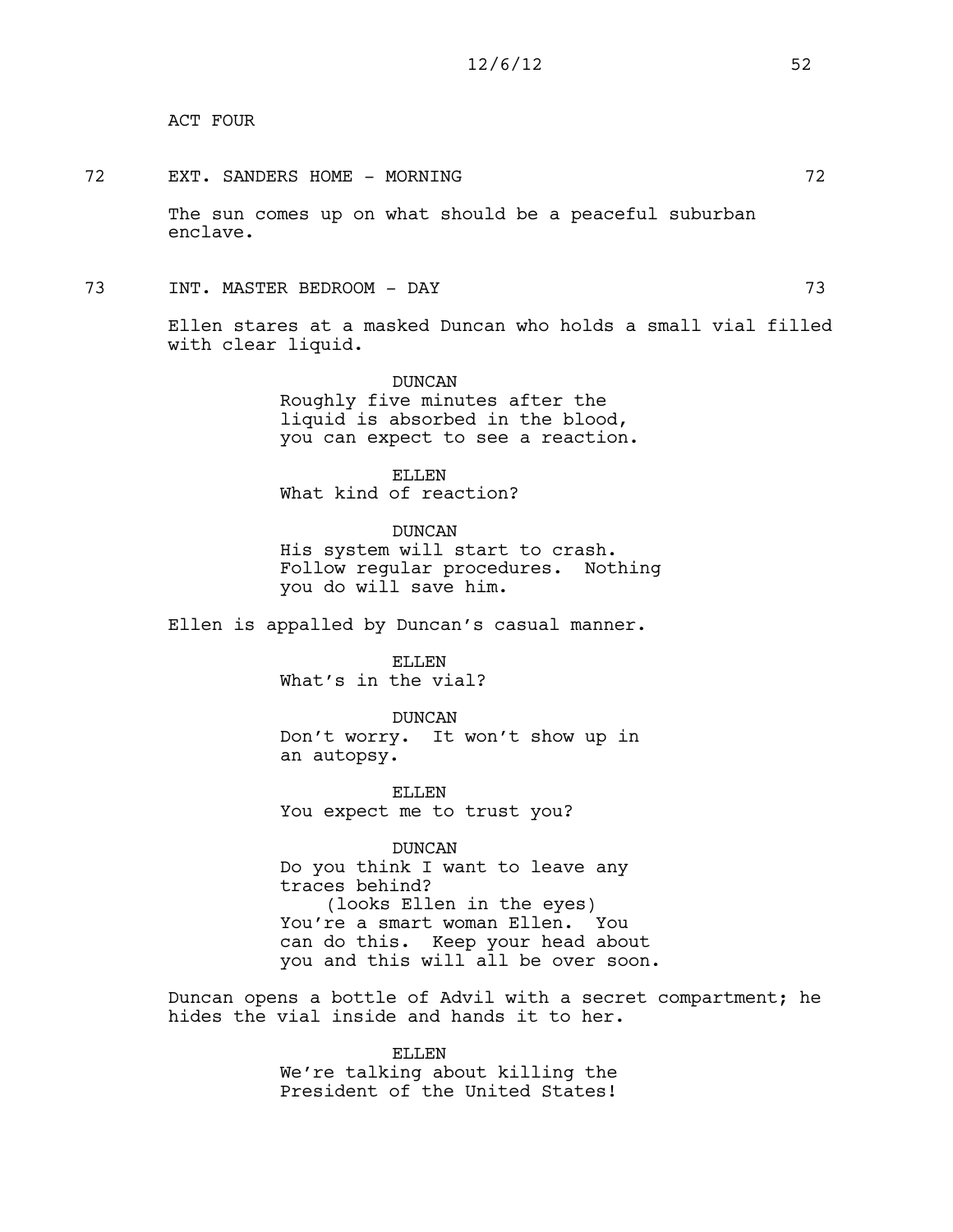## 12/6/12 53

DUNCAN Don't think of it as killing the President; think of it as saving your family.

He puts his hand on her arm in a gesture that is both threatening and intimate at the same time.

> DUNCAN (CONT'D) And remember. We'll be watching.

ELLEN Who are you?

He doesn't answer.

74 INT. FAMILY ROOM - MORNING 74

Brian sits with the kids at the breakfast table. The Captors hang back. Jake shovels cereal into his mouth.

> **DANNT** How can you eat?

> JAKE (mouth full) I'm a teenager.

Danni turns away in disgust. Then whispers to Brian:

DANNI (anxious) Why is Mom upstairs with him?

BRIAN It's all right. They're just talking.

DANNI About what? What is going on, Dad?

Brian struggles to come up with a response.

BRIAN Trust me, in a little while this will all be over. And we're going to be okay... I promise.

Duncan leads Ellen down the stairs.

DUNCAN You should get some food in your stomach.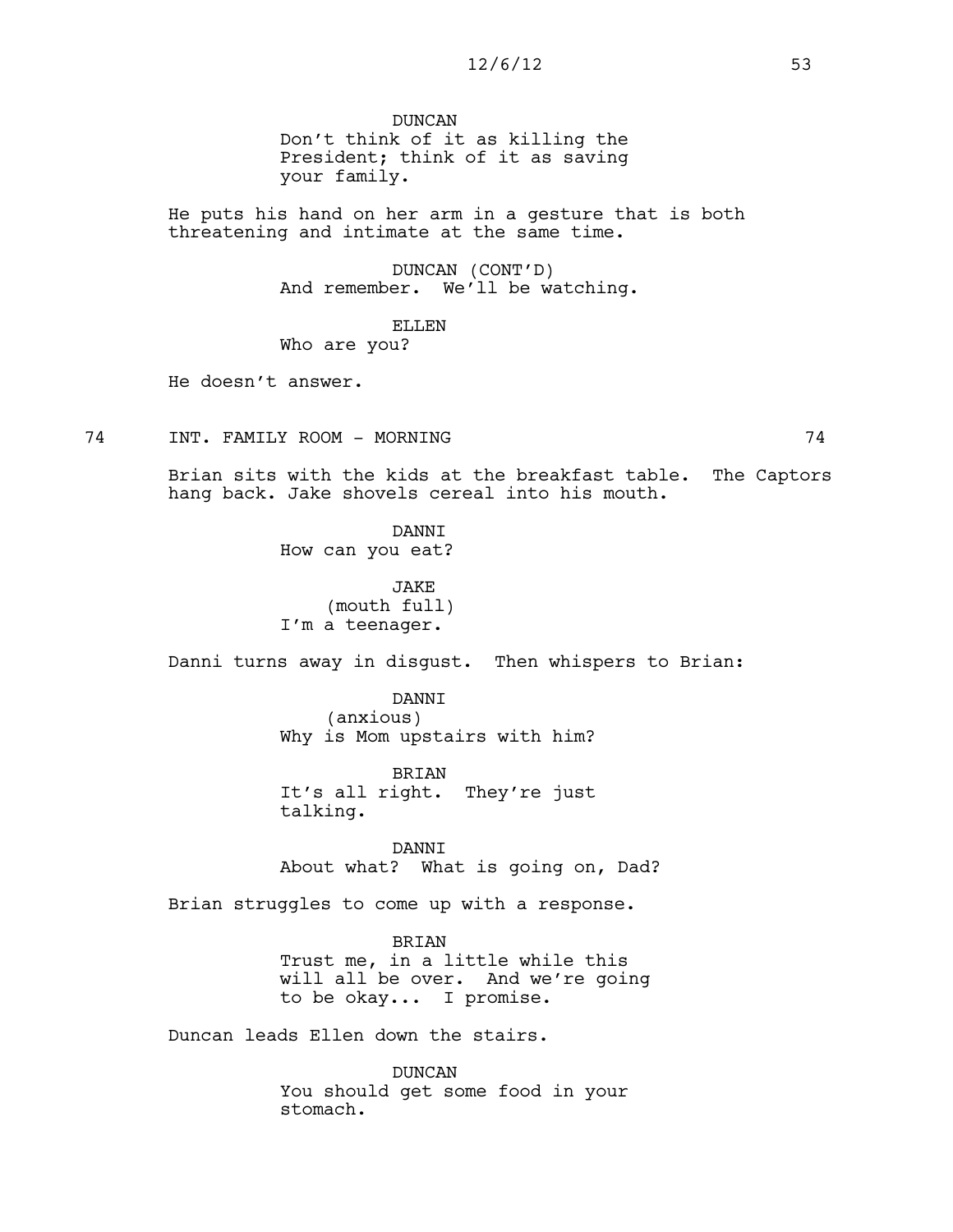# ELLEN

I'm not hungry.

Danni glances at Jake again and suddenly looks unwell. She stands and turns to Duncan...

> DANNI I really need to go to the bathroom. Like, right away.

Duncan turns to Maria.

DUNCAN I'll take her. Make sure Dr. Sanders gets something to eat.

75 INT. HALLWAY - MOMENTS LATER 75

Duncan gently holds Danni by the elbow as they walk down the hall toward her bathroom. He looks at her:

## DUNCAN

Are you okay?

Danni does not look okay; all the blood has drained from her face and she has broken out in a cold sweat. She slips past him without answering and latches the door behind her.

76 INT. BATHROOM - DAY 76

Danni rummages through the towel basket and pulls out the lost home pregnancy test. She looks at it: positive.

She covers her mouth with her hand, then sticks her head over the toilet and throws up.

77 INT. KITCHEN - DAY 77

Ellen stands, choking down a bowl of yogurt like a scolded child. From down the hallway SHE HEARS the sound of somebody pounding on the door. She wants to go see what is wrong but Maria is watching her--

78 INT. HALLWAY - DAY 78

Duncan raps on the bathroom door.

DUNCAN Danni? You all right in there!?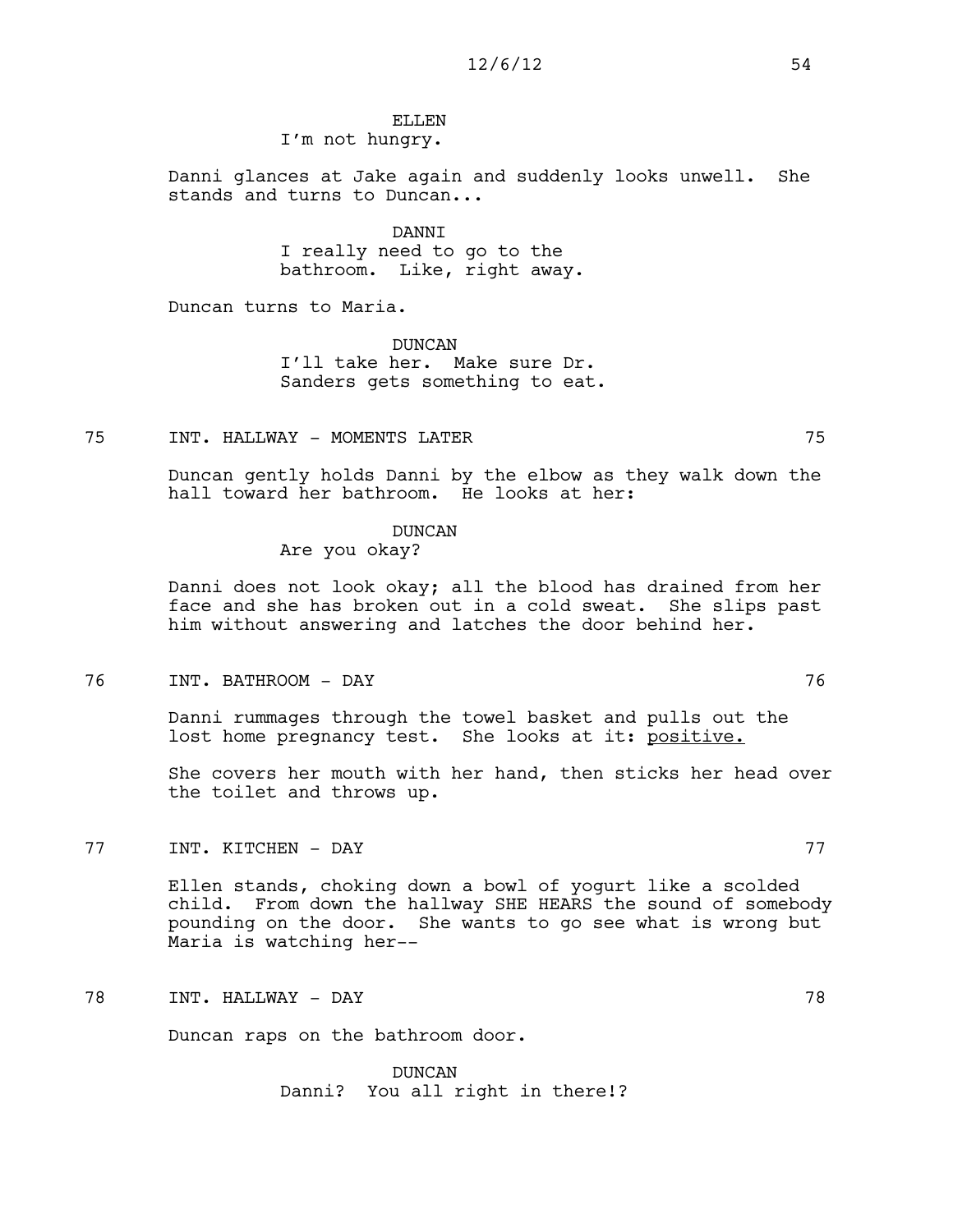79 INT. BATHROOM - DAY 79

Danni is bent over the toilet, retching. A LOUD KNOCK.

DUNCAN (V.O.)

Open up!

Danni wipes her mouth. Paralyzed by nausea, she can't move.

DUNCAN breaks through the flimsy latch and sees Danni, kneeling in front of the toilet, pregnancy test in her hand. He can see it is PINK for positive.

> **DANNT** Please don't tell...

DUNCAN It's none of my business.

Danni starts to cry quietly.

DANNI My boyfriend doesn't know...

Duncan hands her a tissue. Danni lifts her head and cleans her face. She stands and looks in Duncan's eyes.

> DUNCAN It's okay. Take a minute.

80 INT. KITCHEN/HALLWAY - DAY 80

Ellen is rinsing her bowl in the sink. She has heard the commotion. She waits till Maria's back is turned and darts into the hallway.

#### MARIA

Hey!

WE FOLLOW MARIA around the corner. Gun out, she pursues Ellen who is moving down the hall--

81 INT. BATHROOM – DAY 81

Danni and Duncan's intimate moment is broken by:

ELLEN (O.S.)

Danni!

Danni looks at the HPT in her hand, looks around for a place to hide it. Finally Duncan reaches out and offers to take it. Danni slips it into his hand just as Ellen bursts in.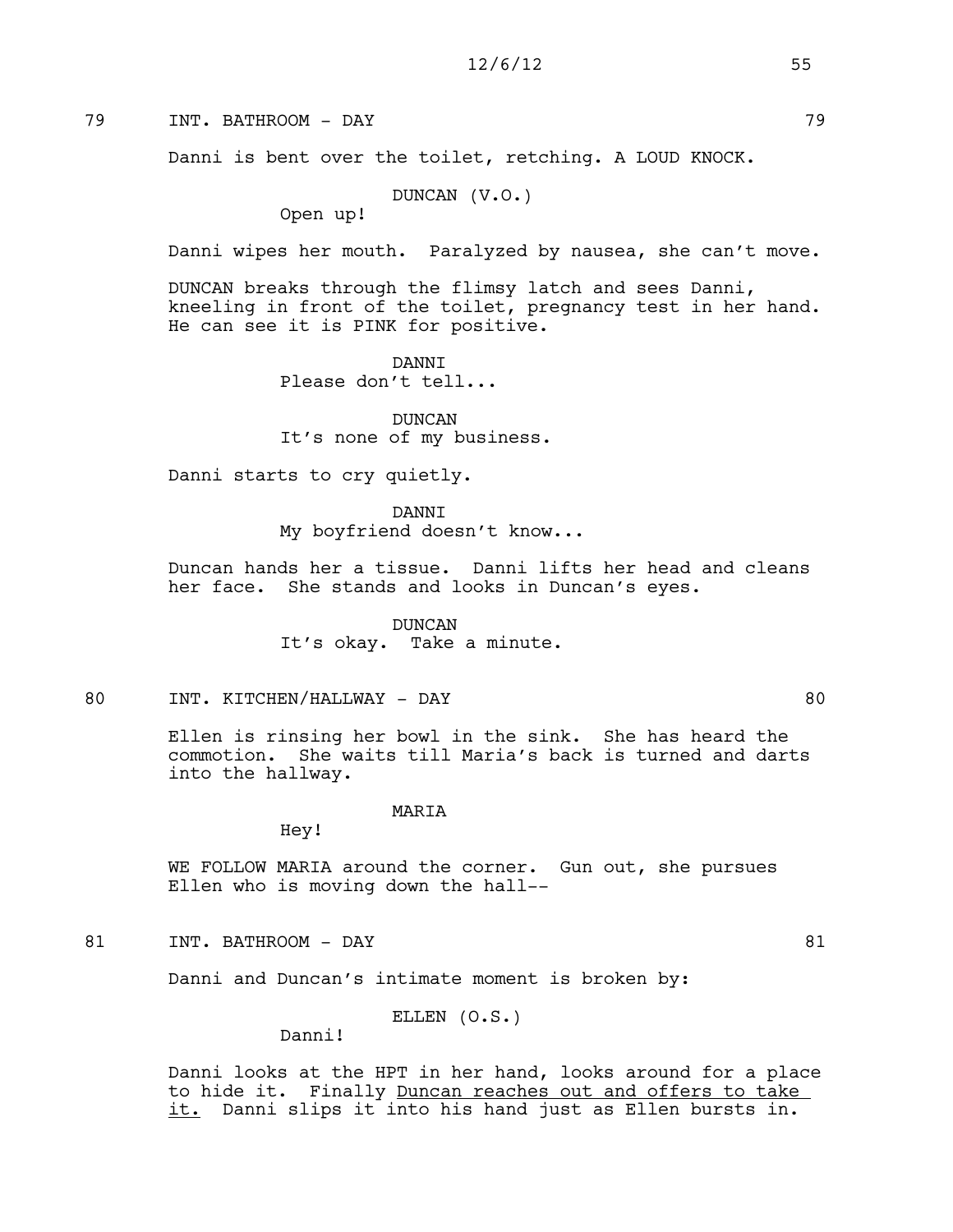ELLEN (CONT'D) Danni are you okay?

DANNI I'm fine Mom.

ELLEN ...Why are you in here alone with my daughter?

DANNI He was trying to help. I think I have a stomach virus.

Maria appears in the doorway. Duncan holds up a hand.

Ellen goes into auto mode, checking Danni's pulse and fever.

ELLEN She's dehydrated. She needs liquids. Now.

DUNCAN We'll take care of her. You need to get ready to go.

Ellen strokes Danni's hair with her hand and looks in her eyes. Danni's eyes fill with tears. Ellen embraces her.

> ELLEN Don't worry, baby. It's probably just the stress. Try and relax and get some rest.

Duncan nods to Maria who takes a step forward. Ellen tears herself away from her daughter.

82 EXT. HOSPITAL – DAY 82

The Secret Service advance team gets word over their ear-buds that the President is on his way. They begin clearing vehicles and pedestrians from the entrance.

## 83 I/E. PRESIDENT'S MOTORCADE - DAY 63

Moving through morning traffic in D.C.

The reflections zip by over President Kincaid's face as he stares out the window. In this private moment, we see the anxiety in his eyes.

His wife reaches over and takes his hand.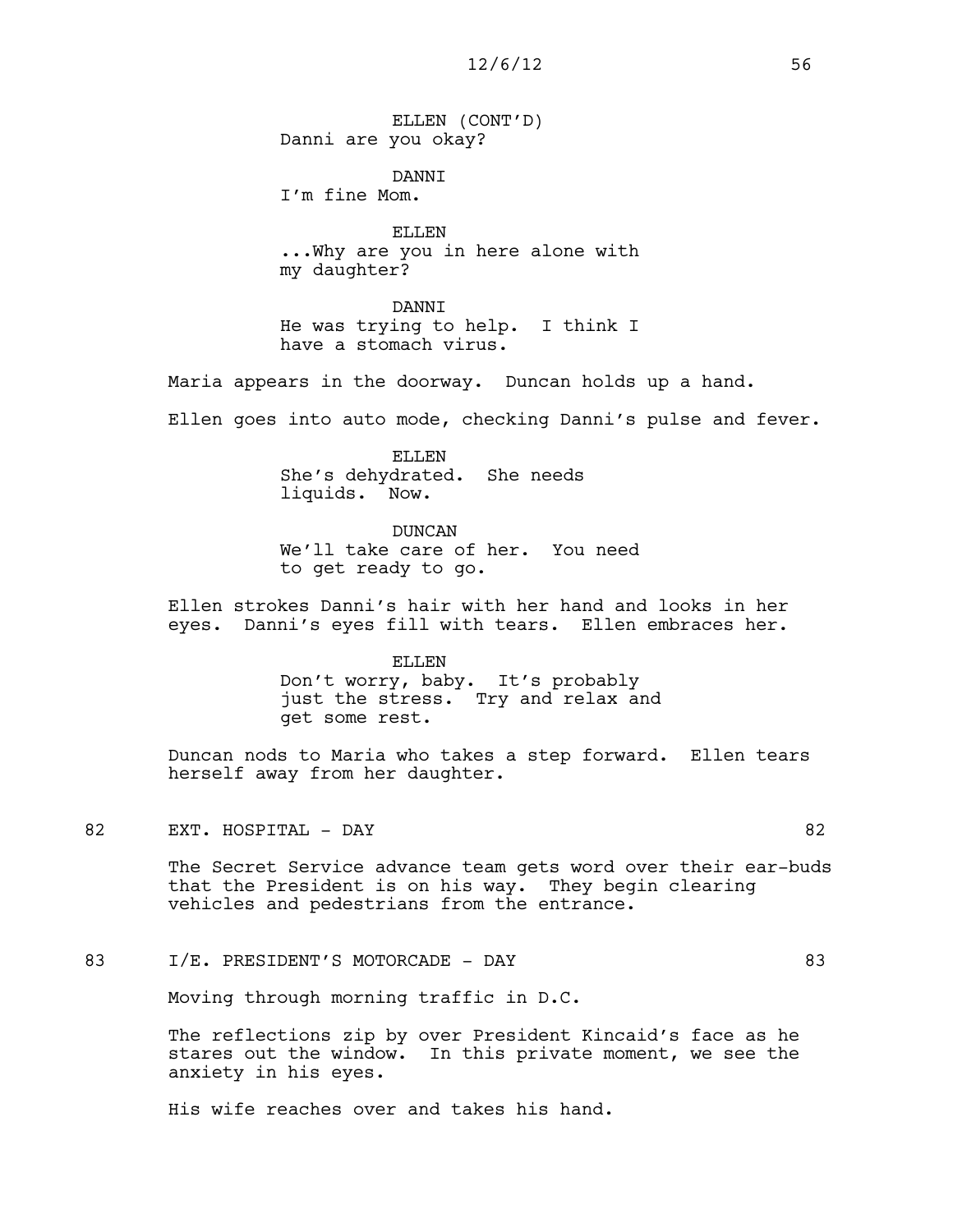MARY

You okay?

KINCAID Just using my brush with mortality as an excuse to indulge in morbid self-reflection... (turns and smiles) It will pass.

84 INT. LIVING ROOM - DAY 84

The family is gathered. Ellen comes down, dressed for work.

Brian stands.

## BRIAN Can I have a moment with my wife?

Duncan gives Brian a long look-- a silent reminder of what he holds over his head and what he expects Brian to do.

## DUNCAN

Go ahead.

85 INT. KITCHEN - DAY 85

Ellen and Brian enter the kitchen. Duncan watches them from the family room, giving them some space. They speak in hushed, urgent voices.

BRIAN

I was wrong. We have no choice. You have to cooperate.

ELLEN What about going to the Secret Service?

BRIAN It's too risky. We can't take the chance.

ELLEN We're talking about a man's life--

BRIAN Weighed against the lives of our children.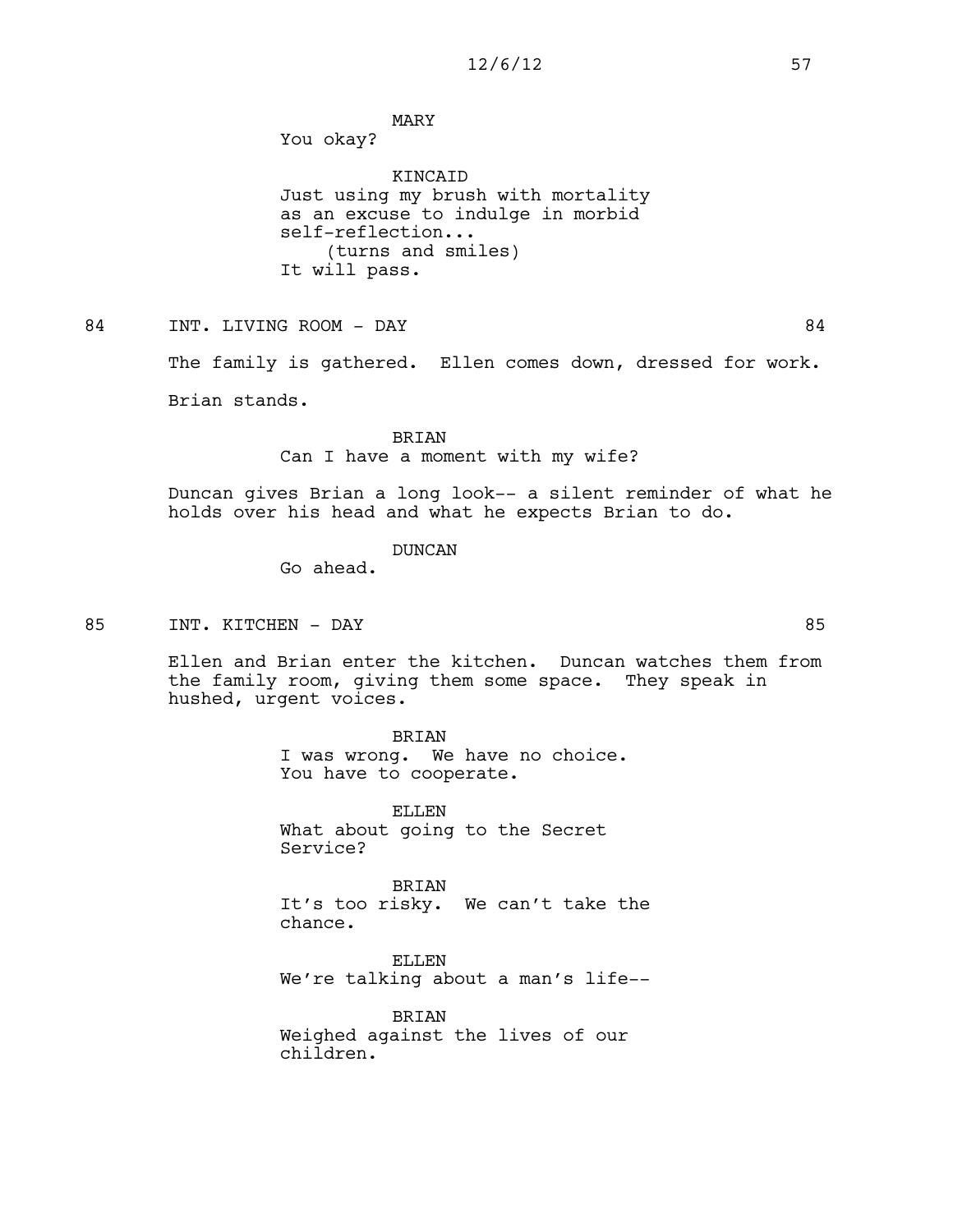Ellen hangs her head. Suddenly realizes that she's completely alone now -- her only ally has surrendered. She moves to leave. Brian grabs her.

> BRIAN (CONT'D) Ellen. Just do what they want. Then everything can go back to the way it was... like this never happened.

> ELLEN Except I'm the one who has to live with it.

She holds his gaze fiercely. Brian releases her, surprised by the strength in her voice. She turns and walks away.

#### 86 INT. LIVING ROOM – MOMENTS LATER SOLUTION AND ROOM (1996)

Duncan and Archer stand by the front entry. Brian looks on from the other side of the room as Ellen hugs Jake good-bye.

> ELLEN I'll be home soon.

Jake nods, too choked up to speak. Ellen turns to Danni.

ELLEN (CONT'D) You hang in there. We'll get through this together. All of it.

Danni looks back at her questioningly; does Ellen know? Or guess? She kisses Danni and hugs her tight.

> DUNCAN It's time for you to go, Ellen. Now.

Ellen turns and glares at the masked men in her home. Shares one last look with Brian across the distance of the room, the emotional gap between them even wider... Then she tears away, crosses to the door and steps out into the daylight.

## 87 EXT. SANDERS HOME - DAY 87

Ellen gets in her car. Looks back at the house, then down at the "ADVIL BOTTLE" in her hand. When she lifts her eyes she sees her reflection in the rear view mirror.

PUSH IN ON Ellen's eyes, staring into her reflection, looking for an answer. The wheels are turning in her head. WE SEE a flash of something... a decision made?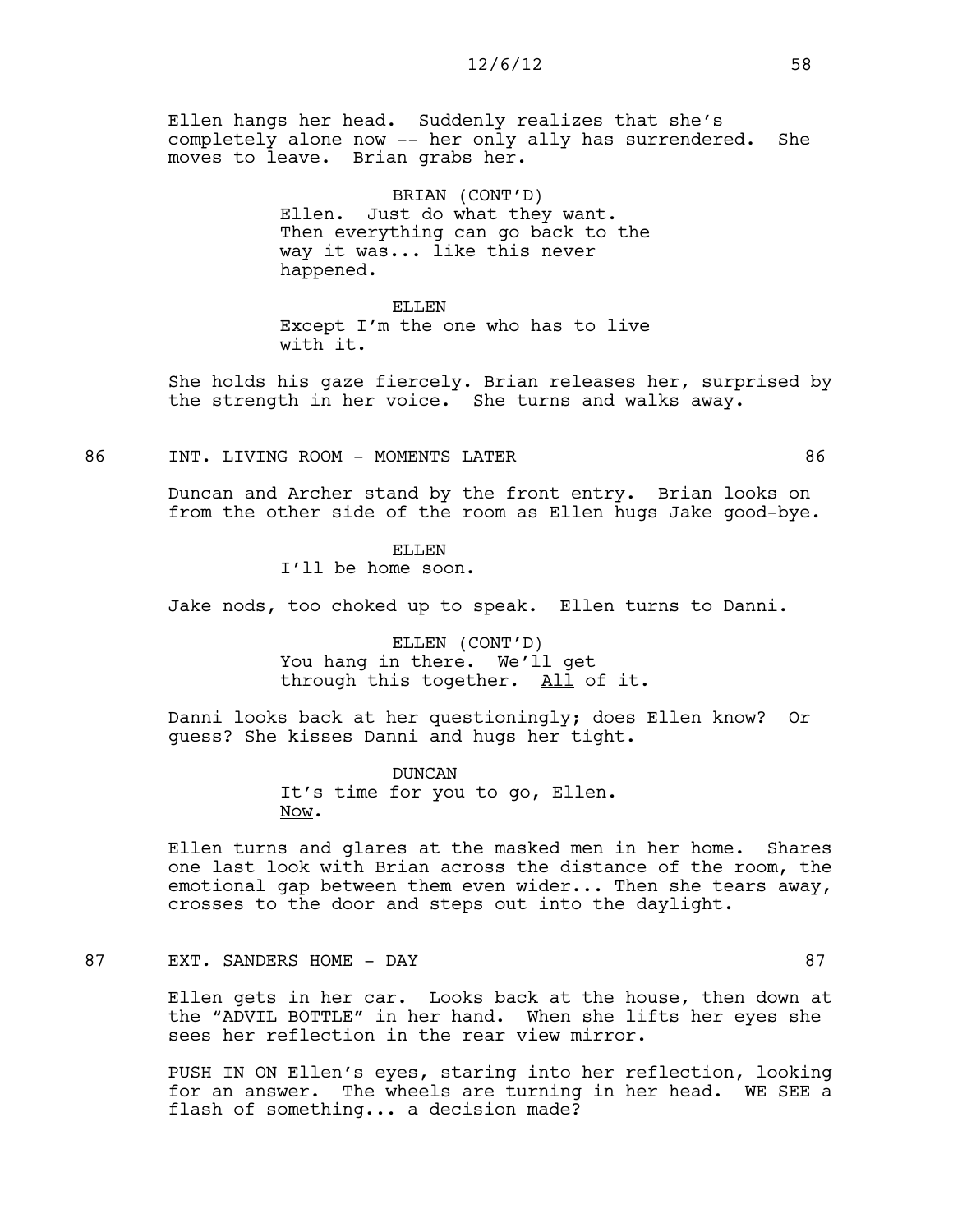She shoves the Advil Bottle in her purse and pulls away.

88 INT. HOSPITAL – DAY 88

A BURST OF FLASHBULBS as Ellen runs the gauntlet of media in the lobby. She puts on a remarkably good game face.

Hospital security mercifully keeps them from following her into the elevaor.

89 INT. CORRIDOR – LATER 89

Ellen emerges into the hall wearing her lab coat. WE NOTE that she is clutching something in her right coat pocket.

As she pushes through a set of swinging doors she is intercepted by DR. SLOAN. He falls into step as they walk briskly down the hall, side-by-side.

> SLOAN You ready, Dr. Sanders?

ELLEN. Just another day at the office.

They approach a door flanked by two Secret Service AGENTS.

ELLEN (CONT'D) A surgeon should always go see the patient first... (leaving him) Alone.

The Secret Service hold the door for her. Shut it in Sloan's face. He fumes.

90 INT. PRESIDENT'S HOSPITAL ROOM - DAY 90

The President looks up from some papers he is reading and sees Ellen. He is sitting up in bed. He smiles.

> PRESIDENT KINCAID Well, Dr. Sanders...

> ELLEN Mr. President. How are you feeling?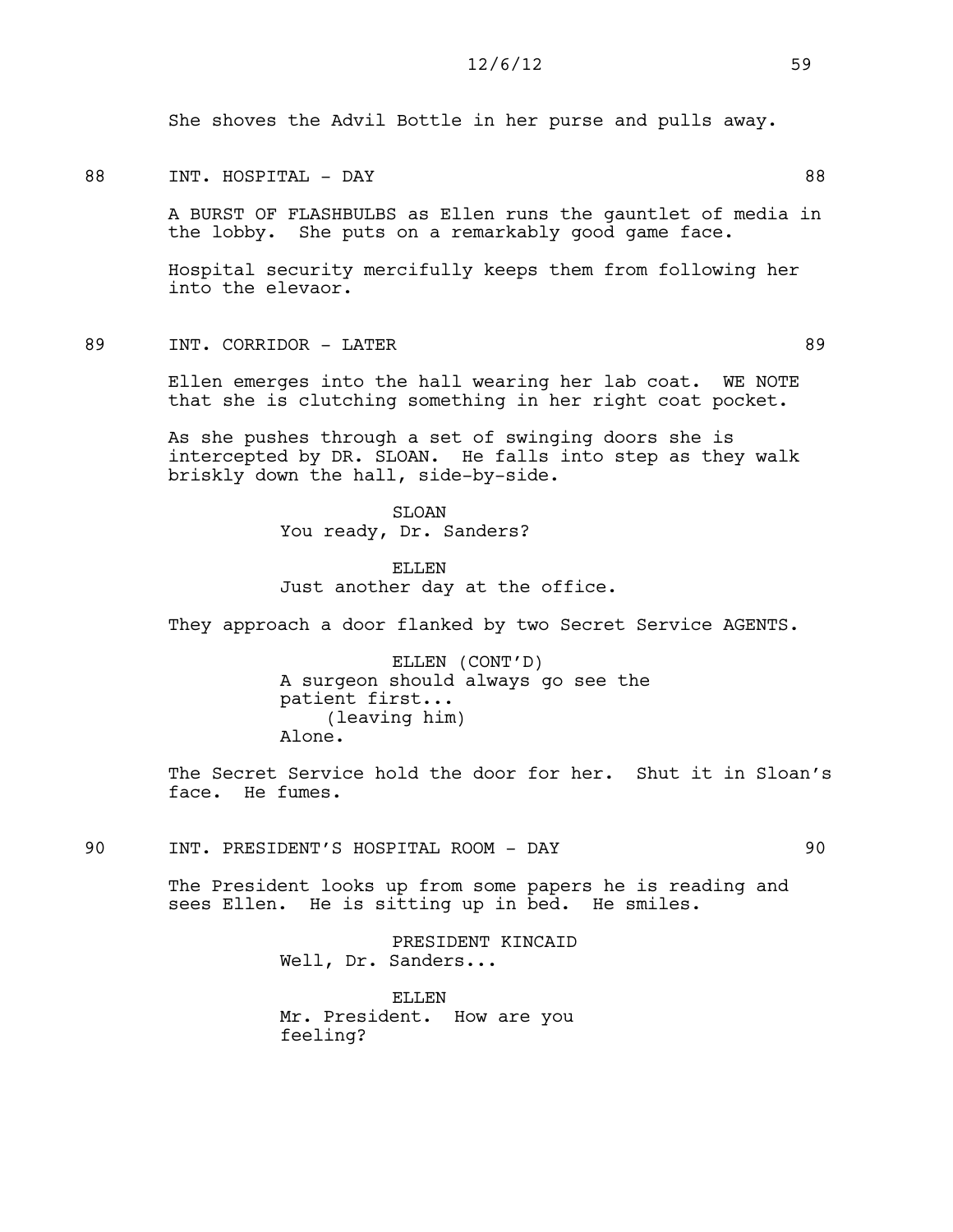## PRESIDENT KINCAID

You know I am in charge of a hundred different things that affect the lives of millions of people. I make decisions all day long, every day. (smiles) The idea of surrendering complete control to you for the next few hours is kind of a relief.

Ellen returns his smile nervously.

ELLEN. One of the many reasons I'd never want to trade places.

As she talks, her hand remains in her pocket. She glances at a nurse's tray with several syringes on it.

She lifts an X-Ray and holds it up to the light.

ELLEN (CONT'D) See that dark patch right there? That is what doesn't belong in there. Luckily for you, it's grown in a spot we can get at.

PRESIDENT KINCAID Very kind of it.

As the President looks up at the X-Ray, Ellen deftly takes a VIAL from her pocket and swaps it with one on the nurse's tray.

> ELLEN. The operation itself is relatively simple. But we do want to make sure we get it all out.

She lowers the X-Ray. The President hasn't noticed a thing.

PRESIDENT KINCAID I have full confidence in you.

ELLEN

Thank you, sir.

She forces a smile, accepting the compliment. Trying to keep it together knowing what she is tasked with doing...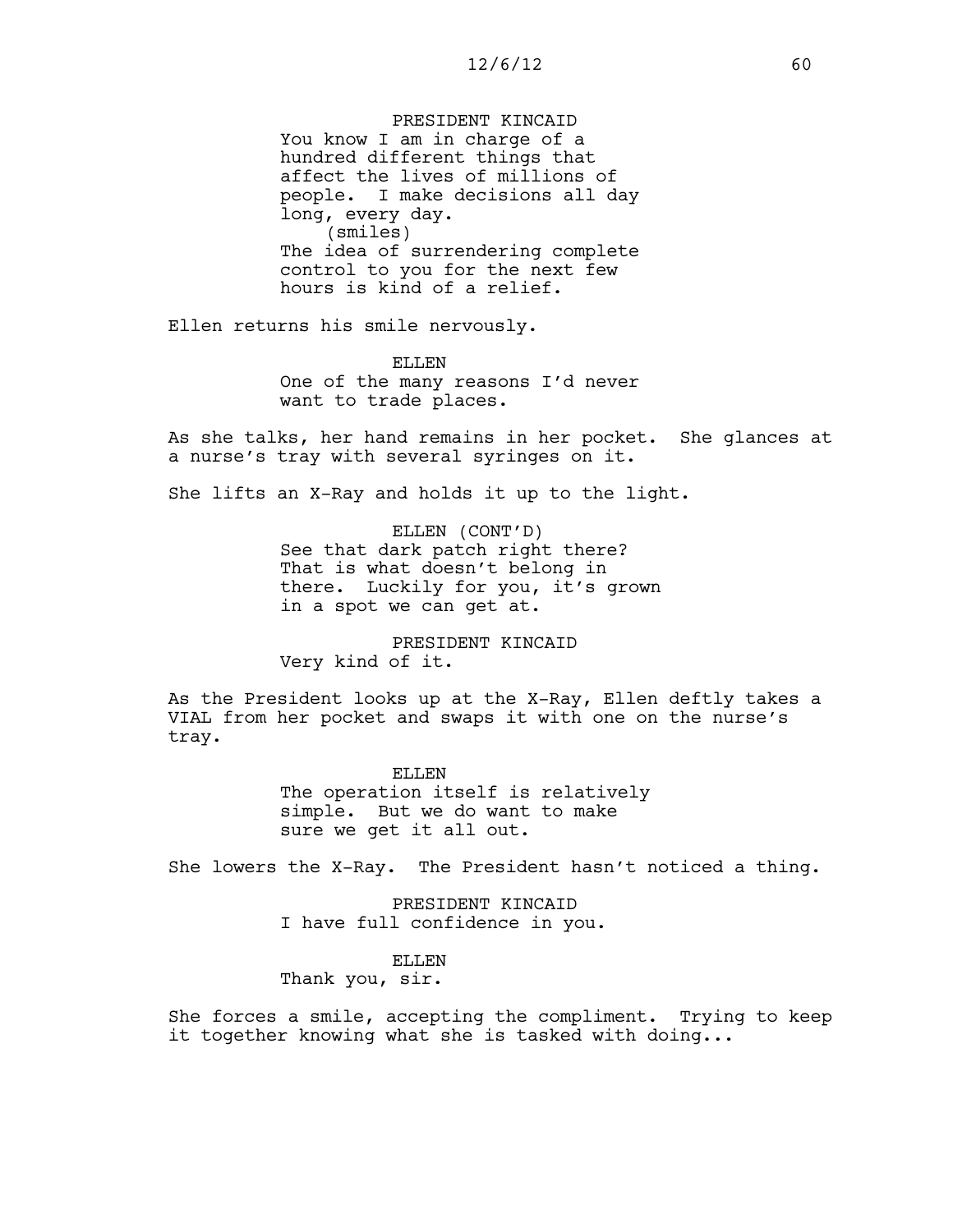## 91 INT. SANDERS HOME - LATER 1991

## IN THE LIVING ROOM

Brian, with an ice pack on his head, sits with the kids in front of the TV. Archer and Maria guard them.

> TV REPORTER (V.O.) ...I'm here at Sibley Memorial where we are just getting an update on the status of the President...

TRACK WITH KRAMER as he walks into THE DEN...

DUNCAN stands alone in front of another TV, his mask off. Out of sight of the others, Kramer removes his mask as well.

ON TV - a FEMALE REPORTER stands in front of the Hospital.

TV REPORTER (V.O.) ...we have just been told that the President will NOT be undergoing surgery today.

REVERSE ON DUNCAN - his expression tense as he listens.

TV REPORTER (V.O.) ...he was mistakenly given a blood thinner only hours before his scheduled surgery. It's not clear how this happened but the error was caught by the sharp eyes of his surgeon, Dr. Ellen Sanders...

INTERCUT - Brian and the kids react to the news. They exchange glances with one another and the Captors.

ON TV - there is a commotion at the door to the hospital behind the Reporter.

> TV REPORTER (V.O.) The President's health is in no danger, but the surgery has been postponed for two weeks.

ELLEN emerges from the hospital.

KRAMER looks to Duncan... what the fuck just happened?

CLOSE ON DUNCAN as he stares at the TV. He knows exactly what happened. He stares at:

ELLEN on TV. Reporters thrust microphones at her, Police push them back...